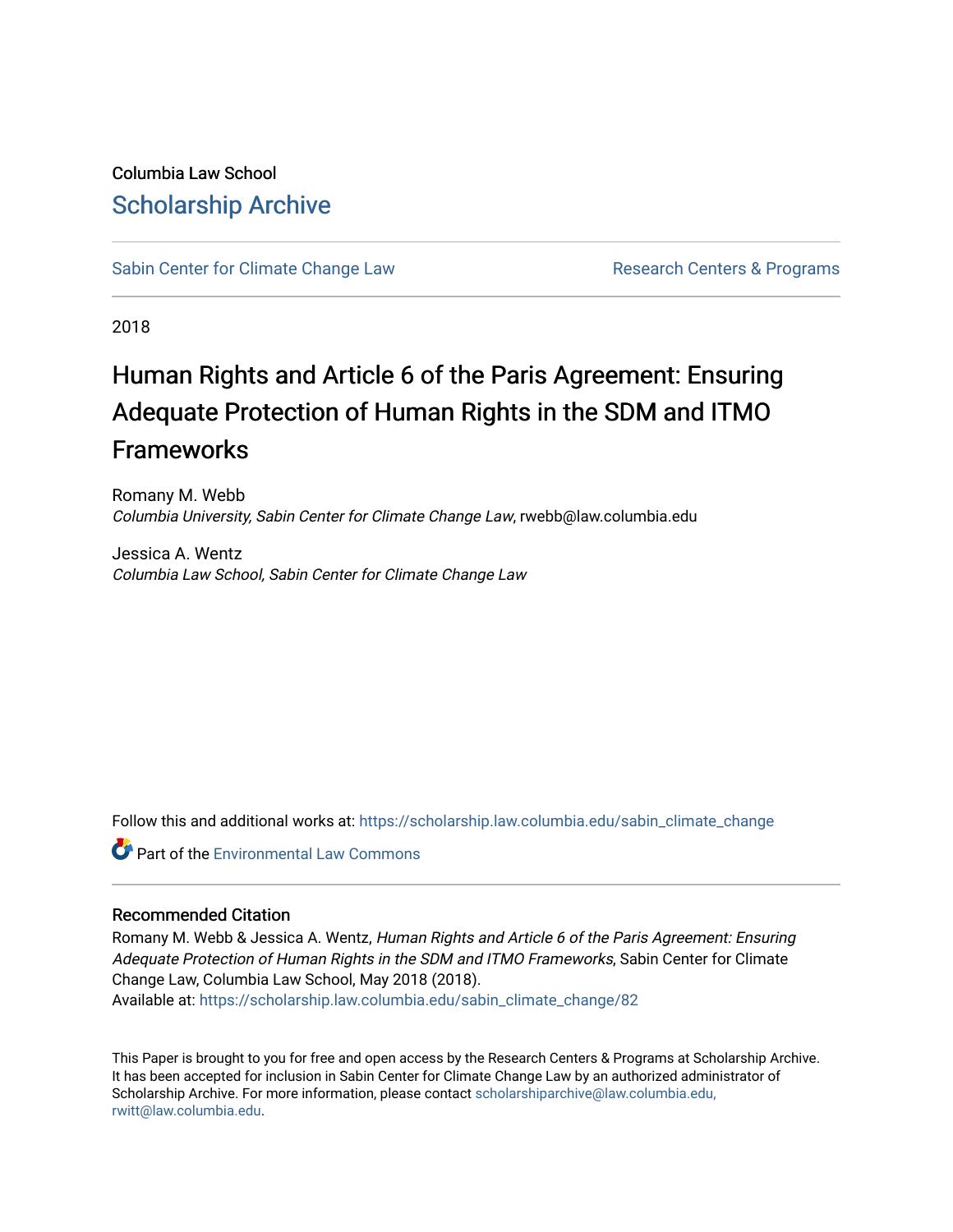

SABIN CENTER FOR CLIMATE CHANGE LAW

# **HUMAN RIGHTS AND ARTICLE 6 OF THE PARIS AGREEMENT:**

Ensuring Adequate Protection of Human Rights in the SDM and ITMO Frameworks

By Romany Webb and Jessica Wentz

May 2018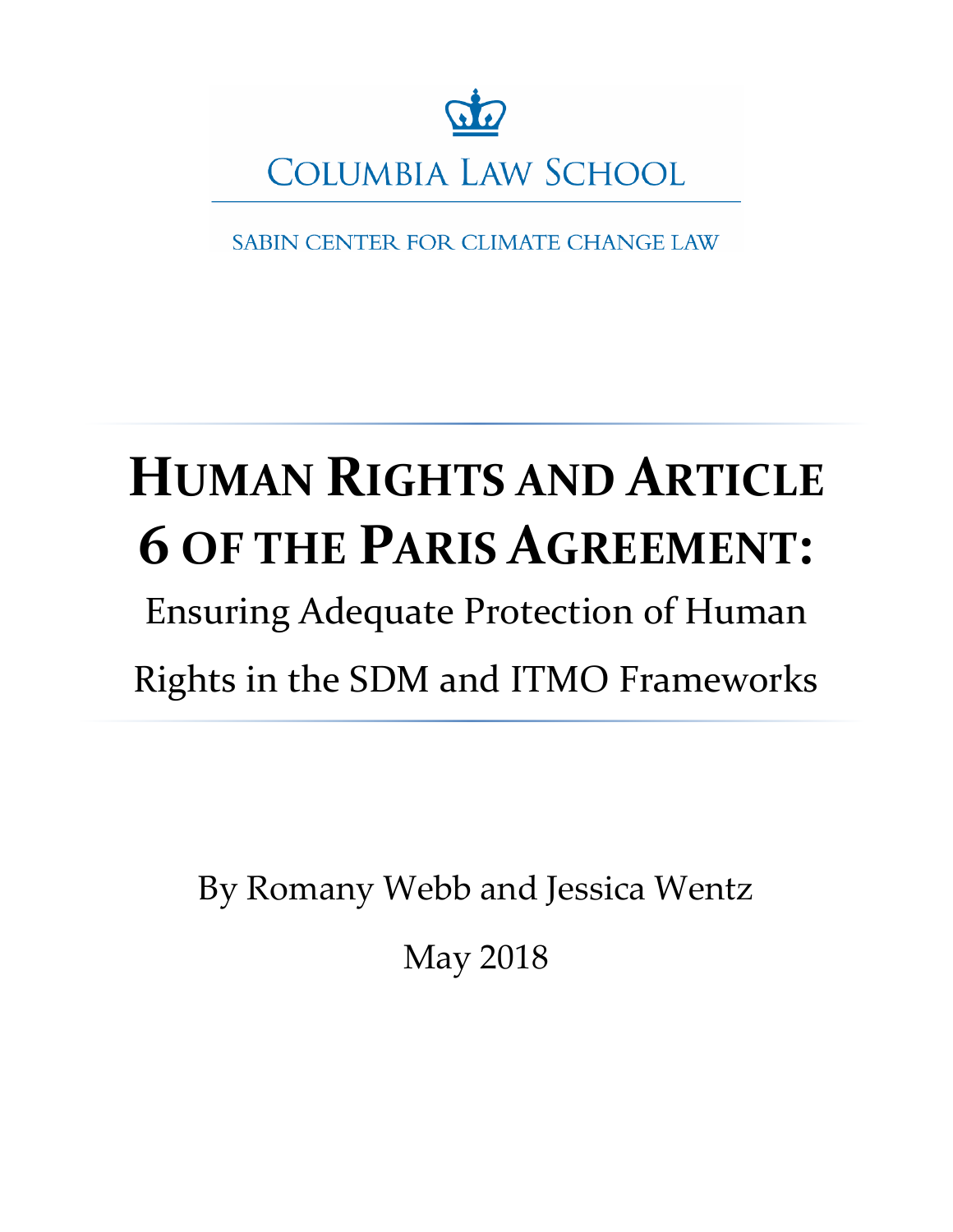#### © 2018 Sabin Center for Climate Change Law, Columbia Law School

The Sabin Center for Climate Change Law develops legal techniques to fight climate change, trains law students and lawyers in their use, and provides the legal profession and the public with up-to-date resources on key topics in climate law and regulation. It works closely with the scientists at Columbia University's Earth Institute and with a wide range of governmental, nongovernmental and academic organizations.

Sabin Center for Climate Change Law Columbia Law School 435 West 116th Street New York, NY 10027 **Tel:** +1 (212) 854-3287 **Email:** columbiaclimate@gmail.com **Web:** http://www.ColumbiaClimateLaw.com **Twitter:** @ColumbiaClimate **Blog:** <http://blogs.law.columbia.edu/climatechange>

*Disclaimer: This paper is the responsibility of The Sabin Center for Climate Change Law alone, and does not reflect the views of Columbia Law School or Columbia University. This paper is an academic study provided for informational purposes only and does not constitute legal advice. Transmission of the information is not intended to create, and the receipt does not constitute, an attorney-client relationship between sender and receiver. No party should act or rely on any information contained in this White Paper without first seeking the advice of an attorney.* 

About the authors: Romany Webb is an Associate Research Scholar at Columbia Law School and Climate Law Fellow at the Sabin Center for Climate Change Law. Jessica Wentz is an Associate Research Scholar at Columbia Law School and Staff Attorney at the Sabin Center for Climate Change Law.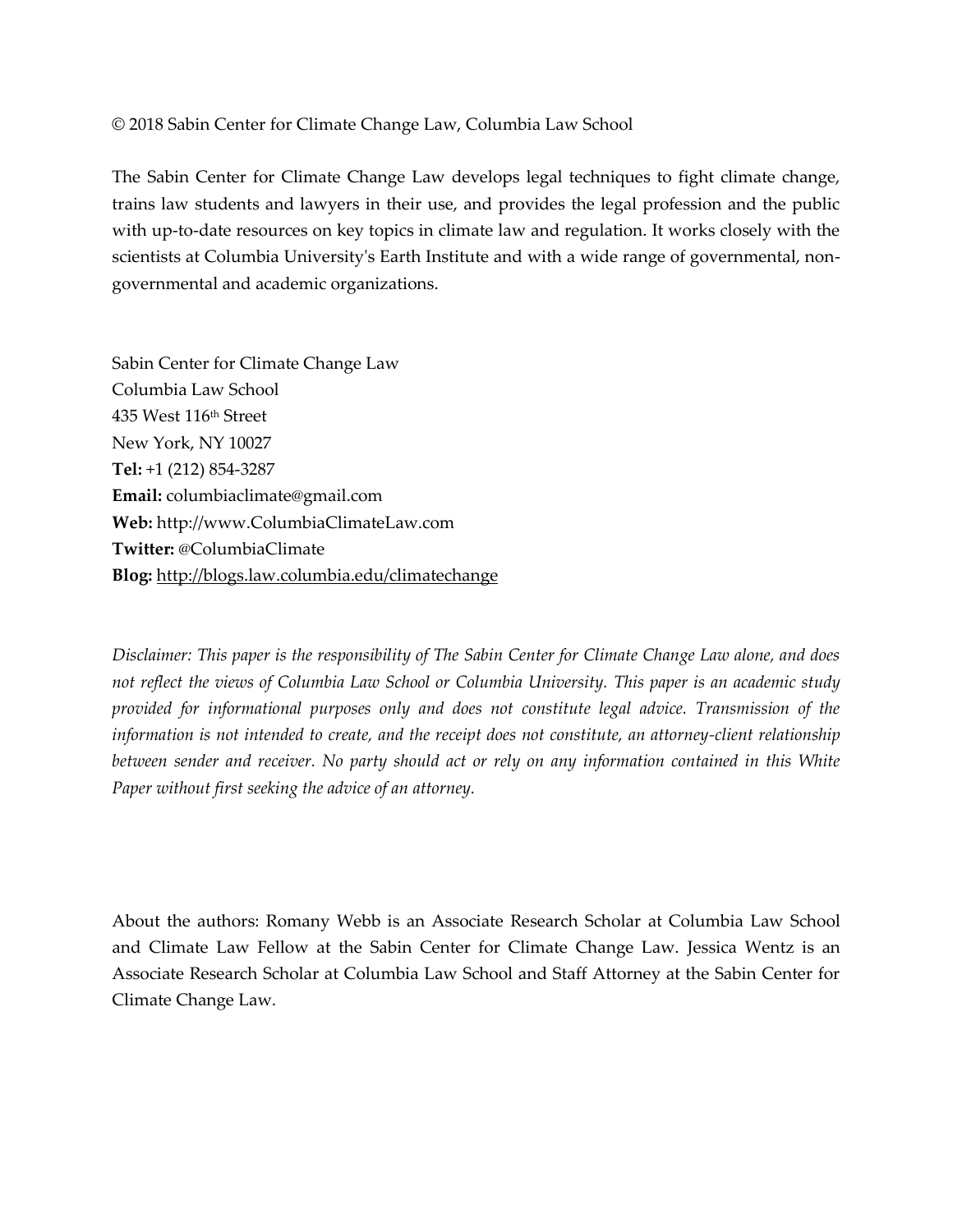#### **EXECUTIVE SUMMARY**

Article 6 of the Paris Agreement recognizes the right of Parties to cooperate in the implementation of their nationally determined contributions (NDCs) through both market- and non-market-based approaches. One market-based approach is outlined in Article 6.2 which provides for "the use of internationally transferred mitigation outcomes [(ITMOs)] towards" NDCs. This is widely seen as establishing a "bottom-up" approach, whereby "mitigation outcomes," representing emission reduction credits, can be transferred internationally and then become ITMOs. It can be contrasted with other market-based approaches that are "top-down," involving centralized programs supporting emission reduction projects. One such program is created in Article 6.4 of the Paris Agreement which establishes a new "mechanism to contribute to the mitigation of greenhouse gas emissions and support sustainable development" (sustainable development mechanism or SDM).

Under Article 6.2 of the Paris Agreement, in making use of ITMOs, Parties must "promote sustainable development and ensure environmental integrity." Similarly, under Article 6.4, the SDM is intended to "support" and "foster" sustainable development. While that phrase is not defined in the agreement, several Parties have argued that it requires the protection and promotion of human rights, consistent with the 2030 Agenda for Sustainable Development. That argument is supported by the recognition, in the preamble to the agreement, that Parties should "respect, promote, and consider their respective obligations on human rights" when taking action to address climate change. This creates an overarching expectation that Parties will, in implementing the agreement, take steps to protect human rights.

This paper identifies, describes, and explores different approaches to ensuring human rights are protected in the context of Article 6. We consider, as one possible approach, whether and how social and environmental safeguards could be incorporated into the rules governing ITMOs and the SDM. We find that there is a compelling policy rationale for incorporating safeguards into both the ITMO and SDM frameworks, not only to prevent human rights abuses, but also to ensure the success of ITMO and SDM programs and projects. Safeguards minimize the risk of public opposition and other controversies that have, in the past, derailed individual projects and called entire programs into question.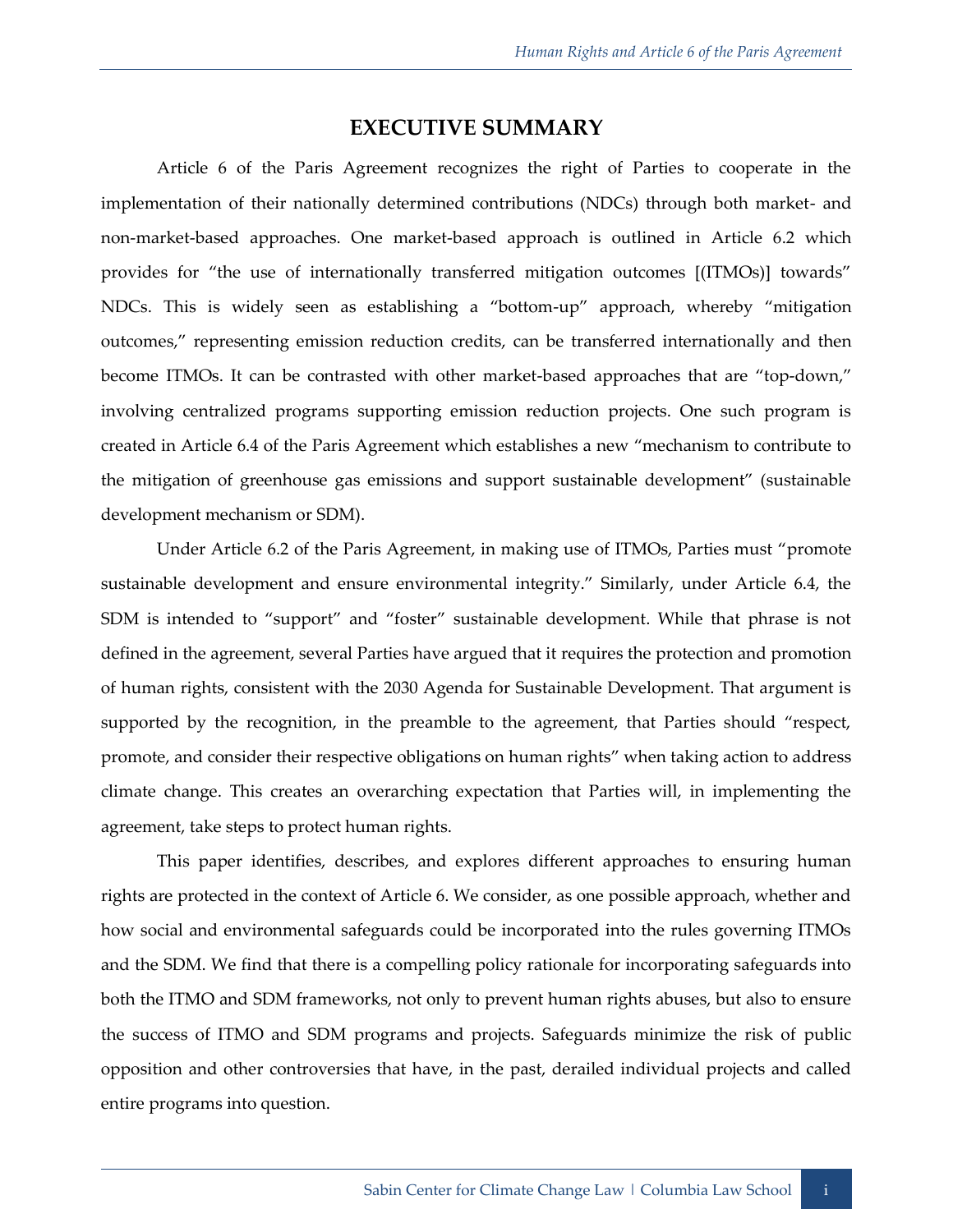While the above considerations suggest that safeguards should be incorporated into the Article 6 frameworks, the legal basis for doing so is somewhat uncertain, particularly in the context of the ITMO regime. This has implications for the scope, substance, and enforcement of the safeguards:

- With respect to *scope*, Parties may choose to pursue:
	- o a limited approach, whereby safeguards are developed only for the SDM, and embedded within the rules, procedures, and modalities adopted therefor;
	- o a more comprehensive approach, whereby separate safeguards are developed for both the SDM and ITMO frameworks, and included in their respective governing rules; or
	- o an integrated approach, whereby a single set of safeguards applying to both the SDM and ITMO frameworks are developed, perhaps in the Paris Implementation Guidelines.

The limited approach is the most legally defensible and appears to have the greatest support among Parties to the Paris Agreement. There is, however, also some support for the second more comprehensive approach. That approach could be justified on the basis that both the SDM and ITMO frameworks are intended to promote sustainable development, which arguably requires the protection of human rights. The fact that both frameworks have the same goal, and are grouped together as "cooperative approaches" under Article 6 of the Paris Agreement, also supports the integrated approach.

- With respect to *substance*, Parties should draw on experience with existing safeguard policies, utilized in connection with other similar mechanisms. The extent to which various policies are drawn on will likely depend, in part, on the scope of the safeguards developed under the Paris Agreement. In particular:
	- $\circ$  If safeguards are developed solely for the SDM, Parties should draw on the policies utilized in connection with the Clean Development Mechanism, the framework for Reducing Emissions from Deforestation and Forest Degradation, and the various climate funds.
	- o If safeguards are also developed for the ITMO framework, Parties may draw on the policies identified above, but should also consider those developed for other emissions trading schemes.
- With respect to enforcement, various approaches may be taken, depending on the scope and substance of the safeguards. SDM-specific safeguards would likely be subject to centralized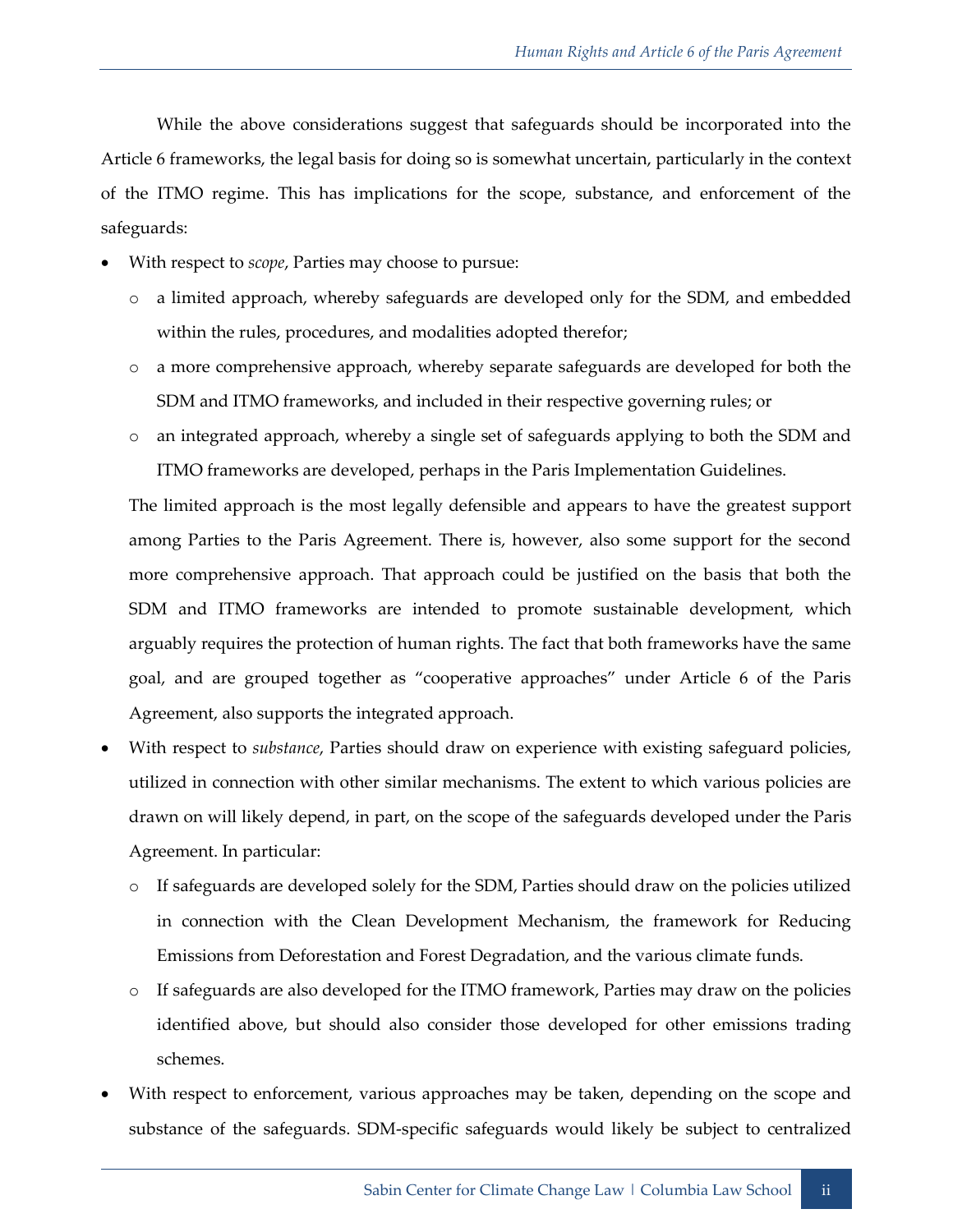enforcement, either by the governing body for the SDM or another entity designed by it. There is, however, greater uncertainty regarding the enforcement of any ITMO-specific safeguards. Possible options include:

- o centralized enforcement, whereby an international body (perhaps the SDM-governing body) would be responsible for certifying that projects comply with the safeguards;
- o national-level enforcement, whereby national governments would be responsible for certifying compliance, and there would be no international oversight; or
- o hybrid enforcement, whereby compliance certificates issued by national governments would be subject to review by an international body.

In addition to analyzing the possible use of safeguards, we also consider other approaches to help protect and promote human rights in the implementation of Article 6. Specifically, we discuss how a rights-based approach could inform the rules governing the adaptation funding mechanism envisioned in Article 6.6, as well as the overarching implementation guidelines for the Paris Agreement. With respect these other approaches, we find that:

- With regards to funding, we find that:
	- o Article 6 expressly requires that a share of the proceeds from the SDM be used to fund adaptation projects in vulnerable countries. The Parties could adopt rules or guidance to ensure that these funds are invested in a manner that will best serve the purpose of protecting and promoting human rights.
	- o Article 6 does not require that a share of the ITMO revenue be used for adaptation, but some Parties have nonetheless advocated for a similar funding requirement to be embedded within the ITMO guidelines, as applies to the SDM. While Article 6 could be interpreted expansively to permit the establishment of an ITMO funding requirement, it is unlikely that all Parties would agree to this. That said, the Parties could adopt non-binding guidance recommending that ITMO revenue be used to meet adaptation funding commitments or enter into a new agreement which establishes a requirement pertaining to ITMO revenue and adaptation funding.
- With regards to the overarching implementation guidelines, we note that provisions pertaining to human rights could be incorporated into these guidelines – for example, requirements that countries report on how they are respecting and promoting human rights in the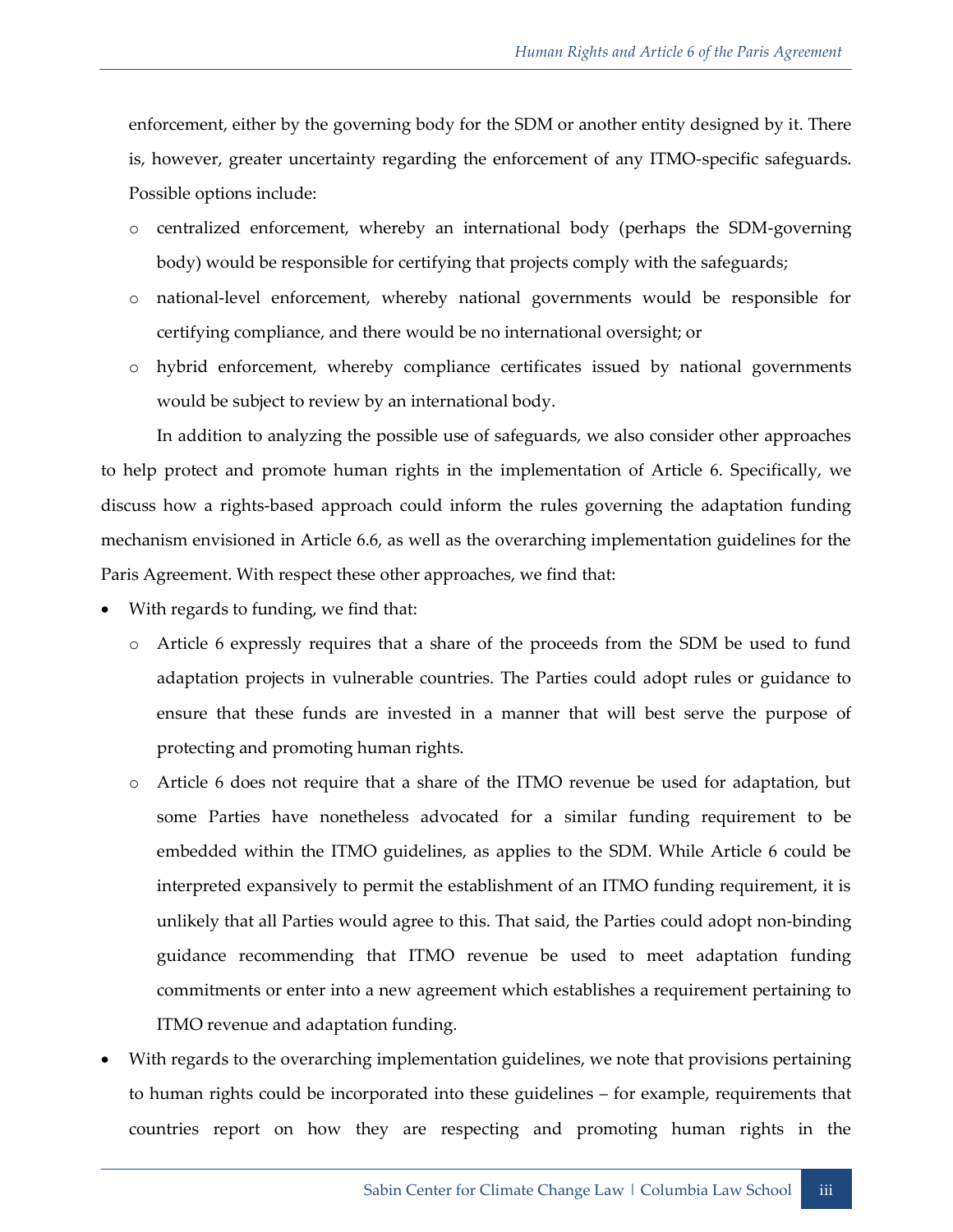implementation of Article 6 mechanisms. However, it is unlikely that such overarching guidelines would provide the same level of protection as more targeted rules aimed at safeguarding human rights in the context of Article 6 implementation.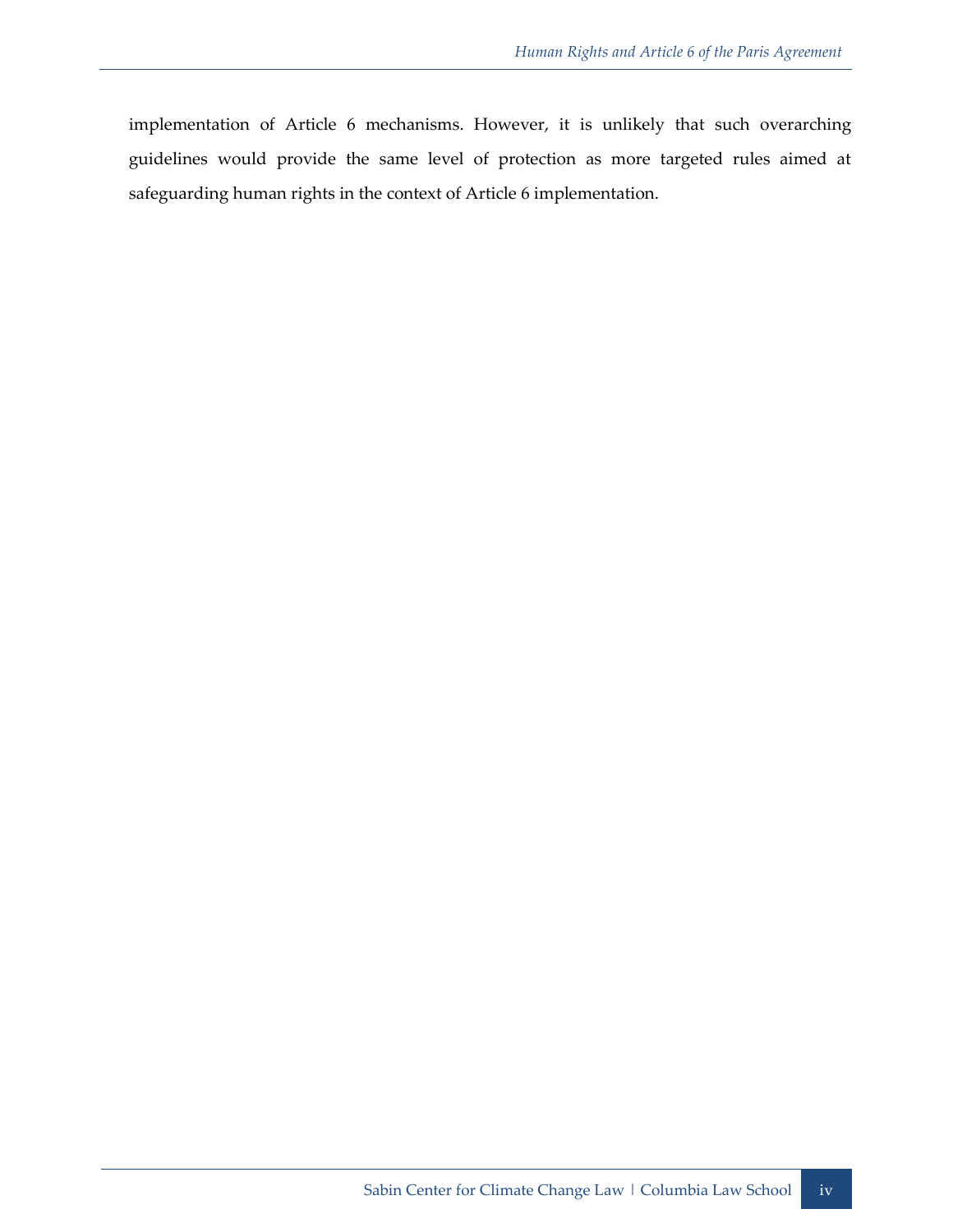### **CONTENTS**

| 1.                                                                                              |     |                                                                                              |  |
|-------------------------------------------------------------------------------------------------|-----|----------------------------------------------------------------------------------------------|--|
| 2.                                                                                              |     |                                                                                              |  |
|                                                                                                 | 2.1 |                                                                                              |  |
|                                                                                                 | 2.2 |                                                                                              |  |
|                                                                                                 | 2.3 |                                                                                              |  |
| 3.                                                                                              |     | Relationship of Article 6 to Existing Emission Reduction Mechanisms and Policy Frameworks 12 |  |
|                                                                                                 | 3.1 |                                                                                              |  |
|                                                                                                 | 3.2 |                                                                                              |  |
|                                                                                                 | 3.3 | Carbon Offsetting and Reduction Scheme for International Aviation  15                        |  |
|                                                                                                 | 3.4 |                                                                                              |  |
|                                                                                                 | 3.5 |                                                                                              |  |
|                                                                                                 | 3.6 |                                                                                              |  |
|                                                                                                 | 3.7 |                                                                                              |  |
| Other Approaches to Protecting and Promoting Human Rights in the Article 6 Mechanisms  29<br>4. |     |                                                                                              |  |
|                                                                                                 | 4.1 |                                                                                              |  |
|                                                                                                 | 4.2 |                                                                                              |  |
| 5.                                                                                              |     |                                                                                              |  |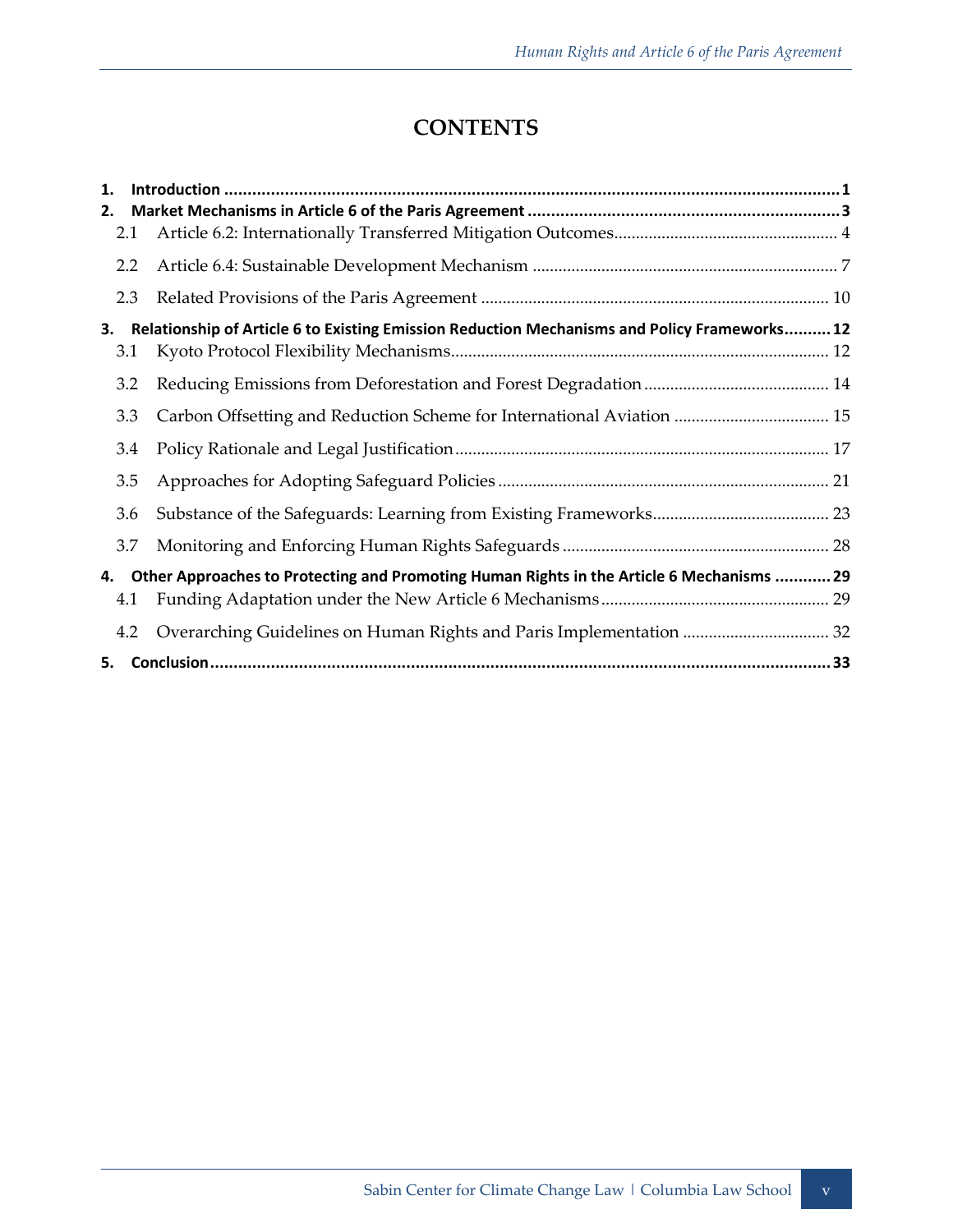#### **1. INTRODUCTION**

<span id="page-8-0"></span>Recognizing the need for action to address the "urgent threat of climate change," in December 2015, the global community adopted the Paris Agreement.<sup>1</sup> The Agreement aims to "strengthen the global response" to climate change, both by limiting future temperature increases, and enhancing countries' ability to deal with the adverse effects of such increases.<sup>2</sup> To that end, the Agreement urges countries to pursue "ambitious efforts" to mitigate and adapt to climate change, through both domestic and global-level action.<sup>3</sup> At the same time, however, it acknowledges that such action may itself have adverse effects and must therefore be pursued with care.<sup>4</sup>

Actions to mitigate and adapt to climate change are needed to protect human rights against threats associated with the impacts of climate change. But past experience with projects aimed at mitigating and adapting to climate change clearly demonstrates the potential for harm to local communities and the environment. One example is hydroelectric projects which, while delivering climate benefits in the form of clean energy, have also resulted in serious human rights abuses. The Paris Agreement is the first international environmental agreement to recognize the need to avoid such abuses, with the Parties acknowledging in the preamble that they:

"should, when taking action to address climate change, respect, promote, and consider their respective obligations on human rights, the right to health, the rights of indigenous peoples, local communities, migrants, children, persons with disabilities and people in vulnerable situations and the right to development, as well as gender equality, empowerment of women and intergenerational equity."<sup>5</sup>

This statement creates an expectation that the Parties will take steps to safeguard human rights when implementing the Paris Agreement – not only by pursuing ambitious mitigation and

<sup>&</sup>lt;sup>1</sup> UNFCCC, Conference of the Parties on its Twenty-First Session, Adoption of the Paris [Agreement,](http://unfccc.int/resource/docs/2015/cop21/eng/l09r01.pdf) Decision 1/CP.21, U.N. Doc. FCCC/CP/2015/L.9/Rev.1 (Dec. 12, 2015).

<sup>2</sup> Paris Agreement, Art. 2.1.

<sup>3</sup> *Id*. at Art. 3.

<sup>&</sup>lt;sup>4</sup> *Id*. at Premable (The Parties recognize that they "may be affected not only by climate change, but also by the impact of measures taken in response to it").

<sup>5</sup> *Id*. at Preamble.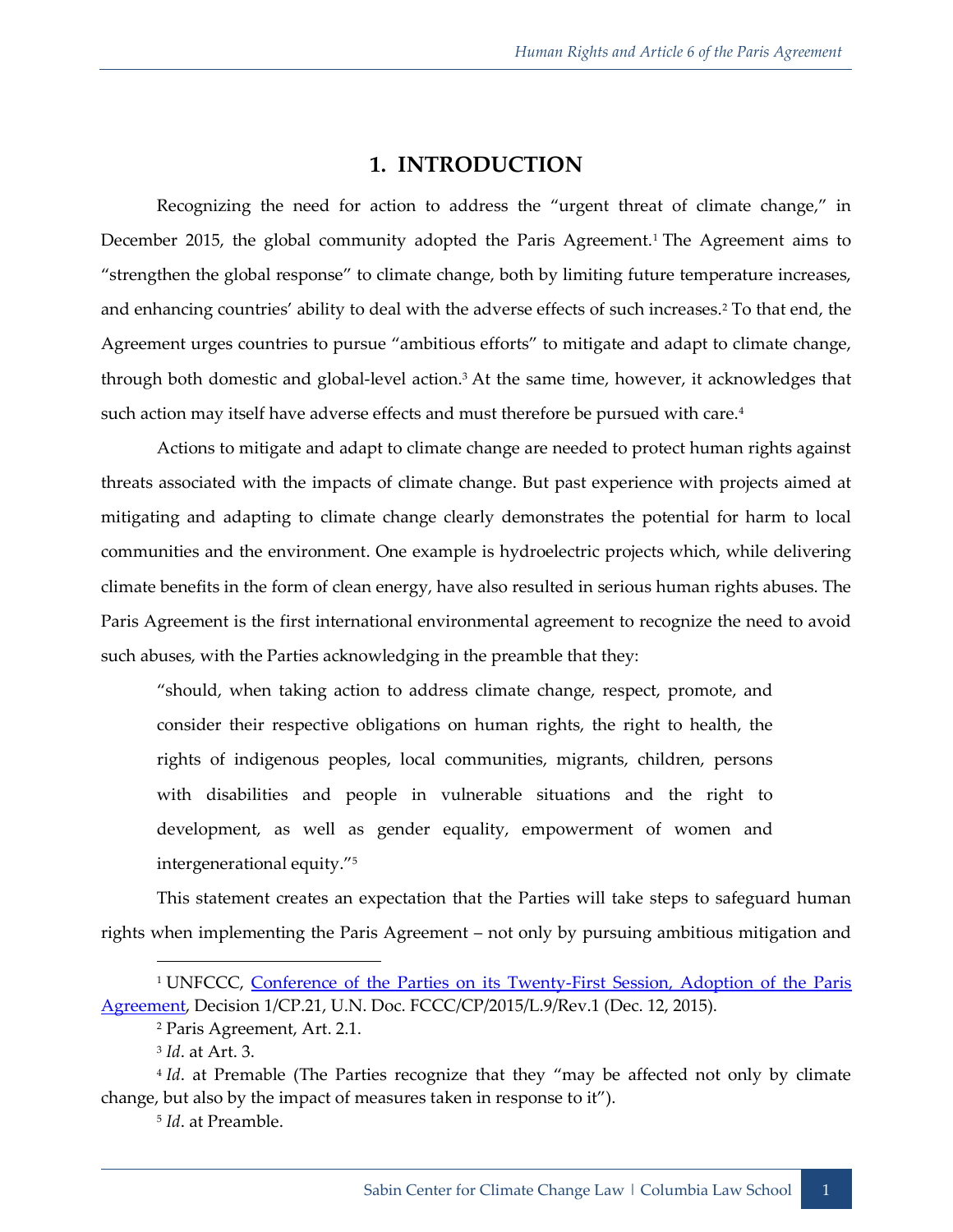adaptation actions, but also by ensuring that the actions themselves do not interfere with the full enjoyment of human rights. Notably however, the need for human rights safeguards is not addressed in any of the substantive provisions of the Paris Agreement, leading to questions as to whether and how they will be incorporated.

This paper explores the incorporation of human rights safeguards under Article 6 of the Paris Agreement which provides for international cooperation on actions to mitigate climate change. The paper focuses on the two market-based "cooperative approaches" – one involving the use of "internationally transferred mitigation outcomes" (ITMOs) representing emissions reduction credits and the other creating a new "sustainable development mechanism" (SDM) to support emissions reduction projects – identified in Articles 6.2 and 6.4 of the Paris Agreement. While neither article expressly references human rights, they both acknowledge the need for cooperative approaches to further "sustainable development,"6 which has been found to require the protection of rights.<sup>7</sup> Recognizing this, in their comments on how the articles should be operationalized, several Parties have recommended that human right safeguards be incorporated into the ITMO and SDM frameworks. This paper identifies, describes, and explores various ways in which that recommendation could be implemented.

<span id="page-9-0"></span>The remainder of the paper is structured as follows: Part 2 outlines the market-based mechanisms in Article 6 of the Paris Agreement. The relationship between those mechanisms and existing market-based emission reduction programs is then discussed in Part 3. Drawing on experience with the existing programs, Part 4 explores whether and how human rights safeguards can be incorporated into the Article 6 mechanisms, and what form any such safeguards should take. Part 5 then identifies other approaches to protecting and promoting human rights in the context of the Article 6 mechanisms. Part 6 concludes.

<sup>&</sup>lt;sup>6</sup> Id. at Art. 6.2 (requiring Parties, when using ITMOs towards their nationally determined contributions, to "promote sustainable development and ensure environmental integrity"). *See also id*. at Art. 6.4 (indicating that the SDM is intended "to contribute to the mitigation of greenhouse gas emissions and support sustainable development").

<sup>7</sup> *See, e.g.,* United Nations Office of the High Commissioner for Human Rights (OHCHR), *Human Rights and the 2030 Agenda for Sustainable Development*,<https://perma.cc/9KDL-DHDQ> (last visited Apr. 29, 2018); United Nations Division for Social Policy and Development Disability, *Relationship between Development and Human Rights*,<https://perma.cc/NGS5-C2EM> (last visited Apr. 29, 2018).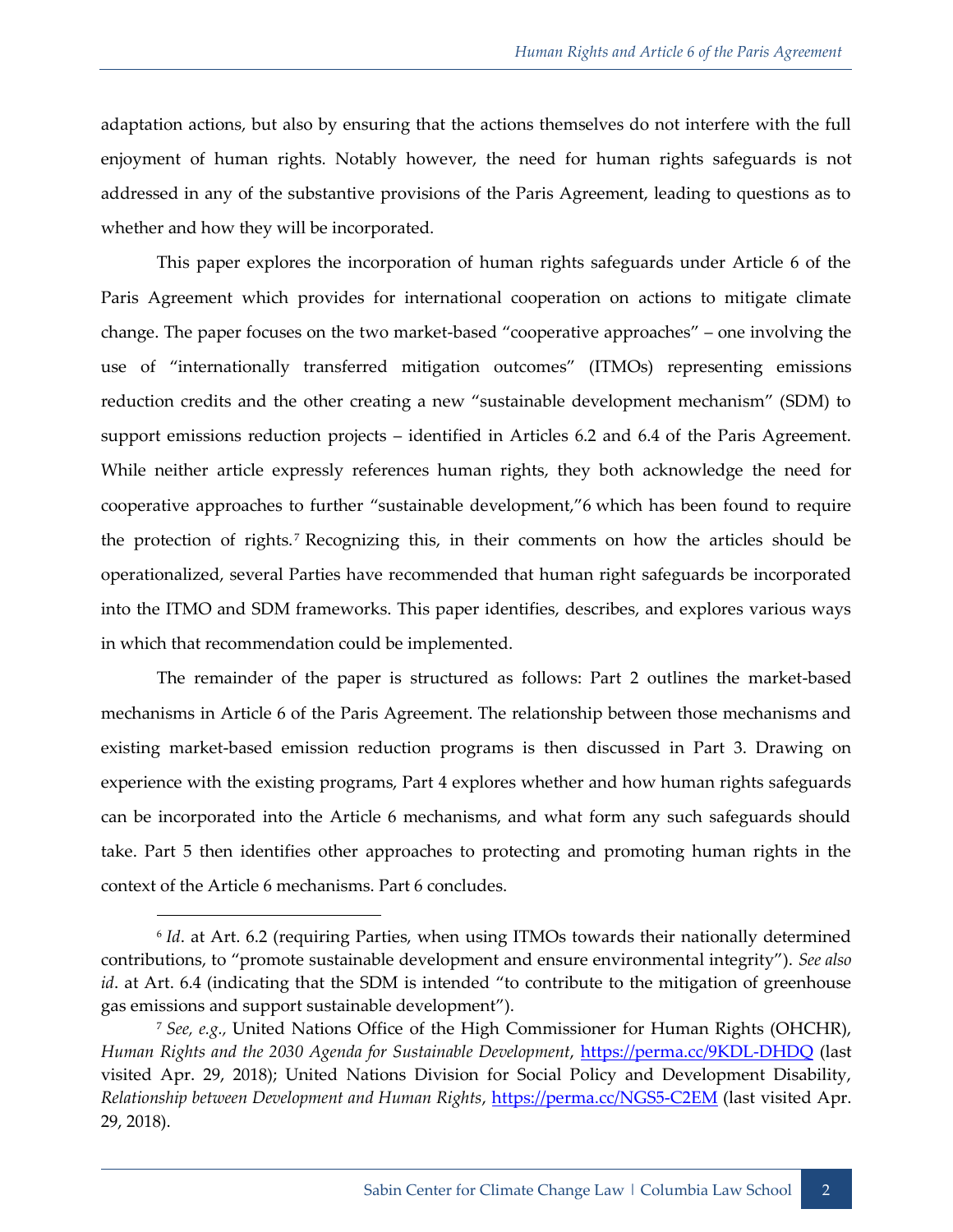## <span id="page-10-0"></span>**2. MARKET MECHANISMS IN ARTICLE 6 OF THE PARIS AGREEMENT**

Article 6 of the Paris Agreement, often termed the "cooperative approaches provision," establishes a framework under which Parties may cooperate in the implementation of their nationally determined contributions (NDCs). <sup>8</sup> The article identifies three possible forms of cooperation – two market-based approaches and one non-market approach $9$  – but these are arguably intended as examples. <sup>10</sup> Several Parties to the Paris Agreement, as well as some commentators and observers, have argued that Article 6 is sufficiently broad to encompass any form of "voluntary cooperation" used by Parties to advance progress towards their NDCs.<sup>11</sup>

<span id="page-10-1"></span>This paper focuses on the market-based cooperative approaches in Articles 6.2 and 6.4 of the Paris Agreement. While the potential for non-market cooperation is also recognized in Article 6.8 of the Paris Agreement, that option is less well developed, with the article merely stating that "non-market approaches [are] available to Parties" and providing no detail on what form those approaches may take. In this way, Article 6.8 differs from Articles 6.2 and 6.4, which identify specific forms of market-based cooperation. Similarly, whereas Articles 6.2 and 6.4 are the subject of a detailed work program aimed at operationalizing the market-based approaches, the work program for Article 6.8 is expressed in general terms. Indeed, the only direction provided is that the work program should consider "how to facilitate the implementation and coordination of nonmarket approaches." As a result, significant uncertainty remains as to how Article 6.8 will be

<sup>8</sup> Paris Agreement, Art. 6.1

<sup>9</sup> *Id*. at Art. 6.2, 6.4, & 6.8.

<sup>&</sup>lt;sup>10</sup> ANDREI MARCU, CARBON MARKET PROVISIONS IN THE PARIS AGREEMENT 4 (2016), <https://perma.cc/7KFE-P3AT> (arguing that "Paragraphs 6.2-6.3 (transfers), paragraphs 6.4-6.7 (creation of reductions / mitigation outcomes under the CMA), and a non-market framework (paragraphs 6.8-6.9) are particular cases of cooperative approaches, but the interpretation can be that this does not represent an exhaustive list").

<sup>&</sup>lt;sup>11</sup> *Id.* (indicating that Article 6 "is broad, is meant to be broad, and is understood to cover all types of cooperation among Parties in implementation of their NDCs"). *See also* Submission of Norway on Article 6 of the Paris Agreement (Oct. 30, 2017),<https://perma.cc/7PCQ-QNEA> (noting that "the nature of cooperation may . . . change over time. New approaches can play an important role in future market-based cooperation").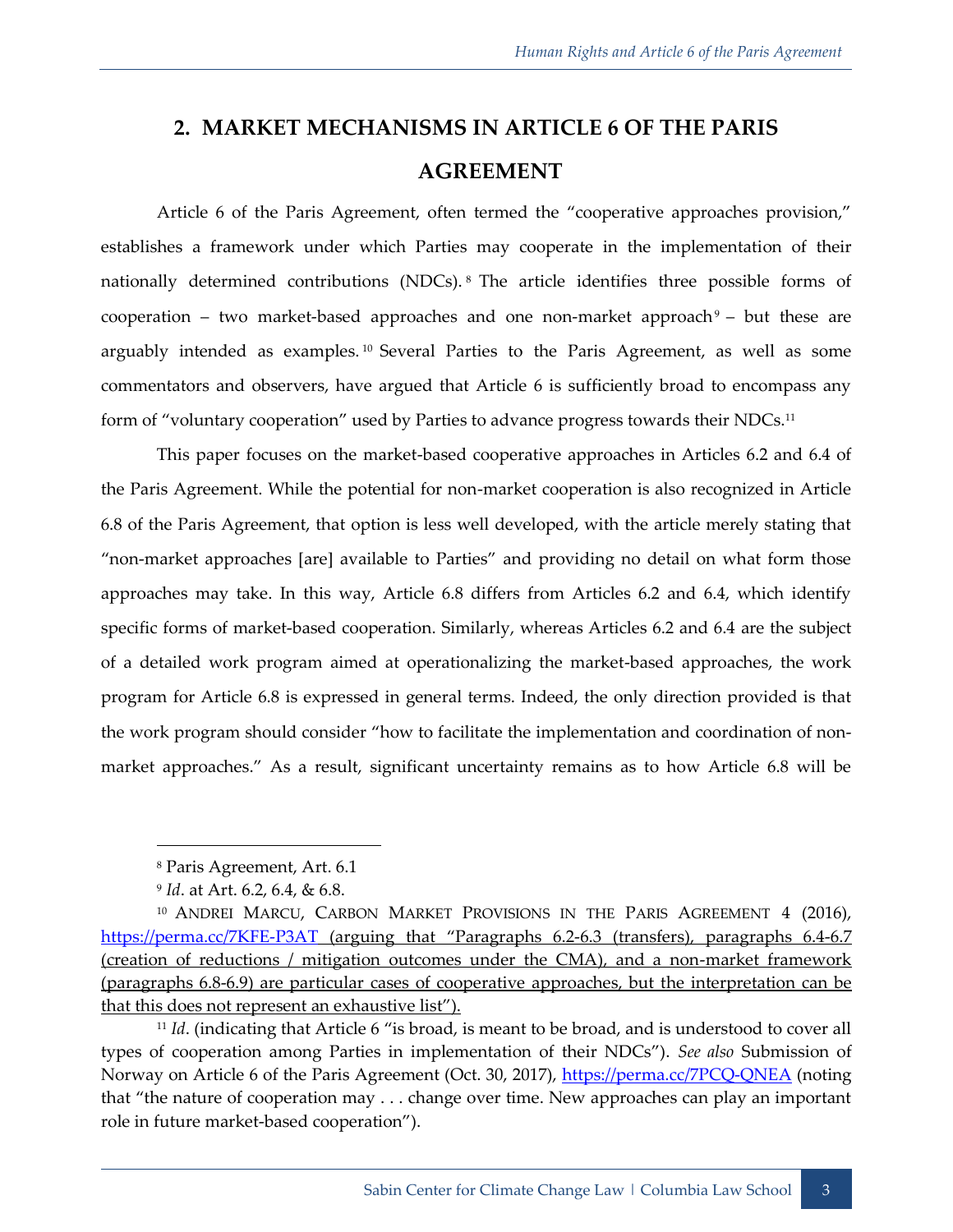operationalized and, in particular, the future design of any non-market approaches pursued thereunder. For that reason, non-market approaches are not considered in this paper.

#### <span id="page-11-0"></span>**2.1 Article 6.2: Internationally Transferred Mitigation Outcomes**

Article 6.2 provides for "the use of internationally transferred mitigation outcomes [or ITMOs] towards" NDCs. This is a new concept – the term "ITMO" was first used during informal negotiations in the lead-up to adoption of the Paris Agreement – intended to encompass all international transfers engaged in by Parties for the purpose of achieving their NDCs. It establishes a "bottom-up" approach, whereby "mitigation outcomes" resulting from domestic or international programs may be transferred by Parties, at which point they become ITMOs.<sup>12</sup>

The Paris Agreement does not on its face impose any restrictions on the source of mitigation outcomes. <sup>13</sup> Various international programs have been identified by Parties to the Agreement, observers, and commentators as possible sources, including the existing framework for Reducing Emissions from Deforestation and Forest Degradation (REDD/REDD+) which is continued under Article 5 of the Paris Agreement, and the new sustainable development mechanism (SDM) created in Article 6 of the Agreement.<sup>14</sup> Existing and new programs at the regional or national level, such as Japan's Joint Crediting Mechanism, might also be a source of mitigation outcomes.<sup>15</sup>

Mitigation outcomes developed through these and other programs can only be transferred internationally for use towards NDCs in accordance with Articles 6.2 and 6.3 of the Paris

<sup>12</sup> *See generally*, Submission of New Zealand on Article 6.4 of the Paris Agreement (Oct. 17, 2017), <https://perma.cc/N65Y-389U> (stating that Article 6.2 reflects "a 'bottom-up' world of cooperation in which mitigation outcomes are transferred from one Party to another and used towards the achievement of that other Party's . . . NDC").

<sup>&</sup>lt;sup>13</sup> Marcu, *supra* note [\[10](#page-10-1)], at 5 (noting that the Paris Agreement does not contain "any qualifier to restrict the use of these provisions to units / outcomes emanating from mechanisms / procedures / protocols that are under the authority of the COP").

<sup>14</sup> *See generally,* SBSTA, Report of Round-Table Discussion Among Parties Held on 4 November 2017 (Nov. 6, 2017), https://perma.cc/LLZ5-J6LI (noting that some Parties view emissions reductions generated through the SDM as ITMOs "that are subject to the accounting guidance in Article 6.2 when they are internationally transferred").

<sup>15</sup> Marcu, *supra* note [\[10\]](#page-10-1), at 6.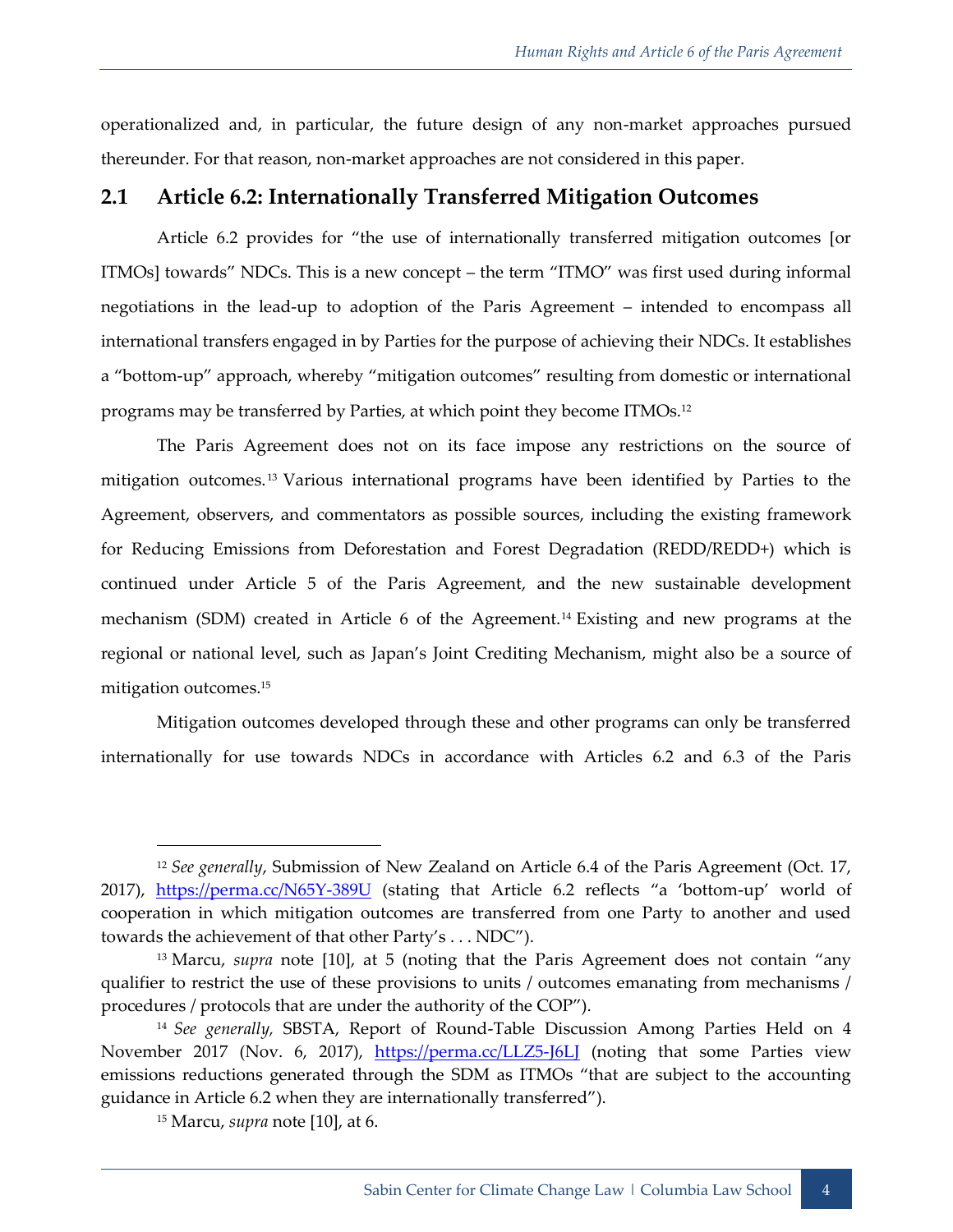Agreement.<sup>16</sup> Under those articles, transfers must "be voluntary and authorized by Participating Parties,"<sup>17</sup> who must "promote sustainable development and ensure environmental integrity and transparency, including in governance, and . . . apply robust accounting to ensure, inter alia, the avoidance of double counting consistent with guidance adopted by the Conference of the Parties [to the UNFCCC (COP),] serving as the meeting of the Parties to this Agreement" (CMA), on the recommendation of the Subsidiary Body for Scientific and Technological Advice (SBSTA).<sup>18</sup> Under the Paris Agreement work program, SBSTA must develop recommended guidance, which will be considered during the first session of the CMA.<sup>19</sup>

<span id="page-12-0"></span>In submissions to SBSTA, Parties have expressed opposing views on the appropriate scope of the guidance and, in particular, whether it should be limited to provisions dealing with accounting for ITMOs. Such limits have been supported by some Parties, including Australia and Japan, who emphasize that the Paris Agreement only envisages the adoption of accounting guidance and leaves other issues relating to the use of ITMOs, such as how to ensure environmental integrity, to the discretion of national governments.<sup>20</sup> Other Parties have, however,

<sup>19</sup> *Id*.

<sup>&</sup>lt;sup>16</sup> Articles 6.2 and 6.3 of the Paris Agreement do not apply to domestic use of mitigation outcomes (i.e., by the country in which they were produced). *See* Paris Agreement, Art. 6.2 (referring to "international" transfers).

<sup>17</sup> *Id*. at Art. 6.3.

<sup>18</sup> *Id*. at Art. 6.2. *See also* Decisions Adopted by the COP at its 21st Session, FCCC/CP/2015/10/Add.1, P 36 (Jan. 29, 2016),<https://perma.cc/Y7Y9-HD7W> (requesting that the SBSTA "develop and recommend the guidance referred to under Article 6, paragraph 2, of the Agreement") [hereinafter COP21 Decisions].

<sup>20</sup> *See e.g.,* Submission of Japan on Guidance on Cooperative Approaches Referred to in Article 6, Paragraph 2, of the Paris Agreement (Mar. 17, 2017), https://perma.cc/Y3KN-QMWI (stating that "[t]he scope of the guidance is limited to the accounting towards the achievement NDCs" and recommending that other matters arising under Article 6.2, such as "[p]romoting sustainable development and ensuring environmental integrity . . . should be carried out under the responsibility of the Parties engaging in the cooperative approaches"); Submission of Australia on the Content of the Guidance for Article 6.2, Including the Structure and Areas, Issues and Elements to be Addressed (Oct. 26, 2017), <https://perma.cc/R2SX-TU35> (arguing that "[g]uidance is not mandated nor required" on environmental integrity and sustainable development).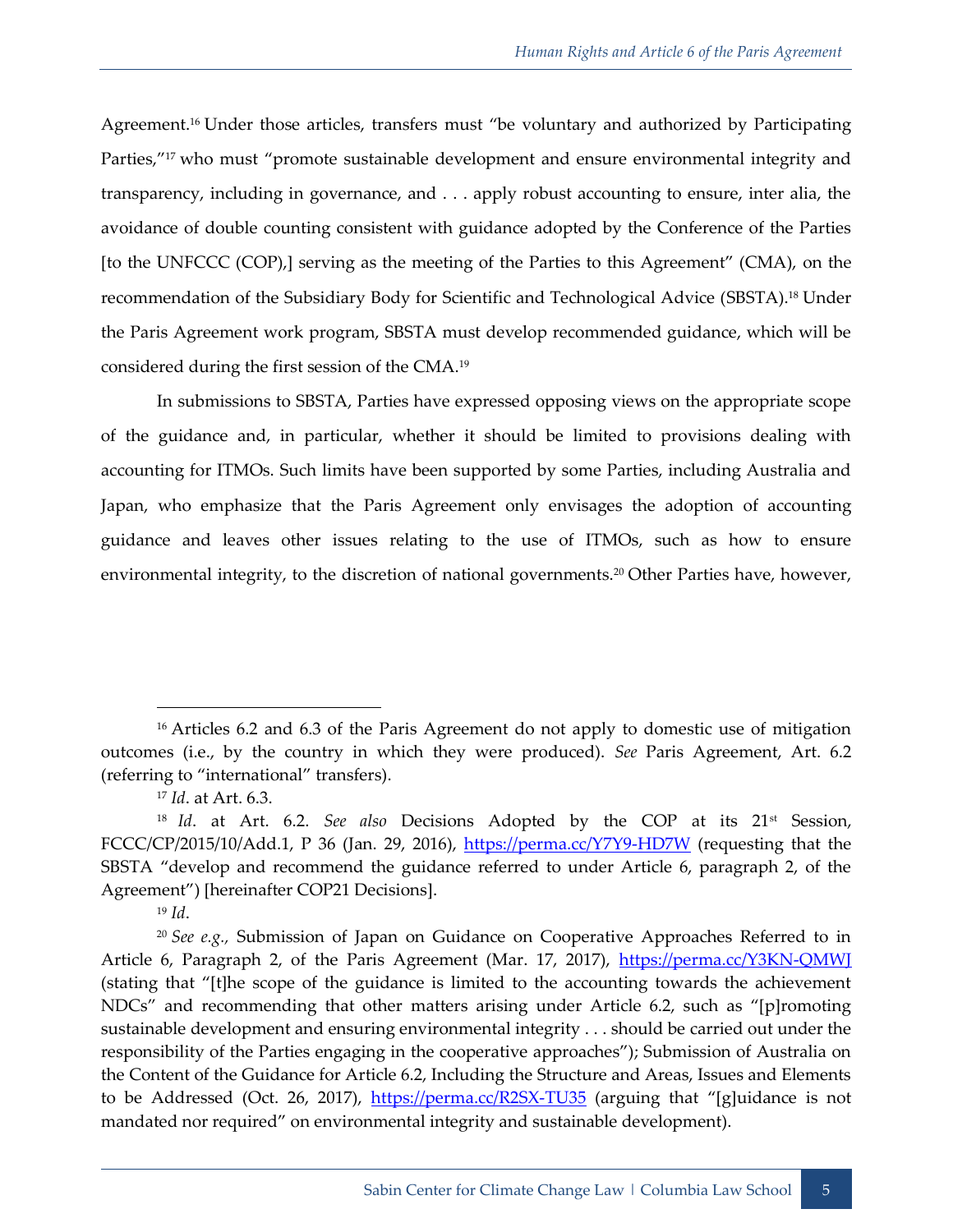expressed concern regarding the adequacy of this approach and recommended the adoption of broad guidance on environmental integrity and other issues arising under Articles 6.2 and 6.3.<sup>21</sup>

Some of those in favor of broad guidance have also advocated for centralized oversight of the use of ITMOs, arguing that this is necessary to ensure compliance with Articles 6.2 and 6.3 of the Paris Agreement.<sup>22</sup> Some Parties appear to support the establishment of a new international body to oversee the ITMO framework, while others have suggested assigning oversight responsibility to the body created under Article 6.4 to supervise the SDM (see part [2.2] below). A third group have opposed both approaches, arguing that the Paris Agreement does not envisage establishment of a central body to oversee the ITMO framework, but rather assumes oversight will occur at the national level.<sup>23</sup>

<sup>23</sup> *See e.g.,* Submission of New Zealand on the Guidance Referred to in Article 6(2) of the Paris Agreement (Sep. 20, 2017), <https://perma.cc/DF9D-9P8A> (arguing that "the COP did not request the SBSTA to develop rules or recommendations for a supervising body for the cooperative approaches envisaged in Article 6.2" and recommending that such approaches be supervised at the national level); Submission of Switzerland on behalf of the Environmental Integrity Group on Art.

<sup>21</sup> *See e.g.,* Submission of Saint Lucia on behalf of the Caribbean Community on Guidance Referred to in Article 6.2 of the Paris Agreement (Oct. 31, 2016),<https://perma.cc/UQ65-HSPH> (arguing that "[i]t will not be sufficient for Article 6 guidance to just address the mechanics of accounting"); Submission by the Republic of the Maldives on behalf of the Alliance of Small Island States on Articles 6.2 and 6.4 of the Paris Agreement (Apr. 27, 2017),<https://perma.cc/Q94U-TZ6D> (calling for guidance on how to ensure environmental integrity and promote sustainable development in activities under Article 6.2). Note that several countries' submissions supported the adoption of guidance on how to ensure environmental integrity, but not how to promote sustainable development, arguing that this is a national prerogative. *See e.g.,* Submission of Brazil on the Guidance Referred to in Article 6, Paragraph 2, of the Paris Agreement (Mar. 31, 2017), [https://perma.cc/SGK3-S7MP.](https://perma.cc/SGK3-S7MP)

<sup>22</sup> *See generally* SBST, Report of Round-Table Discussion Among Parties Held on 5 November 2017 (Nov. 6, 2017), <https://perma.cc/2RSQ-ALAB> (noting that some Parties recommended "establishment of a centralized oversight body . . . [to] ensure Parties act consistently with CMA guidance in order to comply with "shall requirements" in Articles 6.2 and 6.3). *See also,* Submission of Saint Lucia on behalf of the Caribbean Community on Guidance Referred to in Article 6.2 of the Paris Agreement (Oct. 31, 2016),<https://perma.cc/UQ65-HSPH> (calling for international oversight under the CMA); Submission of the Federal Democratic Republic of Ethiopia on behalf of the Least Developed Countries Group on Operationalization of Article 6, paragraph 2 of the Paris Agreement (Mar. 22, 2017), <https://perma.cc/CV45-YYDV> (arguing that a "centralized oversight mechanism should be established" under the auspices of the UNFCCC Secretariat).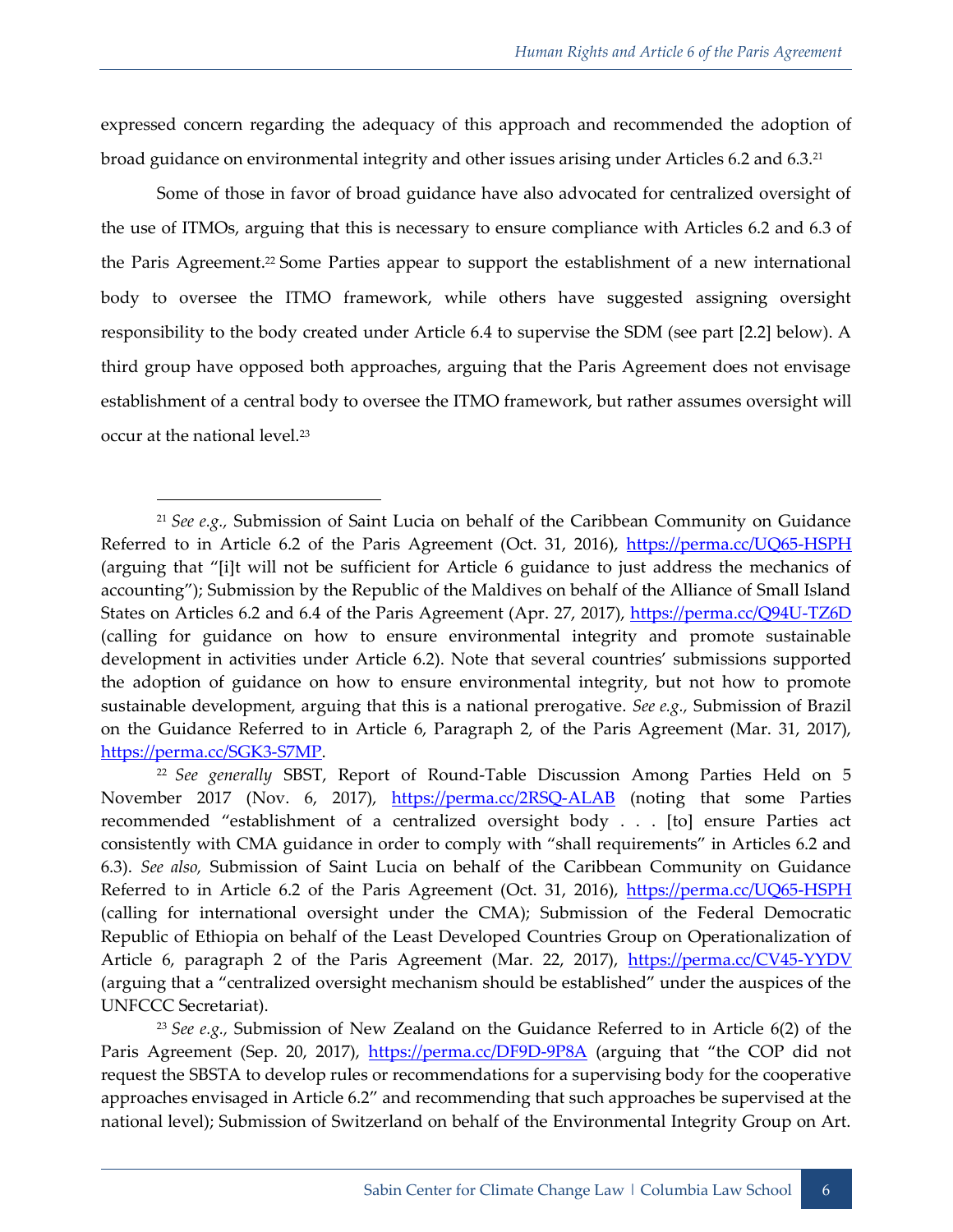#### <span id="page-14-0"></span>**2.2 Article 6.4: Sustainable Development Mechanism**

Whereas Article 6.2 of the Paris Agreement reflects a "bottom-up" approach to cooperation, Article 6.4 embodies a "top-down" approach, whereby mitigation outcomes are produced and certified through an international mechanism.<sup>24</sup> It is similar to Article 12 of the Kyoto Protocol, which established the Clean Development Mechanism (CDM) allowing industrialized countries to meet their emission reduction targets using credits generated by projects hosted in developing countries.<sup>25</sup> Article 6.4 of the Paris Agreement establishes a new, broader mechanism, known as the SDM, under which any country may elect to host credit-generating emission reduction projects.<sup>26</sup> The host country may, subject to international oversight, transfer the credits to others for use in meeting their NDCs.<sup>27</sup>

Under Article 6.4, SDM projects must both "contribute to the mitigation of greenhouse gas emissions and support sustainable development."<sup>28</sup> With respect to the former, Article 6.4 provides that the SDM should "contribute to the reduction of emissions levels in the host" country<sup>29</sup> and "deliver an overall mitigation in global emissions,"<sup>30</sup> suggesting that projects must not simply

<sup>25</sup> *See generally*, Susan Biniaz, *Analyzing Articles 6.2 and 6.4 of the Paris Agreement Along a "Nationally" and "Internationally" Determined Continuum*, *in* MARKET MECHANISMS AND THE PARIS AGREEMENT 55, 57 (Harvard Project on Climate Agreement, 2017).

<sup>26</sup> Paris Agreement, Art. 6.4(c). *See also* Marcu, *supra* note [\[10](#page-10-1)], at 15 (noting that "there is no reference made in paragraphs 6.4-6.76 [sic] of the PA to any differentiation, or limitation that would not allow the SDM to operate in certain Parties").

<sup>27</sup> *See* Paris Agreement, Art. 6.4(c). <sup>28</sup> *Id*. at Art. 6.4(a). <sup>29</sup> *Id*. at Art. 6.4(c).

<sup>30</sup> *Id*. at Art. 6.4(d).

<sup>6</sup> of the Paris Agreement (Oct. 31, 2017),<https://perma.cc/LSG9-77HC> (arguing that the use of ITMOs should be supervised by national authorities).

<sup>24</sup> *See generally*, Marcu, supra note [x], at 13 (arguing that "[t]he SDM set-up is in clear contrast to cooperative approaches (P.A. Articles 6.2-6.3), which can be seen as a procedure / protocol for transferring mitigation outcomes internationally and where Parties are the principal actors and follow accounting protocols that are consistent with CMA guidance"). *See also* Submission of New Zealand on Article 6.4 of the Paris Agreement (Oct. 17, 2017), <https://perma.cc/N65Y-389U> (describing the SDM as a "'top-down' mechanism established under the guidance and authority of the Conference of the Parties serving as the meeting of the Parties to the Paris Agreement (CMA) with a supervising body designated by the CMA").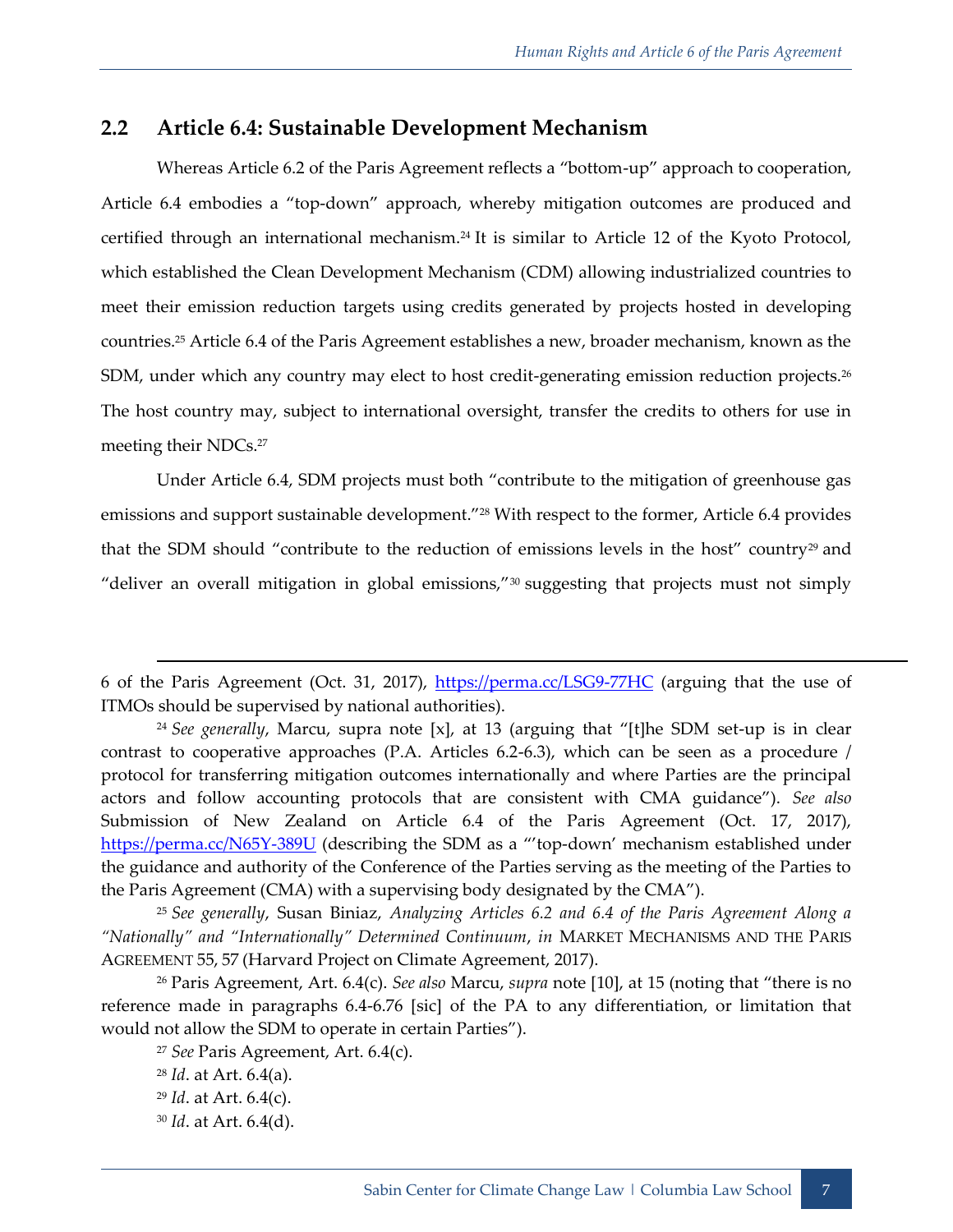involve offsetting or shifting emissions between countries.<sup>31</sup> Consistent with this view, the Paris Agreement work programme requires adoption of rules<sup>32</sup> to ensure projects deliver "real, measurable, and long-term reductions," which are "additional to any that would otherwise occur."<sup>33</sup> The rules must also include procedures for the verification and certification of emissions reductions, which will be performed by a newly established international body.<sup>34</sup>

Unlike the ITMO regime, for which no governance system is defined in the Paris Agreement, the SDM is declared to be under the CMA's authority and subject to supervision by a CMA-designated body.<sup>35</sup> While the composition and structure of the supervising body has not yet been agreed, it is widely expected to be modelled on the CDM Executive Board (EB).<sup>36</sup> Some changes will, however, likely be made to address perceived shortcomings in the design of the CDM EB. For example, whereas membership of the CDM EB is weighted towards industrialized countries, there is broad agreement that the SDM supervising board should include an equal number of members from developing countries.<sup>37</sup> A number of Parties have also criticized the

-

<sup>36</sup> *See e.g.,* Marcu, supra note [x], at 4 (indicating that "the CDM Executive Board (EB) will be very much the model used").

<sup>37</sup> *See e.g.,* Submission of the Republic of Rwanda on behalf of the Member States of the Central African Forestry Commission (COMIFAC) on Article 6 (Mar. 21, 2017), <https://perma.cc/8X5E-TBJT> (arguing that the composition of the supervising body should "ensure parity between developing and advanced countries"); Submission of the Federal Democratic Republic of Ethiopia on behalf of the Least Developed Countries Group on Matters Relating to Article 6, Paragraph 4 of the Paris Agreement (July 11, 2017), *<https://perma.cc/C87C-HYM5>* (indicating that the supervisory board should "consist of equal representation of developed and developing country Parties and . . . include one representative from an LDC [Least Developed Country] Party and one from an AOSIS [Alliance of Small Island States] Party"); Submission of New Zealand on Article 6.4 of the Paris Agreement (Oct. 17, 2017),<https://perma.cc/N65Y-389U> (arguing that "the composition of [the supervising] body should be broadly and equitably

<sup>31</sup> CARBON MARKET WATCH, BUILDING BLOCKS FOR A ROBUST SUSTAINABLE DEVELOPMENT MECHANISM 3-4 (2017), <https://perma.cc/86QT-4XUE> (arguing that "the SDM must not be an offsetting tool," but "must lead to emissions reductions that would not have otherwise occurred, must not correspond to increased emissions elsewhere, and contribute to a ratchet of ambition over time").

<sup>&</sup>lt;sup>32</sup> Draft rules are currently being developed by SBSTA and will be submitted to SMA for adoption during its first session.

<sup>33</sup> COP21 Decisions, *supra* note [18,](#page-12-0) at 37.

<sup>34</sup> *Id*.

<sup>&</sup>lt;sup>35</sup> Paris Agreement, Article 6.4.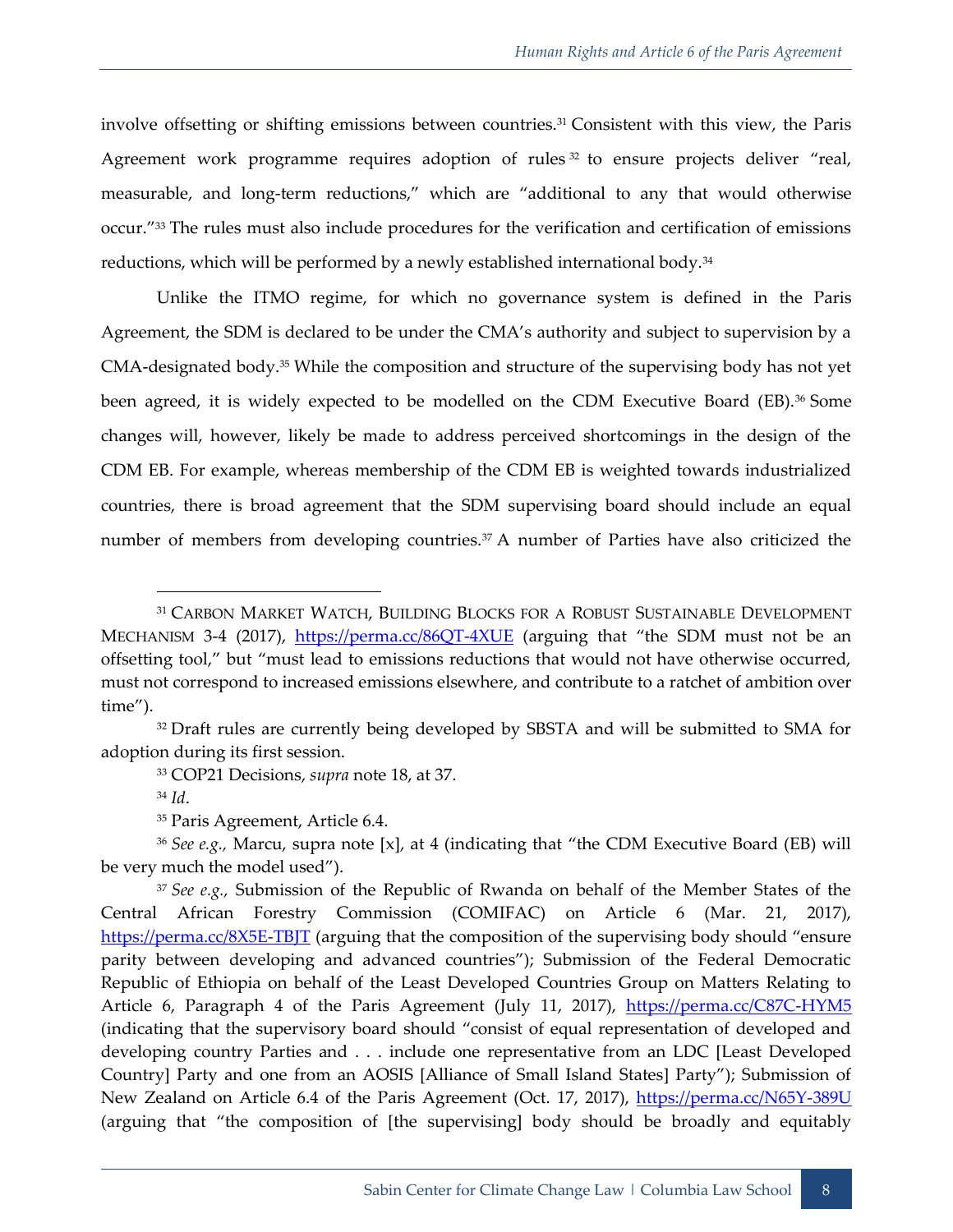political nature of the CDM EB and argued that the SDM supervising board should be comprised of technical experts rather than bureaucrats (as is currently true of the CDM EB).<sup>38</sup>

The SDM supervising body will oversee emissions reduction projects and, after verifying that they have delivered "real, measurable, and long-term" savings, issue credits that can be used by Parties towards their NDCs.<sup>39</sup> Oversight may also occur at the national level, with several Parties arguing that countries should be required to designate national authorities to oversee their involvement in the SDM. <sup>40</sup> According to some Parties, these national authorities should be

1

<sup>38</sup> *See e.g.,* Submission by South Africa on rules, modalities and procedures for the mechanism established by Article 6, paragraph 4, of the Paris Agreement 2 (Apr. 25, 2017), <https://perma.cc/3NZY-JLDH> (stating that "the [SDM] governance body needs sound technical expertise to ensure the efficient functioning of the mechanism"); Submission of the Republic of Indonesia on Article 6 of the Paris Agreement (May 5, 2017), <https://perma.cc/DB9R-ZPCX> (arguing that the SDM body should be "more technical and less political"). Submission by Switzerland on behalf of the Environmental Integrity Group on Article 6 of the Paris Agreement (Oct. 31, 2017),<https://perma.cc/EB52-4YFR> (arguing that the supervising body should comprise "technical experts, so that it is less politicized as [sic] similar existing bodies"). For a discussion of the politicization of the CDM EB, see FLORENS FLUES ET AL., UN APPROVAL OF GREENHOUSE GAS EMISSIONS REDUCTION PROJECTS IN DEVELOPING COUNTRIES: THE POLITICAL ECONOMY OF THE CDM EXECUTIVE BOARD 2 (2008), http://perma.cc/4ZMK-ZQE3.

<sup>39</sup> *See generally*, Susan Biniaz, Analyzing Articles 6.2 and 6.4 of the Paris Agreement along a "Nationally" and "Internationally" Determined Continuum, in Market Mechanisms and the Paris Agreement 55, 56 (Harvard Project on Climate Agreements, 2017).

<sup>40</sup> *See e.g.,* Submission of Ethiopia on behalf of the Least Developed Countries Group on Matters Relating Under Article 6, Paragraph 4 of the Paris Agreement (Nov. 7. 2017), <https://perma.cc/Z8UL-37SG> (arguing that "[e]ach Party that wishes to host [SDM] activities shall establish a national designated authority to oversee the governance of [the] activities" and "[e]ach Party that that wishes to undertake a mitigation activity within another Party as a means of fulfilling their NDC must establish a national designated authority to oversee the activities"); Submission of Liechtenstein, Mexico, Monaco, and Switzerland on Matters Relating to Article 6 of the Paris Agreement (Oct. 31, 2017), <https://perma.cc/M8BY-Q5AN> (indicating that Parties participating in the SDM should "designate[], by communicating it to the Secretariat, a national authority that authorizes participation of activities on its territory . . . and records international transfers of emissions credits"); Submission of South Africa on Matters Relating to Article 6 of the Paris Agreement: Rules, Modalities and Procedures for the Mechanism Established by Article 6, Paragraph 4, of the Paris Agreement (Oct. 30, 2017), <https://perma.cc/6AB9-B7D7> (arguing that

geographically representative to align with inclusive participation in the mechanism." The body should "should comprise of two representatives from each UN regional group, 1 representative from Small Island Developing States and 1 representative from Least Developed Countries").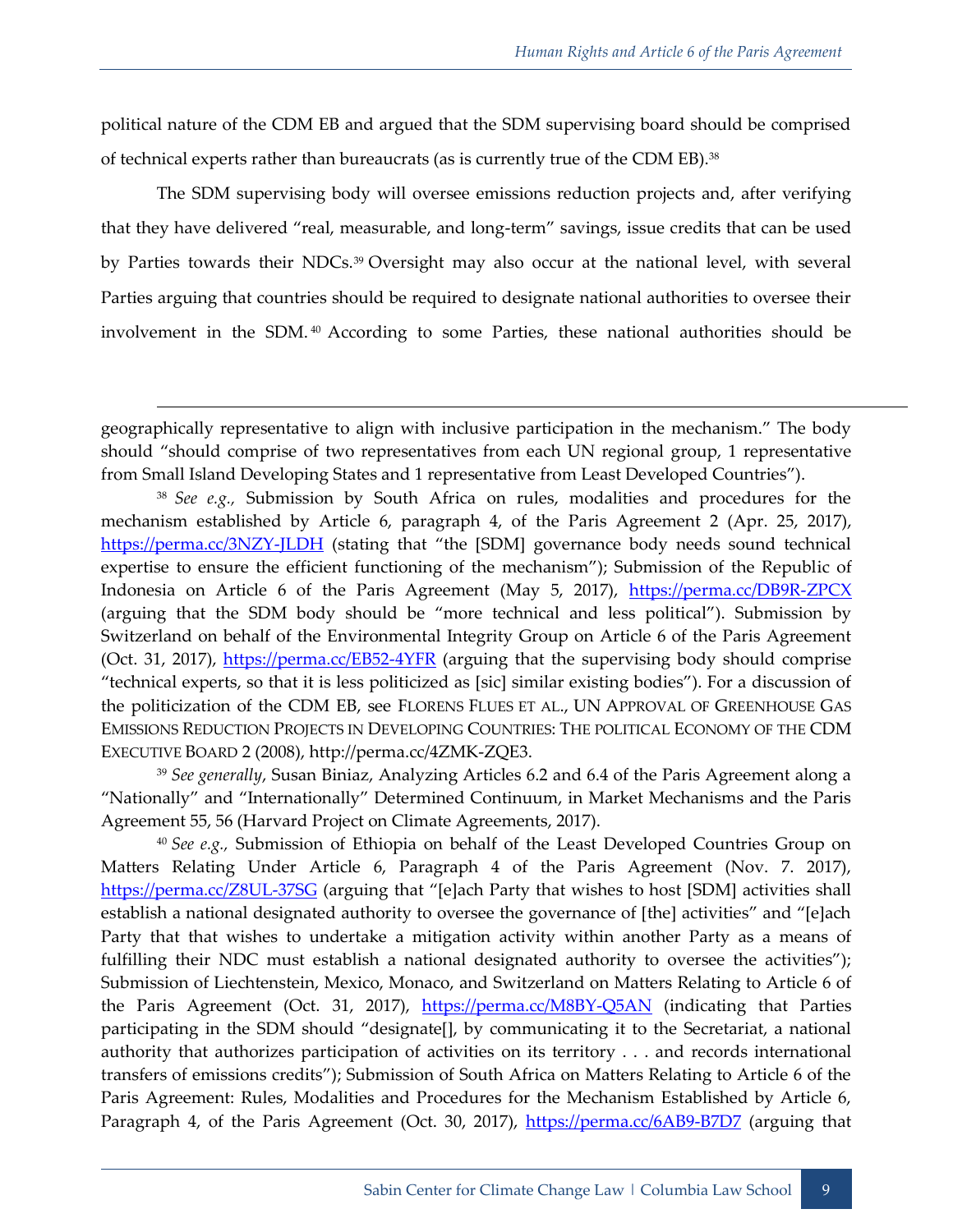responsible for ensuring that activities under the SDM promote sustainable development (i.e., as required under Article 6.4 of the Paris Agreement),<sup>41</sup> though others have suggested that this falls within the responsibility of the central supervising body.<sup>42</sup>

#### <span id="page-17-0"></span>**2.3 Related Provisions of the Paris Agreement**

While market-based cooperation is primarily dealt with in Article 6 of the Paris Agreement, which outlines the key rules governing ITMOs and the SDM, use of those instruments is also affected by several other provisions. The most important provisions are discussed in this part.

*Article 4.13: Accounting*. Under Article 4.13 of the Paris Agreement, Parties must account for all anthropogenic greenhouse gas emissions and sinks corresponding to their NDCs, in accordance with guidance adopted by the CMA. The guidance may include provisions on accounting for transfers under Article 6 to ensure that emissions reductions sold thereunder are not counted towards achievement of the seller's NDC and indicating when / how they may be counted by the purchaser.<sup>43</sup> These issues could, in addition or as an alternative, also be dealt with in the guidance adopted under Articles 6.2 and 6.4 of the Paris Agreement.<sup>44</sup>

*Article 13: Transparency.* Article 13.1 of the Paris Agreement establishes a so-called "enhanced transparency framework" intended to, among other things, provide a "clear understanding" of Parties progress towards achieving their NDCs.<sup>45</sup> To that end, under Article

<sup>42</sup> *See generally*, SBSTA, Informal Note on Rules, Modalities and Procedures for the Mechanism Established by Article 6, Paragraph 4 of the Paris Agreement (Nov. 10, 2017), [https://perma.cc/K5L2-Q49R.](https://perma.cc/K5L2-Q49R)

<sup>43</sup> *See generally*, Ad Hoc Working Group on the Paris Agreement, Informal Note on APA Agenda Item 3: Further Guidance in Relation to the Mitigation Section of Decision 1/CP.21 (Nov. 13, 2017), https://perma.cc/62E9-DNAI (listing rules relating to "transfers of ITMOs" as a possible element of the accounting guidance).

<sup>44</sup> *Id.* (suggesting that the accounting guidance "cross-reference" to the guidance developed under Article 6).

<sup>45</sup> Paris Agreement, Art. 13.5.

activities "must be monitored and judged at the national level through an appropriate designated national authority").

<sup>41</sup> *See e.g.,* Submission of South Africa on Matters Relating to Article 6 of the Paris Agreement: Rules, Modalities and Procedures for the Mechanism Established by Article 6, Paragraph 4, of the Paris Agreement (Oct. 30, 2017),<https://perma.cc/6AB9-B7D7> (arguing that the promotion of sustainable development must be monitored and judged at the national level through an appropriate designated national authority").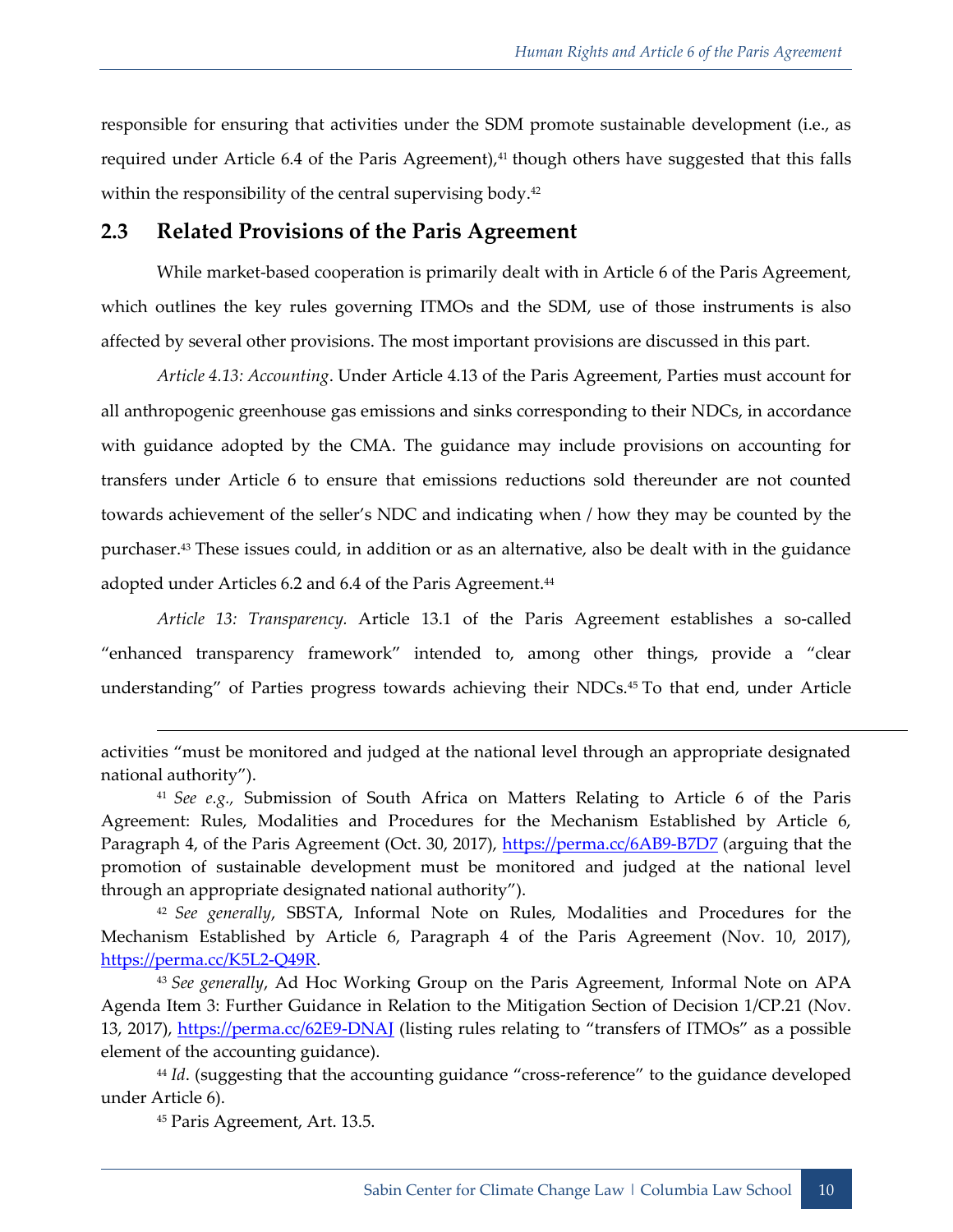<span id="page-18-0"></span>13.7, Parties must produce regular greenhouse gas inventory reports showing emissions and removals by source.<sup>46</sup> Draft guidance on the reports, developed by the Ad Hoc Working Group on the Paris Agreement, indicates that they should "account for any transfer[s]" under Article 6.<sup>47</sup> The guidance further recommends that Parties provide information on how (if at all) transfers were used to achieve their NDCs.<sup>48</sup> This and other information will be subject to technical expert review, under which a panel drawn from the UNFCCC's Roster of Experts<sup>49</sup> will assess the relevant Party's progress towards achieving its NDC, and identify any areas for improvement.<sup>50</sup> The panel could review any transfers undertaken by the party, for example, to determine whether they comply with the requirements of Article 6 of the Paris Agreement.<sup>51</sup>

*Article 15: Implementation and Compliance.* Article 15.1 establishes a "mechanism to facilitate implementation of and promote compliance with" the Paris Agreement. The mechanism is to consist of a twelve-member committee which will be responsible for assisting Parties to implement the provisions of the Paris Agreement and comply with their obligations thereunder.<sup>52</sup> Consistent with this mandate, the committee could monitor transfers to ensure they comply with Article 6, and work with Parties to remedy any non-compliance. Draft operating rules for the committee indicate that it may issue warning statements and/or other communications to Parties that fail to comply with the Paris Agreement and/or work with them to develop remedial action plans.<sup>53</sup>

<sup>48</sup> *Id*. at 18, 21

<sup>51</sup> *Id*.

<sup>52</sup> *Id*. at 15.2; COP21 Decisions, supra note [18,](#page-12-0) at 102.

<sup>53</sup> APA, Draft Elements for APA Agenda Item 7: Modalities and Procedures for the Effective Operation of the Committee to Facilitate Implementation and Promote Compliance Referred to in Article 15.2 of the Paris Agreement 12-13 (Nov. 13, 2017), [https://perma.cc/H3GA-KGW2.](https://perma.cc/H3GA-KGW2)

<sup>46</sup> Id. at Art. 13.7(a).

<sup>47</sup> APA, Informal Note on Draft Elements for APA Agenda Item 5: Modalities, Procedures and Guidelines for the Transparency Framework for Action and Support Referred to in Article 13 of the Paris Agreement 14 (Nov. 14, 2017),<https://perma.cc/2H3J-EQPH> [hereinafter Informal Note on Article 13].

<sup>49</sup> The UNFCCC Roster of Experts is comprised of individuals nominated by their respective governments to contribute to various processes mandated by the COP, CMA, and subsidiary bodies. See UNFCCC, Roster of Experts,<https://perma.cc/2E5E-JFSQ> (accessed Feb. 27, 2018).

<sup>50</sup> Paris Agreement, Art. 13.11 – 13.12. *See also* Informal Note on Article 13, supra note [47,](#page-18-0) at 42.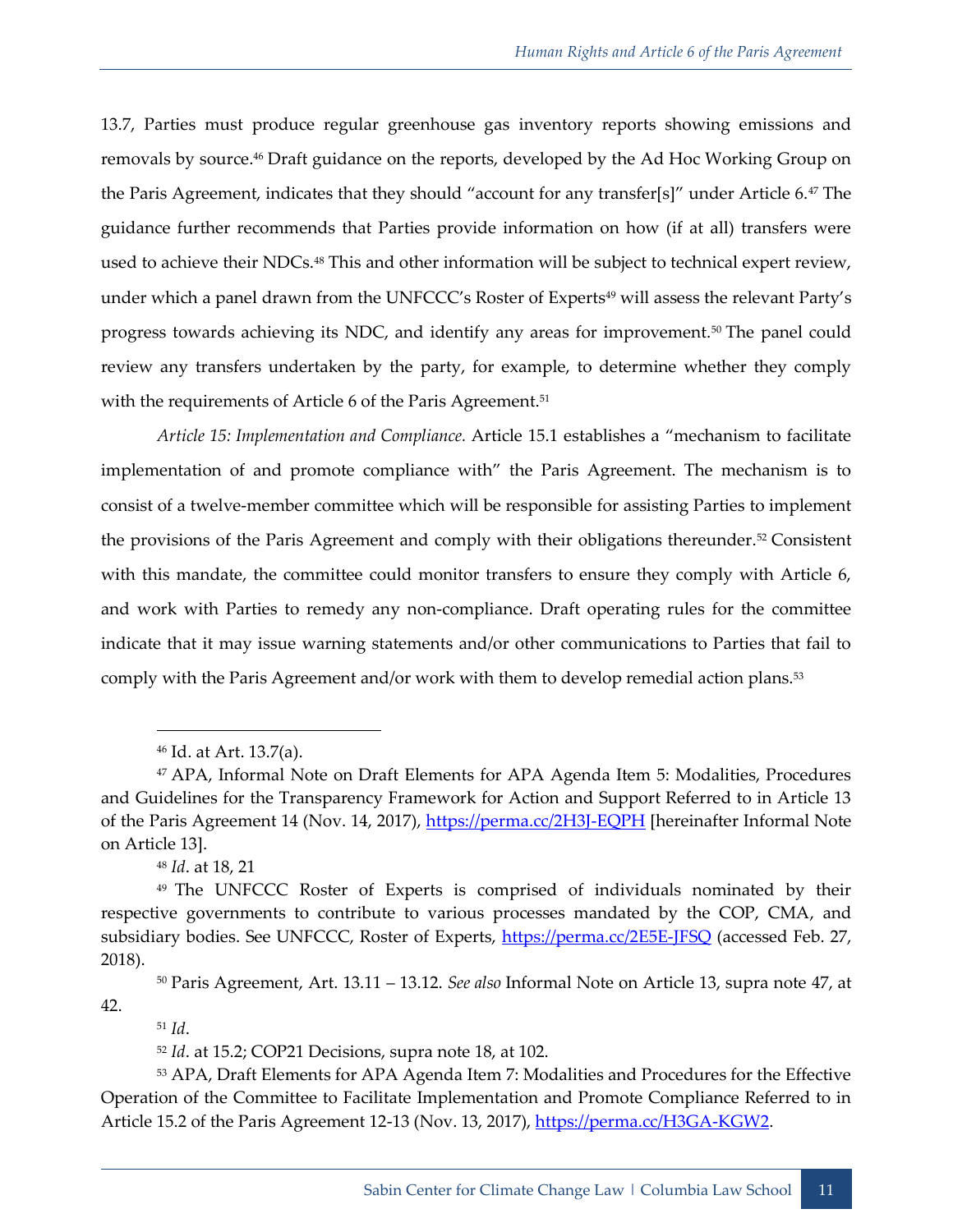## <span id="page-19-0"></span>**3. RELATIONSHIP OF ARTICLE 6 TO EXISTING EMISSION REDUCTION MECHANISMS AND POLICY FRAMEWORKS**

The cooperative approaches in Article 6 of the Paris Agreement build on, and in some respects duplicate, pre-existing mechanisms established in the Kyoto Protocol and other international agreements. Some of these mechanisms (e.g., the CDM) are expected to be phased out, while others (e.g., REDD/REDD+) may continue to operate, though both approaches remain contentious. There is significant uncertainty as to how any phase-outs will occur and the likely interaction of any continued mechanisms with the ITMO framework and SDM. These issues are explored below.

#### <span id="page-19-1"></span>**3.1 Kyoto Protocol Flexibility Mechanisms**

Unlike the Paris Agreement, which expects all countries to take action on climate change, the Kyoto Protocol only required action by developed countries, which are subject to binding emissions reduction targets (Annex B countries). These targets, which are expressed as allowed emissions or "assigned amounts" over the periods 2008-2012 and 2013-2020, may be met either through domestic action or using international trading mechanisms. Three such mechanisms are identified in the Kyoto Protocol, namely:

- 1. International Emissions Trading (IET), whereby Annex B countries may transfer emissions units (known as "assigned amount units" or "AAUs") from their targets, such that the seller emits less than its assigned amount and the purchaser can emit more;
- 2. Joint Implementation (JI), whereby one Annex B country may fund emission reduction projects in another, and use the resulting credits (known as "emission reduction units" or "ERUs") to meet its assigned amount; and
- 3. Clean Development Mechanism (CDM), whereby an Annex B country may use credits (known as "certified emissions reductions" or "CERs") generated through projects it funds in other, non-Annex B countries.

The JI/CDM framework is widely considered to have been the model for the SDM in Article 6.4 of the Paris Agreement. While some Parties to the Paris Agreement have suggested that the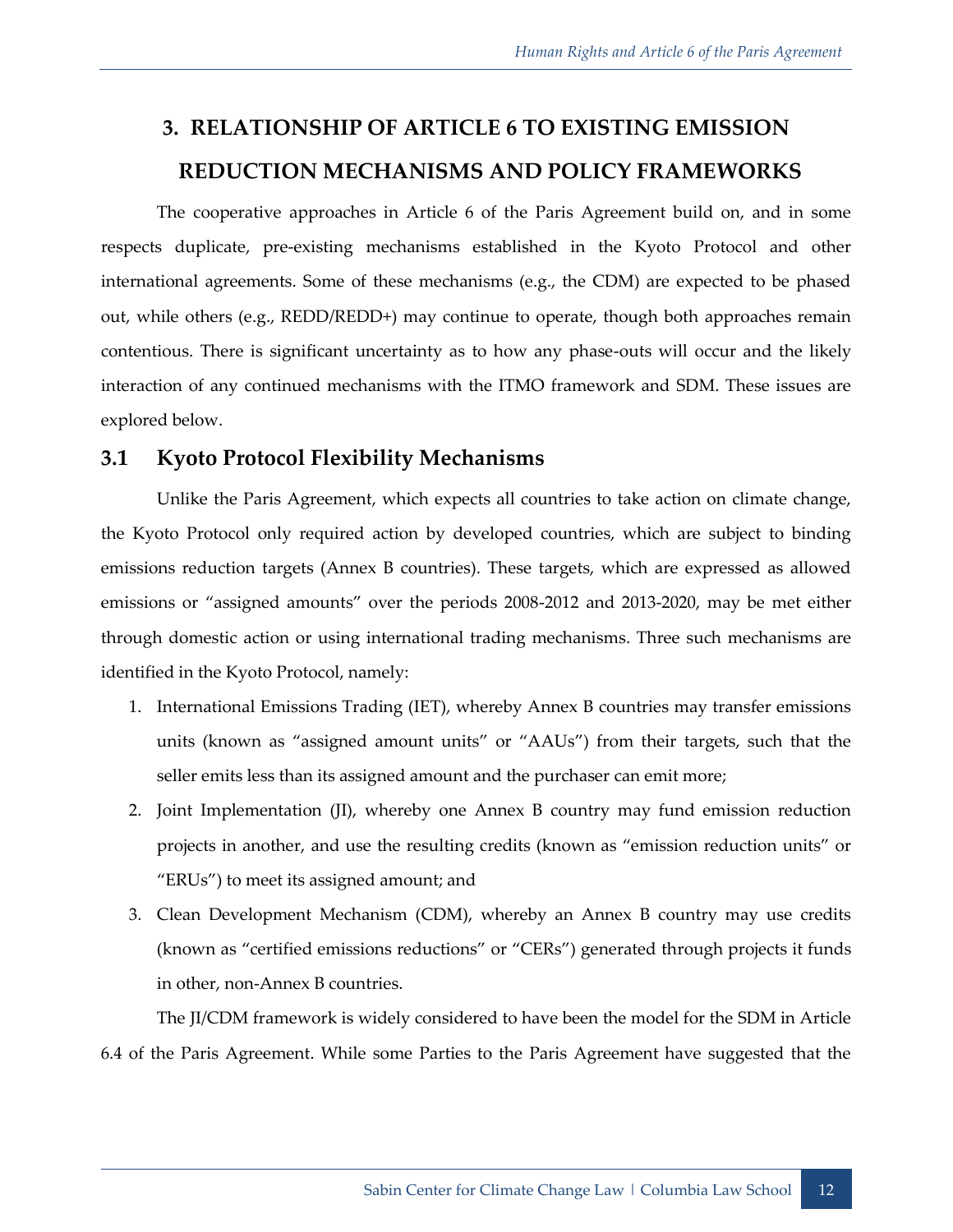JI/CDM framework could continue operating alongside the SDM, <sup>54</sup> most have advocated its phasing out, indicating that it should no longer be used to fund emissions reduction projects from 2020.<sup>55</sup> Less consideration has, however, been given to the treatment of JI/CDM projects funded prior to 2020 that continue to deliver emissions reductions thereafter.

The COP decision accompanying the Paris Agreement "[e]ncourages Parties to promote the voluntary cancellation" of credits from existing JI/CDM projects,<sup>56</sup> but goes on to suggest that any uncanceled credits may be used by Parties towards their NDCs.<sup>57</sup> Some Parties appear to assume that no restrictions will be imposed on the use of JI/CDM project credits,<sup>58</sup> whereas others have suggested that use should only be permitted where the project meets the requirements of the SDM.<sup>59</sup> This would necessitate reassessment of projects – though how this would occur and by whom remains uncertain – and may limit the number of JI/CDM credits that can be reused. $60$ 

<sup>54</sup> *See e.g.,* Submission of Norway on Article 6 of the Paris Agreement (Oct. 5, 2017), https://perma.cc/5B74-ZDRI (noting that "[t]he Kyoto Protocol is not limited in time, and in principle the CDM could continue").

<sup>55</sup> *See e.g.,* Submission of Estonia and the European Commission on Behalf of the European Union and its Members on Article 6 (Oct. 6, 2017),<https://perma.cc/4XC3-KPMY> (arguing that "the mechanisms defined under the Kyoto Protocol shall not continue after the second commitment period" ending in 2020).

<sup>56</sup> COP21 Decisions, *supra* note [\[18\]](#page-12-0), at 106.

<sup>57</sup> *Id*. at 107 (urging Parties to report transparently on ITMOs generated through the Kyoto Protocol flexibility mechanisms).

<sup>58</sup> *See e.g.,* Submission of the Republic of Tunisia on 1) the Guidance Referred to in Article 6(2) of the Paris Agreement, 2) Rules, Modalities and Procedures for the Mechanism Established by Article 6, paragraph 4, of the Paris Agreement and 3) on the work programme under the framework for non-market approaches referred to in Article 6, paragraph 8, of the Paris Agreement (Sep. 30, 2016),<https://perma.cc/ECE2-HNQL> (calling, generally, for the continued issuance of CER for "CDM activities with crediting periods beyond year-end of 2019).

<sup>59</sup> *See e.g.,* Submission of Republic of Korea on Art. 6.2 and 6.4 of the Paris Agreement (Nov. 2, 2011), <https://perma.cc/X733-S2XH> (arguing that CDM projects should "continue to be valid after reassessment in accordance with relevant rules, modalities, and procedures under Art. 6.4").

<sup>60</sup> Some stakeholders have argued that existing JI/CDM projects cannot be considered to deliver "additional" emissions reductions as required under the SDM. *See* ASH SHARMA, CARBON MARKETS FIRMLY BACK ON THE AGENDA (2016), [https://perma.cc/7EV7-V8YN.](https://perma.cc/7EV7-V8YN)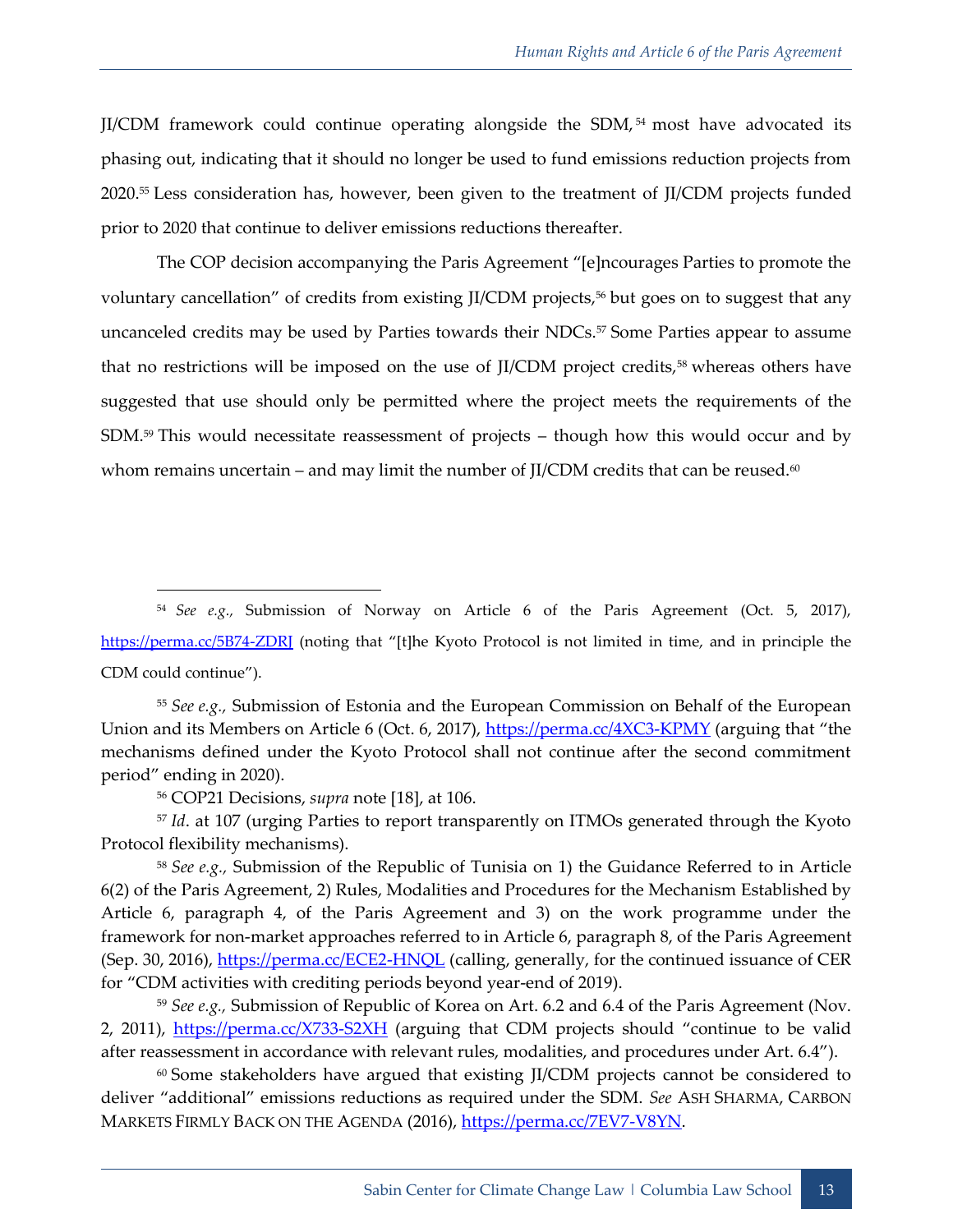#### <span id="page-21-0"></span>**3.2 Reducing Emissions from Deforestation and Forest Degradation**

The Paris Agreement expressly provides for the continuation of REDD/REDD+, with Article 5 encouraging Parties "to take action to implement and support . . . the existing framework" therefor. Briefly, under the REDD/REDD+ framework, developing countries can obtain results-based payments for emissions reductions associated with avoiding deforestation and forest degradation, conserving and enhancing forest carbon stocks, and ensuring sustainable forest management.<sup>61</sup> Payments may be channeled through international organizations, such as the World Bank, or provided by individual countries and have often taken the form of "donations" for which the funder receives nothing in return.<sup>62</sup> Recently, however, there has been a push to use REDD/REDD+ projects to generate credits which can be sold to third parties for use in meeting their domestic or international emissions reduction commitments. One example of this approach is the World Bank's Forest Carbon Partnership Facility, whereby governments and others can contribute to a carbon fund, which is used to purchase emissions reduction credits generated through REDD/REDD+ projects.<sup>63</sup> The credits are then distributed to participants in the fund in proportion to their contribution.<sup>64</sup>

There has historically been no process within the UNFCCC framework for crediting emissions reductions generated through REDD/REDD+ projects.<sup>65</sup> Thus, for example, developed countries could not meet their emissions reduction targets under the Kyoto Protocol by funding

<sup>&</sup>lt;sup>61</sup> Decisions Adopted by the Conference of the Parties on its Thirteen Session, Decision 2/CP.13 (Mar. 14, 2008), [https://perma.cc/QPP4-U7Z7;](https://perma.cc/QPP4-U7Z7) Decisions Adopted by the Conference of the Party on its Fifteenth Session, Decision 4/CP.15 (Mar. 30, 2010), [https://perma.cc/G394-2TKX;](https://perma.cc/G394-2TKX) Decisions Adopted by the Conference of the Parties on its Sixteenth Session, Decision 1/CP.16 (Mar. 15, 2011), [https://perma.cc/4G5Z-5NDZ.](https://perma.cc/4G5Z-5NDZ)

 $62$  One example of a donation type REDD/REDD+ scheme is Brazil's Amazon Fund. See Government of Brazil, Amazon Fund,<http://www.amazonfund.gov.br/en/home/> (accessed Mar. 1, 2018).

<sup>63</sup> *See generally* WORLD BANK FOREST CARBON PARTNERSHIP FACILITY, THE CARBON FUND OF THE FOREST CARBON PARTNERSHIP FACILITY (2013), [https://perma.cc/CMM3-U8W3;](https://perma.cc/CMM3-U8W3) WORLD BANK FOREST CARBON PARTNERSHIP FACILITY, THE FCPF: PILOTING REDD+ PROGRAMS AT SCALE (2013), [https://perma.cc/2QD7-FRN3.](https://perma.cc/2QD7-FRN3)

<sup>64</sup> *Id*.

<sup>65</sup> UN-REDD PROGRAMME, TOWARDS A COMMON UNDERSTANDING OF REDD+ UNDER THE UNFCCC 102 (2016), [https://perma.cc/LQ6W-FPLA.](https://perma.cc/LQ6W-FPLA)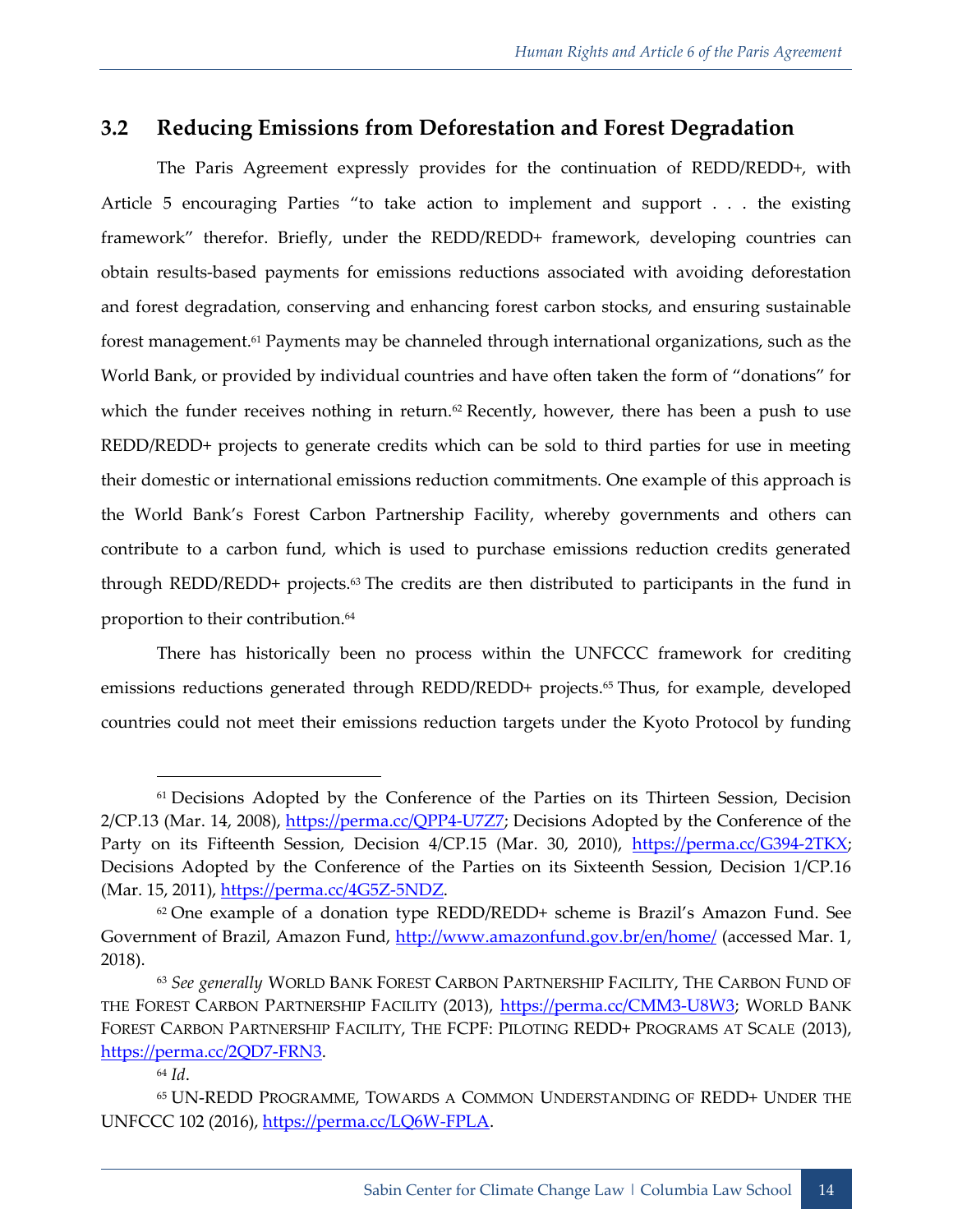REDD/REDD+ projects.<sup>66</sup> However, that may be possible under the Paris Agreement, with various stakeholders arguing that the ITMO framework established in Article 6.2 can be used to credit REDD/REDD+ projects. <sup>67</sup> Assuming the Parties agree to this, various questions relating to interaction of the ITMO and REDD/REDD+ frameworks will need to be considered, including whether projects must meet the requirements of both regimes and how and by whom compliance with those requirements will be assessed.<sup>68</sup>

#### <span id="page-22-0"></span>**3.3 Carbon Offsetting and Reduction Scheme for International Aviation**

A third market-based mechanism with implications for Article 6 of the Paris Agreement is the Carbon Offsetting and Reduction Scheme for International Aviation (CORSIA). Established by the International Civil Aviation Organization (ICAO) in 2016, CORSIA requires international airlines to offset any growth in their carbon dioxide emissions above 2020 levels by purchasing credits, reflecting emissions reductions in other sectors.<sup>69</sup> Such credits may originate from the cooperative approaches in Article 6 of the Paris Agreement and/or other market-based mechanisms under the UNFCCC.

The resolution establishing CORSIA indicates that "units generated from mechanisms established under the UNFCCC . . . are eligible for use" by airlines to offset emissions increases, "provided that they align with [applicable ICAO] decisions."<sup>70</sup> The mechanisms must, for example, be consistent with ICAO-developed criteria on the emissions units eligible for use under CORSIA

<sup>70</sup> *Id*. at 21.

<sup>66</sup> International Institute for Environment and Development, *REDD: Protecting Climate, Forests, and Livelihoods*,<https://perma.cc/3L5T-HRLL> (accessed Mar. 3, 2018).

<sup>67</sup> *See e.g.,* PETER GRAHAM, COOPERATIVE APPROACHES FOR SUPPORTING REDD+: LINKING ARTICLES 5 AND 6 OF THE PARIS AGREEMENT (2017)[, https://perma.cc/HBJ8-F73Q.](https://perma.cc/HBJ8-F73Q)

<sup>68</sup> Some parties appear to assume that, in order to be credited, REDD/REDD+ projects must meet the requirements of any guidance issued under Article 6.2 of the Paris Agreement. *See e.g.,* Submission of the Democratic Republic of the Congo on behalf of the Coalition of Rainforest Nations on Article 6, Paragraph 2 of the Paris Agreement (Mar. 8, 2017), [https://perma.cc/Q3PU-](https://perma.cc/Q3PU-94JX) $94\overline{X}$ . Others, however, have argued that the REDD+ framework already establishes project requirements and that further rules are unnecessary. *See e.g.,* Submission of the Republic of Rwanda on behalf of Member States of the Central African Forestry Commission (COMIFAC) on Article 6 (Mar. 21, 2017), [https://perma.cc/UY6U-NEUK.](https://perma.cc/UY6U-NEUK)

<sup>69</sup> ICAO Resolution A39-3: Consolidated Statement of Continuing ICAO Policies and Practices Related to Environmental Protection – Global Market-Based Measure (MBM) Scheme (2016), [https://perma.cc/698X-CM28.](https://perma.cc/698X-CM28)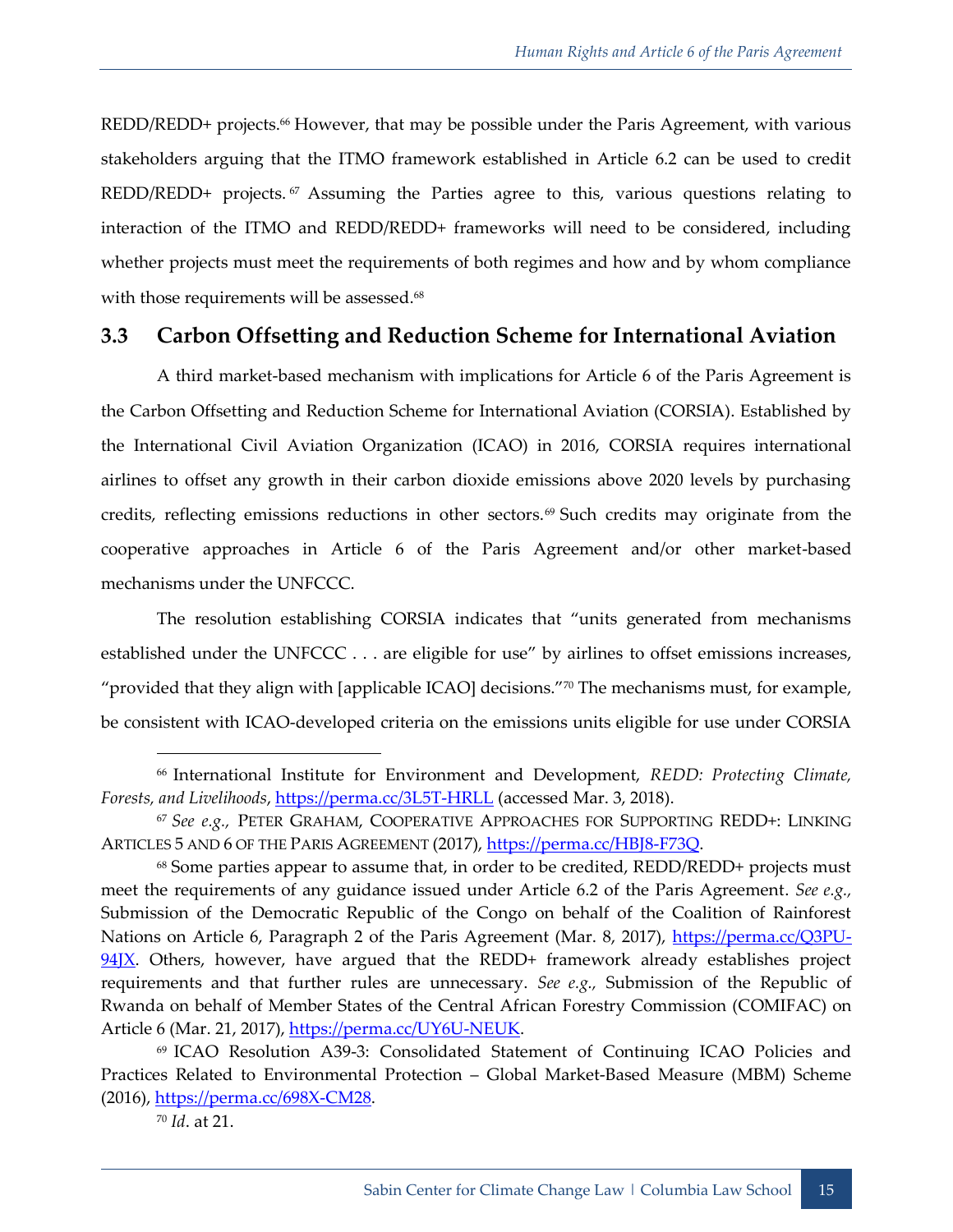(emissions unit criteria or EUCs). <sup>71</sup> At the time of writing, draft EUCs had been developed by ICAO, but were yet to be finalized.<sup>72</sup> Given this, and as the draft EUCs have not been made public, it is not yet known whether emissions units generated through UNFCCC mechanisms will be available for use under CORSIA.<sup>73</sup>

Incorporating Human Rights Safeguards in the New Article 6 Mechanisms

There has been some debate as to whether the rules and guidelines promulgated under Articles 6.2 and 6.4 should incorporate social and environmental safeguards aimed at protecting human rights in the context of mitigation projects. Social and environmental safeguards are frequently employed by international financial institutions and multilateral development banks to prevent and mitigate harm associated with financed projects. Such safeguards are also embedded within the governing rules for UNFCCC financial mechanisms, including the Global Environment Facility (GEF), Global Climate Fund (GCF), and Adaptation Fund (AF), as well market-based mechanisms such as the CDM and REDD+.

Most safeguard policies focus on the protection of procedural rights: for example, by requiring the disclosure of information to and consultations with the communities that may be adversely affected by a particular project. In some cases, the policies go beyond consultation and require the prior informed consent of the affected community (for example, where an indigenous community will be seriously affected by the project). Some safeguard policies also incorporate more substantive elements, such as requirements to minimize adverse social and environmental impacts and to provide compensation to people who are adversely affected by a project. 74

<sup>71</sup> *Id*. at 20(c).

<sup>72</sup> *See* ICAO, PROPOSAL FOR THE FIRST EDITION OF ANNEX 16, VOLUME IV, CONCERNING STANDARDS AND RECOMMENDED PRACTICES RELATING TO THE CARBON OFFSETTING AND REDUCTION SCHEME FOR INTERNATIONAL AVIATION (CORSIA) (2017), [https://perma.cc/7KBF-RDBK.](https://perma.cc/7KBF-RDBK)

<sup>&</sup>lt;sup>73</sup> Regardless of the content of the EUCs, using SDM-generated units may be difficult, at least in the short-term. As one commentators has observed, until more detailed rules are developed for the SDM, ICAO may be unable to determine whether units generated by the mechanism meet the EUCs. *See* SUSAN BINIAZ, ICAO'S CORSIA AND THE PARIS AGREEMENT: CROSS-CUTTING ISSUES (2017), [https://perma.cc/X9ND-RJZ4.](https://perma.cc/X9ND-RJZ4)

 $74$  For more information about the nature of existing safeguard policies and how they might be updated in the context of Article 6, see *infra* Section 4.3 ("Learning from Existing Safeguards").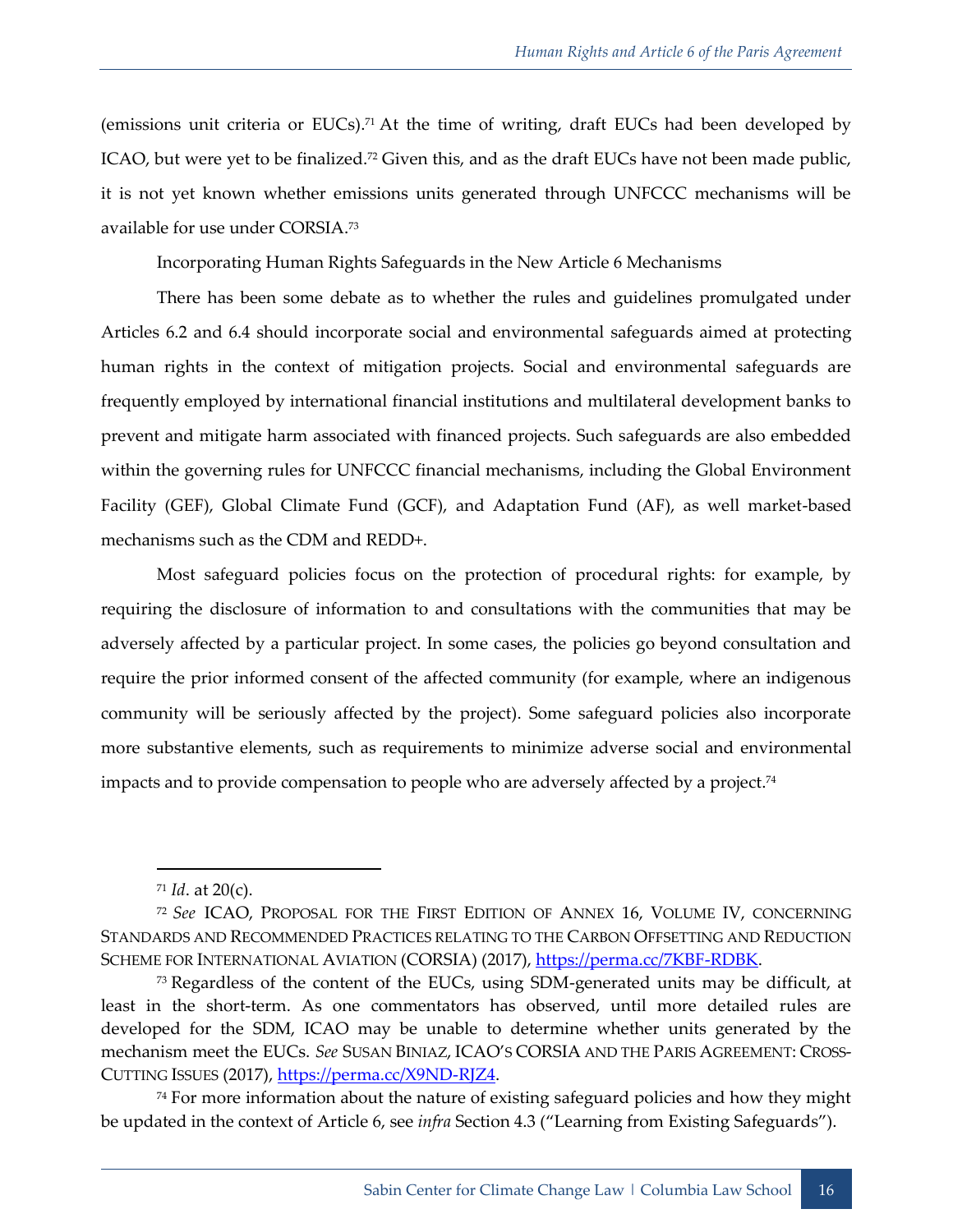There is a compelling rationale for incorporating procedural and substantive human rights safeguards into the SDM and ITMO mechanisms. However, because Article 6 is silent on this topic, there are many questions about whether and how safeguards could be embedded within the mechanisms' governing rules. Based on their submissions to the SBSTA, most Parties appear to agree that human rights safeguards can and should be embedded within the rules governing the SDM,<sup>75</sup> but there is less agreement on whether and how safeguards should be incorporated into the ITMO guidance (and whether the Paris Agreement even envisions safeguards in that context).<sup>76</sup> Going forward, the Parties will also need to determine exactly what the Article 6 safeguard policies should entail and to what extent they should differ from existing policies, such as that established for the CDM. Some considerations relevant to the design and implementation of Article 6 safeguards are discussed below.

#### <span id="page-24-0"></span>**3.4 Policy Rationale and Legal Justification**

The primary function of environmental and social safeguard policies is to avoid and/or mitigate the harmful impacts of programs and projects on people and the environment. This is important because even projects that are aimed at delivering social and/or environmental benefits can result in serious harms, including violations of fundamental human rights. Hydroelectric dams provide one example of a climate change mitigation project that can deliver important benefits (clean energy and flood protection) while also causing major harms (the displacement of people and the destruction of ecosystems).<sup>77</sup> Bioenergy projects are similarly problematic. While such projects can reduce emissions and dependency on fossil fuels, some observers have also tied them to human rights violations such as the displacement of local people, adverse local health and environmental effects, failure to inform people about potential harms, violence and sexual

<sup>75</sup> *See e.g.,* Submission of Estonia and the European Commission on Behalf of the European Union and its Members on Article 6 (Oct. 6, 2017), [https://perma.cc/4XC3-KPMY.](https://perma.cc/4XC3-KPMY)

<sup>76</sup> Parties supporting the integration of human rights safeguards in the context of Article 6.2 include Switzerland, Liechtenstein, Mexico, and Monaco. *See* Submission by Switzerland on behalf of the Environmental Integrity Group on Article 6 of the Paris Agreement (Oct. 31, 2017), [https://perma.cc/EB52-4YFR.](https://perma.cc/EB52-4YFR)

<sup>77</sup> *Economic, Social & Cultural Rights and Climate Change: A Legal Reference Guide* 68-69 (Sébastien Jodoin & Katherine Lofts eds., CISDL, GEM & ASAP 2013); Naomi Roht-Arriaza, *'First, Do No Harm': Human Rights and Efforts to Combat Climate Change* (2010) 38 Ga. J. Int'l. & Comp. L. 593, 597-98.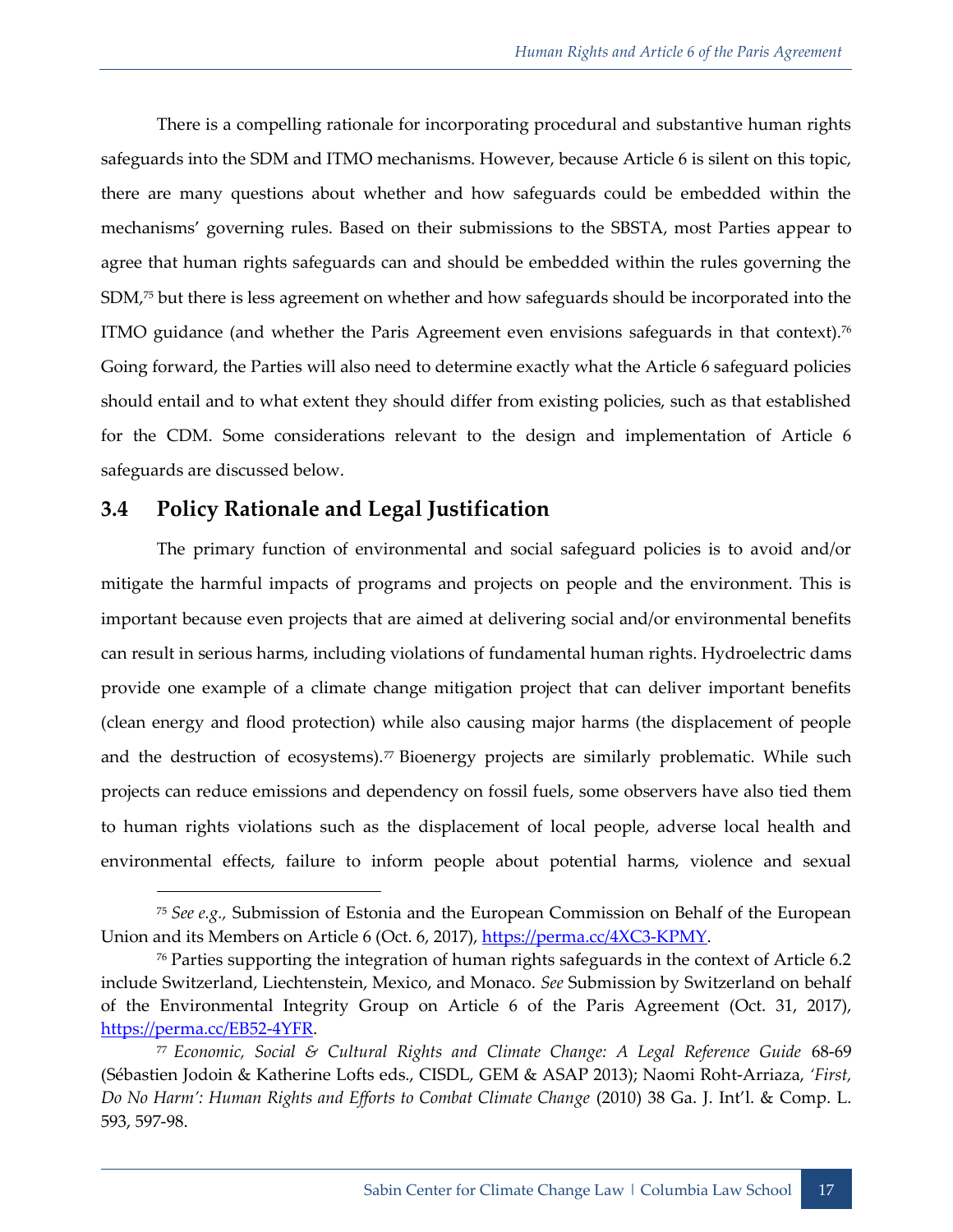exploitation perpetrated by contractors and employees, bad faith negotiations, and failure to comply with promises to the community.<sup>78</sup> Examples of projects that have resulted in serious human rights violations include the CDM-funded Bajo Aguá biogas recovery project in Honduras<sup>79</sup> and the OPIC-funded Buchanan Renewables biofuels project in Liberia.<sup>80</sup>

A secondary function of safeguards is to minimize the risk of public opposition and other controversies that have, in the past, derailed individual projects and called entire programs into question. While this function may not be the stated purpose of safeguard policies, it does incentivize their uptake. It also helps to ensure that money invested in, for example, climate mitigation efforts is not wasted on lengthy disputes and dysfunctional projects.

The aforementioned considerations are all relevant to the question of whether safeguards should be incorporated into the Article 6 mechanisms. But there is also the question of legal justification, and in particular, whether the Paris Agreement explicitly authorizes or requires the incorporation of safeguards. Granted, even in the absence of an express authorization, the Parties to the UNFCCC could enter into a subsequent agreement to adopt safeguards. But this would prove more politically challenging than implementing safeguards which can be tied to specific requirements and/or authorities within the Paris Agreement.

Article 6 is silent on the issue of human rights and safeguards. But there is one important textual reference to human rights in the preamble to the Paris Agreement, where the Parties acknowledge that they "should . . . respect, promote, and consider their respective obligations on human rights" when taking action to address climate change.<sup>81</sup> This creates an overarching expectation that the Parties will, in implementing the Paris Agreement, take steps to safeguard human rights.

<sup>78</sup> Accountability Counsel, *Fueling Human Rights Disasters: An examination of the U.S. Overseas Private Investment Corporation's Investment in Buchanan Renewables* (2014); ActionAid, Feeling the biofuels pressure: Human rights abuses in Guatemala (2013); Center for Human Rights and Global Justice, *Foreign Land Deals and Human Rights: Case Studies on Agricultural and Biofuel Investment* (NYU School of Law 2010).

<sup>79</sup> Jeanette Schade & Wolfgang Obergassel, *Human Rights and the Clean Development Mechanism*, 27(4) Cambridge Review of International Affairs 717 (2014).

<sup>80</sup> Accountability Counsel (2014), *supra* note 80.

<sup>81</sup> Paris Preamble.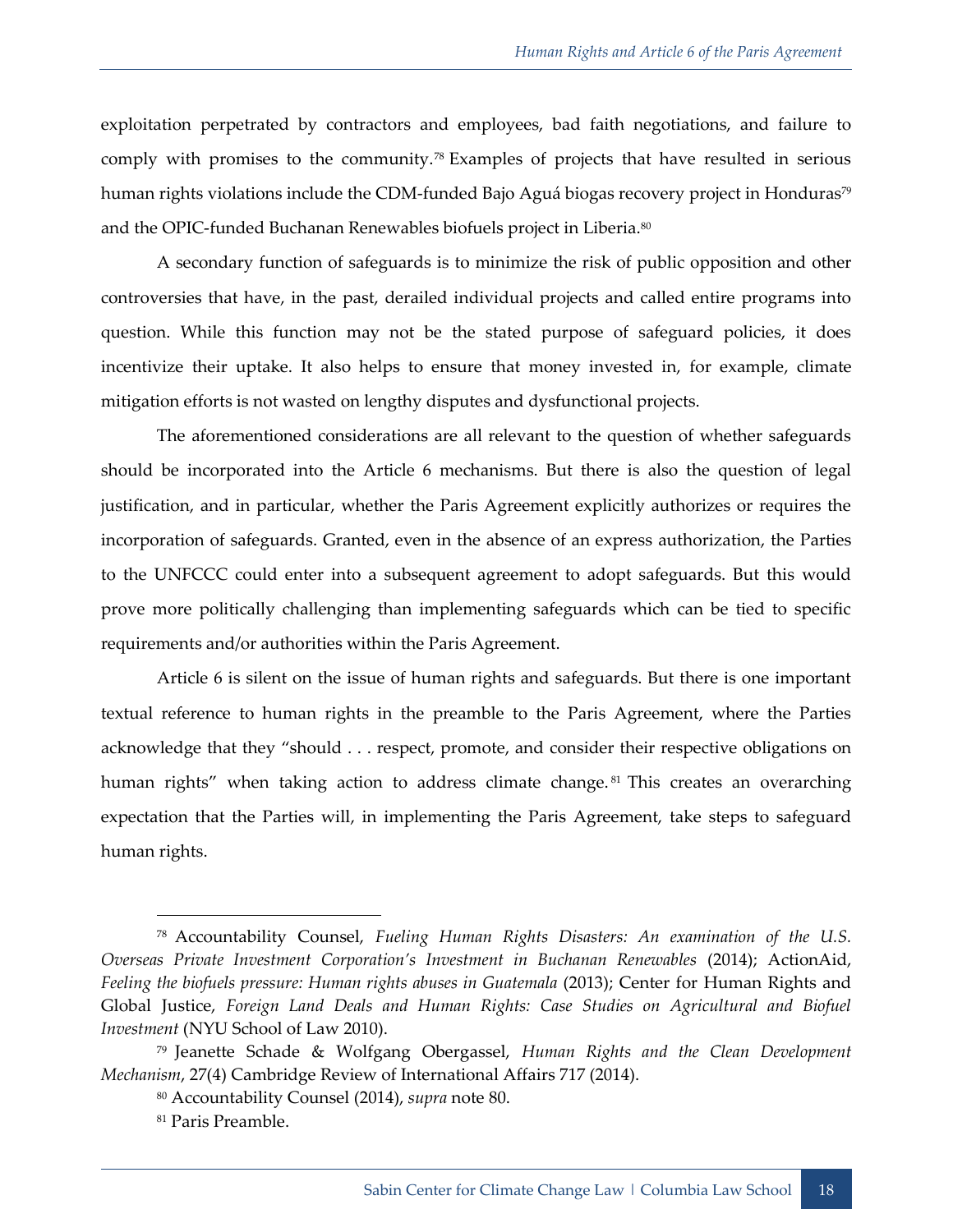The need for human rights safeguards in the context of Article 6 is further reinforced by language tying its implementation to the sustainable development goals (SDGs). Specifically, Article 6.2 directs Parties to "promote sustainable development" when engaging in cooperative approaches that use ITMOs, and Article 6.4 states that one goal of the SDM is to "support sustainable development." The UN Office of the High Commissioner for Human Rights has repeatedly affirmed that respect for, and fulfillment of, human rights is essential to sustainable development. <sup>82</sup> Consistent with this view, in adopting the 2030 Agenda for Sustainable Development, the UN General Assembly recognized that the SDGs "seek to realize the human rights of all" and emphasized "the responsibilities of all states . . . to respect, protect, and promote human rights."<sup>83</sup> It would therefore be appropriate to interpret Article 6 of the Paris Agreement – particularly when read in conjunction with the preamble – as authorizing the imposition of safeguards aimed at ensuring human rights are respected in the implementation of cooperative approaches.

There is also a structural justification for adopting human rights safeguards in the context of the SDM. As discussed in Part II, the SDM will likely serve a function similar to that of the CDM, providing a mechanism whereby Parties can sponsor climate change mitigation projects and then take credit for the emission reductions. Recognizing this, the Paris Agreement provides for centralized oversight and enforcement of rules pertaining to the SDM. The CDM was governed in a similar manner, with an executive board charged with its oversight, and the CDM modalities and procedures included a set of rules aimed at ensuring adequate stakeholder consultation.<sup>84</sup> While those rules have been criticized as too weak, and have failed to alleviate all concerns about human rights violations in the context of CDM projects, their adoption was an important first step towards

<sup>82</sup> *See, e.g.,* UN OHCHR, *supra* note [7;](#page-9-0) UN OHCHR, *Sustainable Development Goals and Related Human Rights,* https://perma.cc/UGW9-MEEA.

<sup>83</sup> UN General Assembly Resolution, Transforming our world: the 2030 Agenda for Sustainable Development, UN Doc. A/RES/70/1 (Oct. 21, 2015).

<sup>84</sup> UNFCCC Decision 3/CMP.1, Modalities and procedures for a clean development mechanism as defined in Article 12 of the Kyoto Protocol, UN Doc. FCCC/ KP/CMP/2005/8/Add.1 (March 30, 2006); UNFCCC, *CDM Standards*, https://perma.cc/4XZG-JSW2.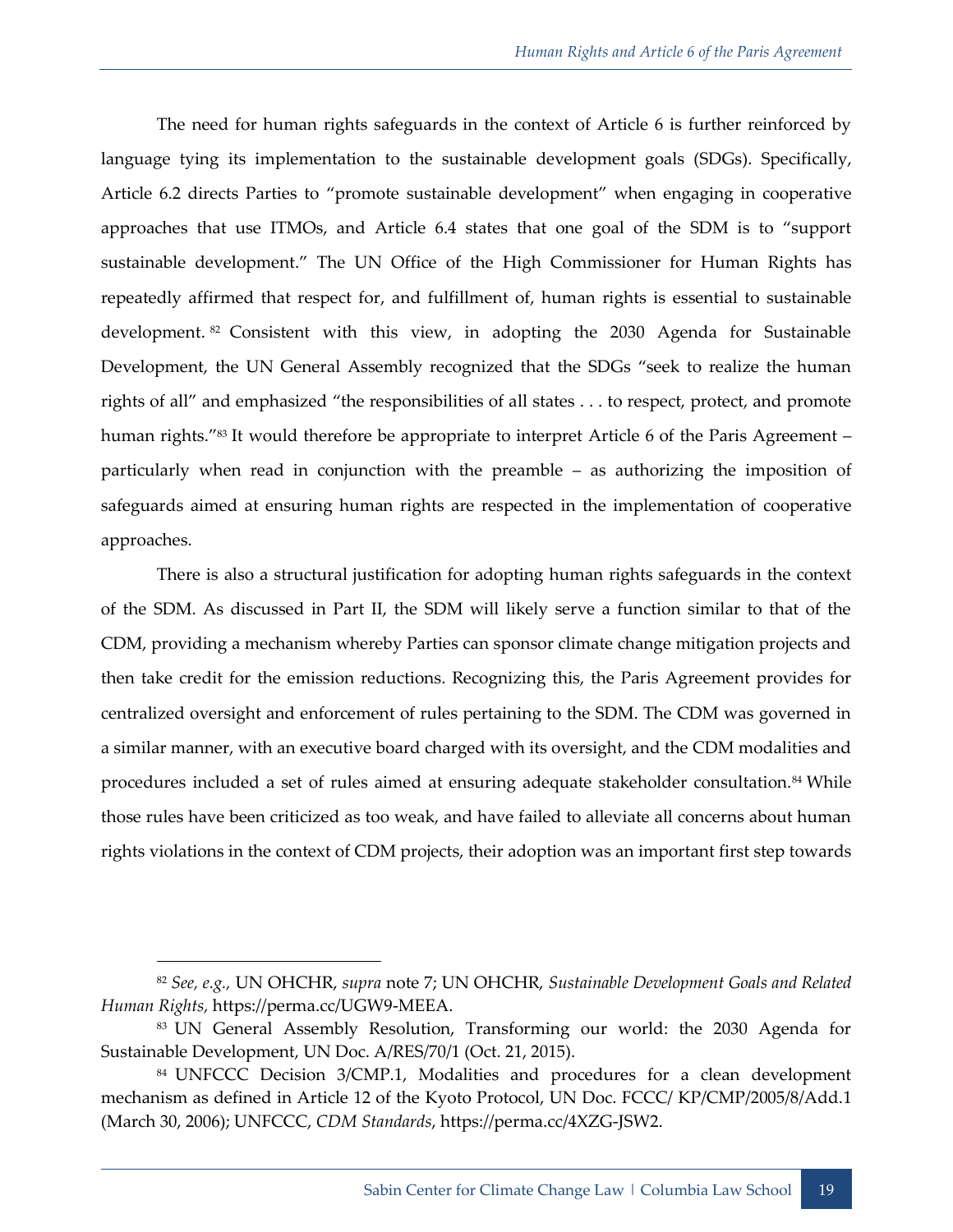protecting human rights.<sup>85</sup> It would be illogical and retrogressive to exclude such protections from the SDM procedures and modalities.

In light of these factors, some Parties have advocated for the inclusion of human rights safeguards in the SDM in their submissions to the SBSTA, often linking this to the requirement that the SDM "promote sustainable development" and to the broader understanding that all Parties respect human rights in implementation of the Paris Agreement.<sup>86</sup> The European Union submission, for example, has stated that the rules, modalities and procedures for the SDM should require host Parties to "report on the promotion of sustainable development and conformity with their respective obligations on human rights" and "ensure the transparency of decision-making processes at all levels, local stakeholder consultations, the rights of directly affected entities to hearings prior to decision-making, that issues linked to human rights are promptly referred to relevant UN bodies, and timely decisions."<sup>87</sup> The submission specifically links this proposal to the human rights language in the preamble to the Paris Agreement, as well as the fact that all Parties have adopted the 2015 Sustainable Development Goals.<sup>88</sup>

The structural case for safeguards is less clear for Article 6.2 ITMOs. The mechanism envisioned under Article 6.2 will likely be a system for verifying and crediting emission reductions, and as noted above, there are no express provisions for centralized oversight of this mechanism and several Parties believe the ITMO guidance should be limited to accounting.<sup>89</sup> There is also less precedent for the adoption of safeguards in this context: while safeguards are standard

<sup>85</sup> See *infra* Section 4.3 for a more detailed discussion of concerns pertaining to CDM projects, human rights abuses, and the inadequacy of existing CDM safeguards.

<sup>86</sup> *See e.g.,* Submission of Estonia and the European Commission on Behalf of the European Union and its Members on Article 6 (Oct. 6, 2017), https://perma.cc/4XC3-KPMY; Submission of the Federal Democratic Republic of Ethiopia on behalf of the Least Developed Countries Group on Matters Relating to Article 6, Paragraph 4 of the Paris Agreement (July 11, 2017), https://perma.cc/C87C-HYM5: Submission by Switzerland on behalf of the Environmental Integrity Group on Article 6 of the Paris Agreement (Oct. 31, 2017), https://perma.cc/EB52-4YFR: Submission of Tuvalu on Accounting Under Article 6, Paragraph 4 of the Paris Agreement (Oct. 11, 2017), https://perma.cc/PT5W-L2U2.

<sup>87</sup> Submission of Estonia and the European Commission on Behalf of the European Union and its Members on Article 6 (Oct. 6, 2017), https://perma.cc/4XC3-KPMY at p. 2, 9.

<sup>88</sup> Id. at 9.

<sup>89</sup> See *supra* section 2.1.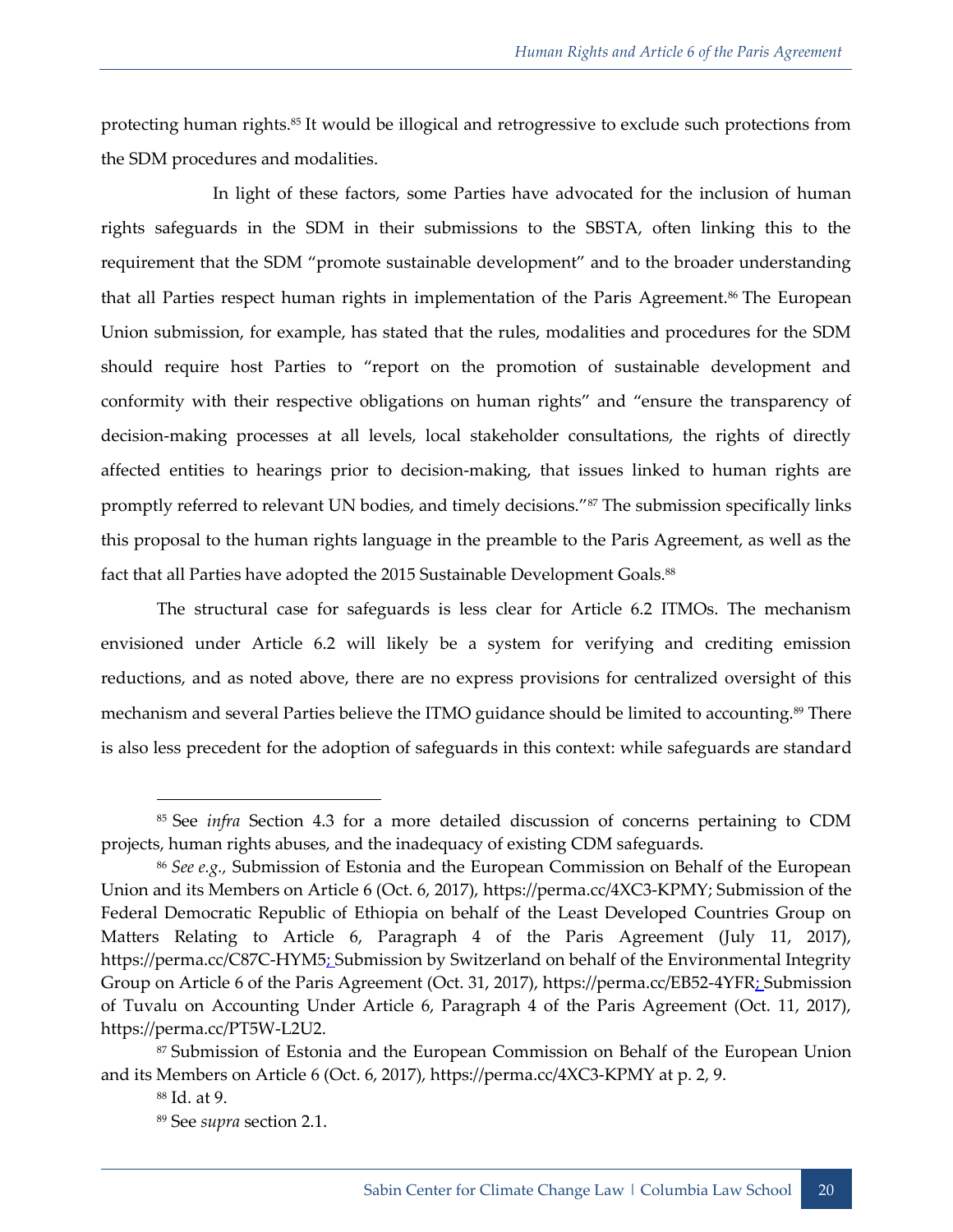practice for project finance mechanisms, they are not commonly incorporated into cap and trade systems. That said, the lack of precedent is not a compelling reason to disregard the potential value of safeguards in this context. Programs and activities that generate ITMO credits have the potential to adversely affect human rights in the same manner as SDM projects and thus there is an equally compelling rationale for safeguards in this context. Recognizing this, several Parties have called for the incorporation of human rights safeguards for ITMOs in their submissions to the SBSTA. Tuvalu, for example, has stated that all ITMOs "must include a certificate indicating that the units traded or received have not resulted in environmental harm or have not adversely affected any human rights."<sup>90</sup> Switzerland, Liechtenstein, Mexico, and Monaco have argued that human rights must be protected in the context of all cooperative approaches implemented under Article 6, and that any party engaging in an "Article 6.2 activity" (i.e., an activity generating a tradeable ITMO credit)—including the host party, the transferring party, and the acquiring party—must "ensure that the activity is consistent with the Sustainable Development Goals, including that it is consistent with and represent[s] no threat to human rights."<sup>91</sup> However, most countries have been silent on the issue of whether human rights should be addressed in the context of Article 6.2 ITMOs, even where they have advocated for human rights protections in the context of the Article 6.4 SDM.<sup>92</sup>

#### <span id="page-28-0"></span>**3.5 Approaches for Adopting Safeguard Policies**

-

There are three different approaches for incorporating human rights safeguards into the Article 6 market mechanisms that have been discussed: (1) the CMA could promulgate safeguards solely for the SDM, (2) the CMA could develop separate safeguards for both the SDM and ITMOs, or (3) the CMA could develop an overarching safeguard policy that applies to both mechanisms.

*Safeguards only applicable to the SDM -* The most conservative approach would be to promulgate safeguards that are only applicable to SDM projects. The process for this would be

<sup>90</sup> Submission of Tuvalu on Accounting Under Article 6, Paragraph 4 of the Paris Agreement (Oct. 11, 2017), https://perma.cc/PT5W-L2U2.

<sup>&</sup>lt;sup>91</sup> Submission by Switzerland on behalf of the Environmental Integrity Group on Article 6 of the Paris Agreement (Oct. 31, 2017), https://perma.cc/EB52-4YFR.

<sup>&</sup>lt;sup>92</sup> See, e.g., Submission of Estonia and the European Commission on Behalf of the European Union and its Members on Article 6 (Oct. 6, 2017), https://perma.cc/4XC3-KPMY (lengthy discussion of human rights protections for the SDM, no discussion of such protections for ITMOs).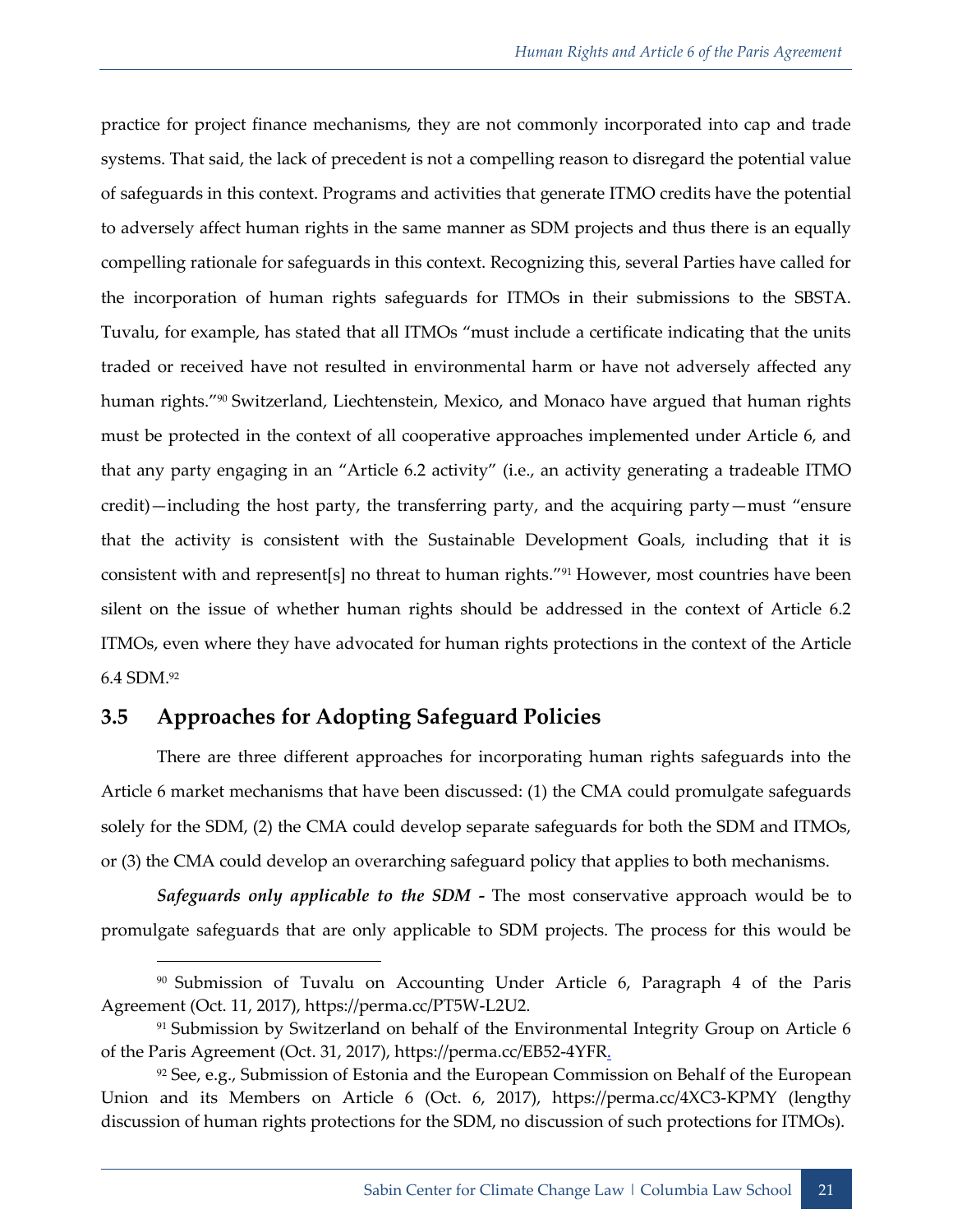relatively straightforward: a safeguard policy could be embedded within the rules, modalities, and procedures promulgated by the CMA pursuant to paragraph 7 of Article 6. There is little question that the CMA has the authority to include such a policy in the rules, given the textual and structural justifications described above. The body tasked with overseeing implementation of the SDM could be tasked with fleshing out a general safeguard policy adopted by the CMA and could play a role in verifying compliance with safeguards.

*Separate safeguards for both the SDM and ITMOs –* A separate set of safeguards could also be promulgated for ITMOs, potentially embedded within the guidance to be adopted by the CMA pursuant to paragraph 2 of Article 6. While there is no explicit authorization in the Paris Agreement and slightly less support from the Parties for the adoption of safeguards in this context, the CMA could interpret the Paris Agreement as providing authority to adopt such safeguards if it felt they were necessary for the promotion of sustainable development and the protection of rights.<sup>93</sup>

The "safeguards" promulgated for the ITMOs could also take the form of non-binding guidance. This may be the most politically feasible approach if many Parties object to the idea that the Paris Agreement authorizes a binding safeguard policy for ITMOs, but it would also be the least protective of human rights.

*Overarching safeguards applicable to both ITMOs and the SDM -* A third approach would be for the CMA to establish an overarching set of human rights safeguards that apply to both market mechanisms. This "integrated governance" approach would help to ensure consistent treatment of human rights across both mechanisms. The rationale for such an integrated approach can be found in the language and structure of Article 6 – specifically, the fact that both the ITMO and SDM frameworks a fall under the umbrella of "voluntary cooperation" and are subject to very similar standards (e.g., promoting sustainable development) – as well as the Preamble language directing Parties to respect and promote human rights in the implementation of all aspects of the

<sup>&</sup>lt;sup>93</sup> While the need to protect human rights is only recognized in the preamble to the Paris Agreement, the preambular text may be taken into account in interpreting Article 6. The Vienna Convention on the Law of Treaties indicates that a textual approach should be taken to interpreting international agreements and describes an agreement's preamble as forming part of its text. Many international tribunals have, in interpreting treaty provisions, considered preambular text. *See generally* Max H. Hulme, *Preambles in Treaty Interpretation*, 164 U. PA. L. REV. 1281 (2016).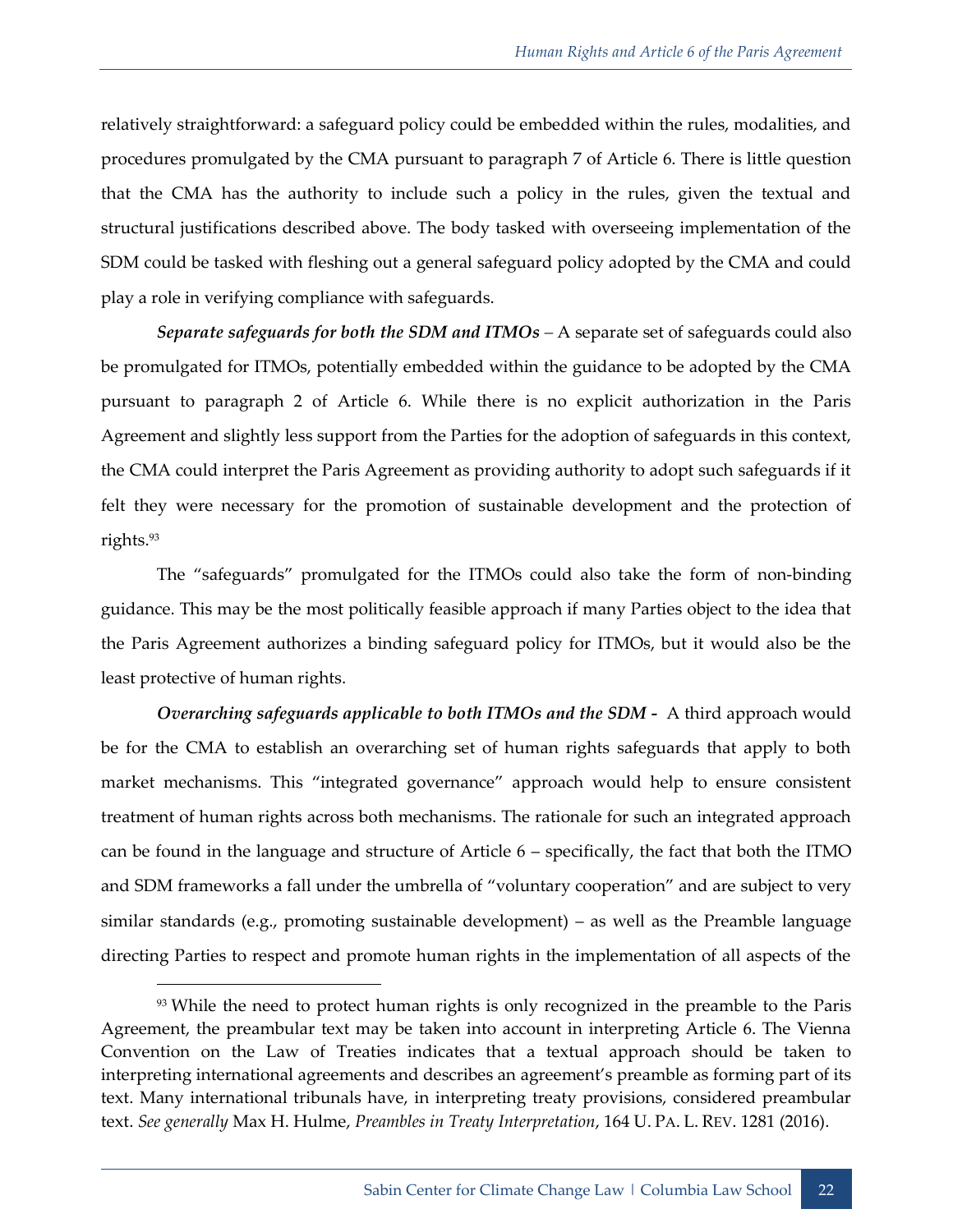agreement.<sup>94</sup> These overarching human rights safeguards could also be incorporated into an even higher-level guidance document – such as the *Paris Implementation Guidelines* that are currently under development. However, those guidelines will likely be extremely broad and may not provide the same specificity of requirements that a more targeted set of safeguards would provide. The same could be said of an integrated safeguard policy promulgated exclusively for the Article 6 market mechanisms – it may be difficult to promulgate adequate safeguards that apply to both mechanisms, and thus a more tailored approach may be preferable.

#### <span id="page-30-0"></span>**3.6 Substance of the Safeguards: Learning from Existing Frameworks**

Assuming the CMA does go forward with the adoption of human rights safeguards for one or both of the Article 6 market mechanisms, the next question is what exactly those safeguards might entail. The CMA could draw on existing experience with the safeguard policies utilized by international financial institutions, multilateral development banks, and UNFCCC financial and market-based mechanisms to determine the proper scope and substance of safeguards for the SDM and ITMOs. For the ITMO mechanism, it may be helpful to look at how comparable emission credit trading schemes currently account for environmental and social justice considerations, as those elements are the closest analogs to safeguard policies in this context.

As noted above, the SDM is similar to the CDM and the governing body for the SDM will likely be modelled on the CDM EB. It would therefore make sense to adopt safeguards that, at a minimum, are as protective as those which have been adopted for the CDM. The key requirement in the CDM safeguards is for local stakeholder consultations,<sup>95</sup> with project participants (PPs) and coordinating/managing entities (CMEs)<sup>96</sup> required to:

<sup>94</sup> When interpreting a treaty, Parties are to consider: (i) the express terms of the treaty, (ii) the context of those terms, and (iii) the object and purpose of the treaty. Where the express terms are ambiguous or would lead to a result which is manifestly absurd or unreasonable, parties may also refer to supplementary means of interpretation – for example, by looking at the structural framework of the provisions being interpreted. *See* Vienna Convention on the Law of Treaties, Arts. 31-32.

<sup>95</sup> The CDM rules include a project standard (PS), a validation and verification standard (VVS), and a project cycle procedure (PCP). The consultation requirements are set forth at Version 9.0 of the PS (para. 74–80), VVS (para. 161–166) and PCP (para. 26, 33).

<sup>96</sup> For a description of the roles of the PPs, CMEs, DOE, and DNA, see UNFCCC, *CDM Glossary,* Version 09.1, CDM-EB07-A04-GLOS, https://perma.cc/V58E-G937.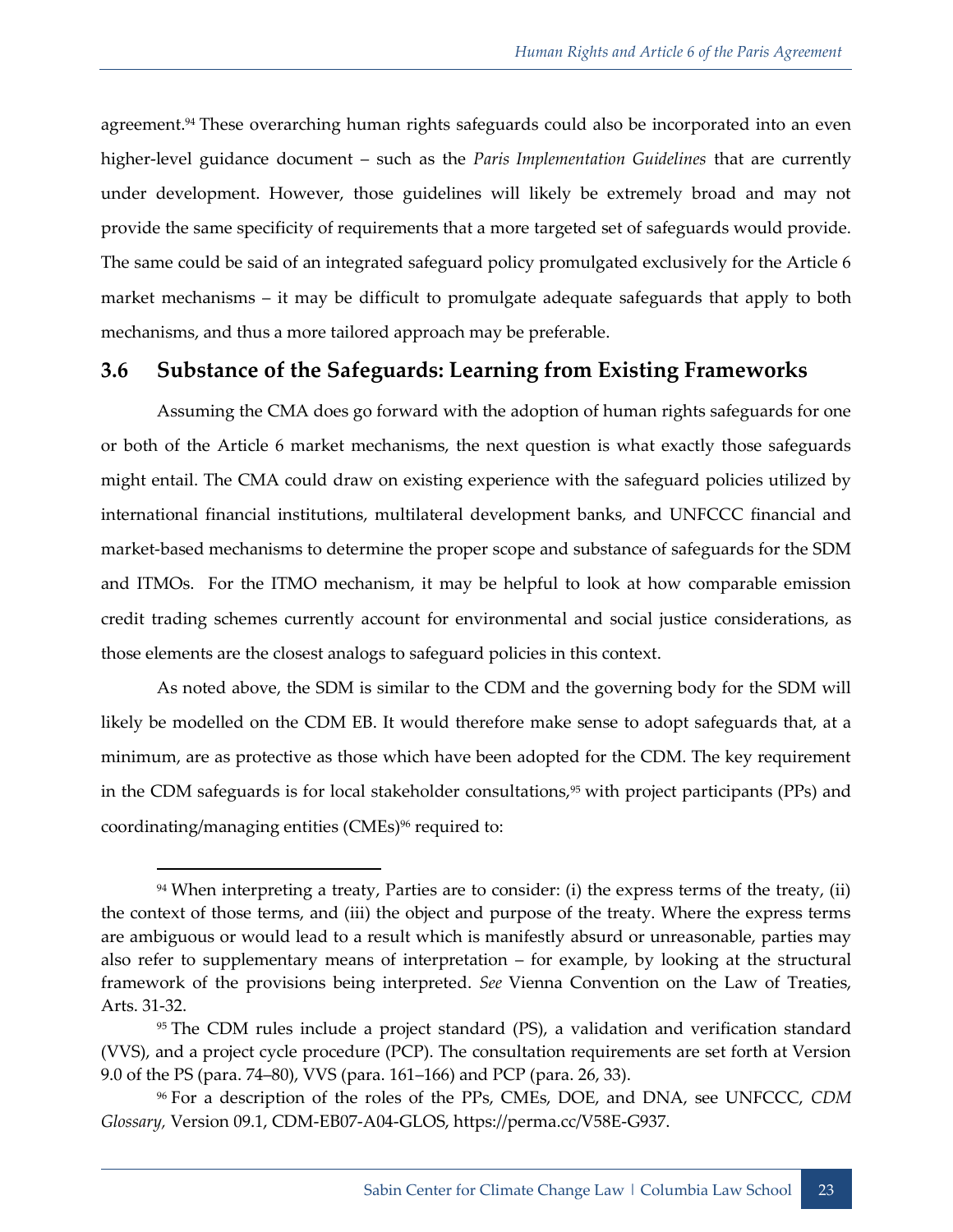- invite local stakeholders to provide comments on the proposed CDM project or program in an open and transparent manner, and in a way that facilitates local participation and allows for a reasonable time for comments to be submitted;
- describe the proposed CDM project or program in a manner that allows the local stakeholders to understand the project or program; and
- demonstrate how measures were taken to appropriately engage stakeholders and solicit comments.<sup>97</sup>

These consultations must be carried out before the start date of the project or program. The CDM rules charge the designated operational entity (DOE)<sup>98</sup> for the CDM project or program with ensuring that PPs and CMEs comply with these requirements. The CDM rules also establish a complaint mechanism whereby local stakeholders can submit complaints to the designated national authorities (DNAs) of the host country Party if they believe that there was a violation of these requirements.<sup>99</sup>

While it could serve as a baseline for the SDM, the CDM safeguard policy has frequently been critiqued as relatively weak compared to the safeguard policies adopted by, e.g., international financial institutions, and insufficiently protective of human rights. Perhaps the most significant gap in the policy is that there are no substantive requirements as to exactly how PPs and CMEs must respond to comments during the local stakeholder consultation, and in particular, there are no provisions for how to address comments on matters concerning human rights and negative environmental impacts due to the implementation of the proposed project or program. Other gaps include: (i) there is no requirement to monitor the status of completion of commitments made to address concerns raised during the local stakeholder consultation process, and (ii) there is no procedure to address stakeholder concerns after the project has been registered.<sup>100</sup> Perhaps in part due to these problems, there have been documented instances of human rights violations in the

<sup>97</sup> CDM Project Standard Version 9.0, ¶¶74–80, CDM Validation and Verification Standard, ¶¶para. 161–166, and CDM Project Cycle Procedure, ¶¶ 26, 33.

<sup>98</sup> The DOE is the entity designated by the CMP as qualified to validate proposed SDM project activities and verify and certify reported GHG emission reductions. See *CDM Glossary*, *supra* note 95, at 10.

<sup>99</sup> CDM Project Standard Version 9.0, ¶ 79; CDM Validation and Verification Standard, ¶ 164; CDM Project Cycle Procedure, ¶ 33.

<sup>100</sup> UNFCCC CDM, *Concept Note: Improving Stakeholder Consultation Processes*, Version 01.0, CDM-EB86-AA-A15 (2015) at 11-12.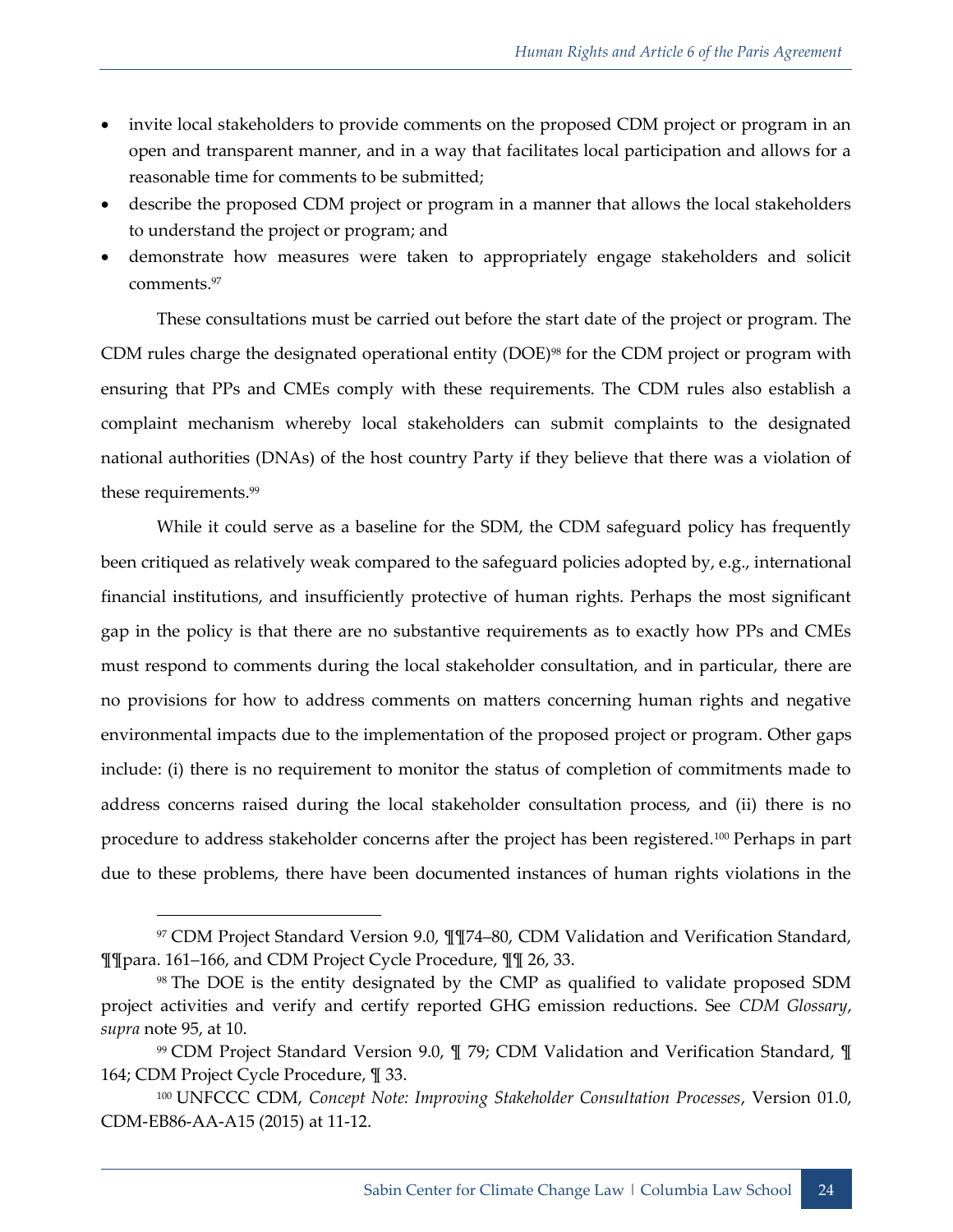context of CDM projects, <sup>101</sup> and advocates have called for reform of CDM procedures to incorporate stronger human rights protections.<sup>102</sup> Responding to concerns, the CDM EB did issue a report in 2015 which requests the UNFCCC Secretariat to ensure that "in the case that any stakeholder comments are received by the Board, which the stakeholders perceive to pertain to human rights issues, that these comments be forwarded to the relevant bodies within the United Nations system and within the host government."<sup>103</sup> But apart from that, no further action has been taken to address these deficiencies.

In light of the perceived inadequacies of the CDM safeguards, it would be prudent for the CMA and the SDM governing body to adopt a safeguard policy that is significantly more protective of human rights than the local stakeholder consultation requirements embedded within the CDM rules. Certainly, the CMA and SDM governing body could draw on more comprehensive safeguard policies, such as those adopted for REDD+ and the various climate funds (GEF, GCF, AF). A complete review of those safeguard policies is beyond the scope of this paper,<sup>104</sup> but some elements that could be incorporated into the SDM policy include requirements to:

- consult with affected communities and individuals during project planning, development, and implementation;
- obtain free, prior, and informed consent from any indigenous peoples potentially affected by the project;
- avoid adverse effects on people and the environment and take steps to mitigate any unavoidable adverse effects (particularly the displacement of local communities);

<sup>101</sup> Schade & Obergassel (2014), *supra* note 81; Wolfgang Obergassel et al., *Human Rights and the Clean Development Mechanism: Lessons Learned from Three Case Studies*, 8 Journal of Human Rights and the Environment 51 (2017); *Human Rights Implications of Climate Change Mitigation Actions*, (CIDSE, Nature Code, & Carbon Market Watch 2015).

<sup>102</sup> See, e.g., International Rivers, *Submission on Views Regarding the Revision of the CDM Modalities and Procedures* (March 25, 2013), [https://perma.cc/HZD9-D7H3;](https://perma.cc/HZD9-D7H3) *Carbon Market Watch*  Recommendations for CDM Reforms under SBSTA and CMP (July 11, 2013), [https://perma.cc/ZB2J-](https://perma.cc/ZB2J-EJAR)[EJAR;](https://perma.cc/ZB2J-EJAR) Carbon Market Watch, *Recommendations for the Review of the Modalities and Procedures for the Clean Development Mechanism* (May 2016), https://perma.cc/2SCB-PK86.

<sup>103</sup> CDM-EB87 meeting report, para. 52

<sup>&</sup>lt;sup>104</sup> For an overview of safeguard policies for the CDM, REDD+, Green Climate Fund, Adaptation Fund, and Global Environment Facility, see Michael Burger and Jessica Wentz, *Climate Change and Human Rights* (UNEP 2014) at 36-39.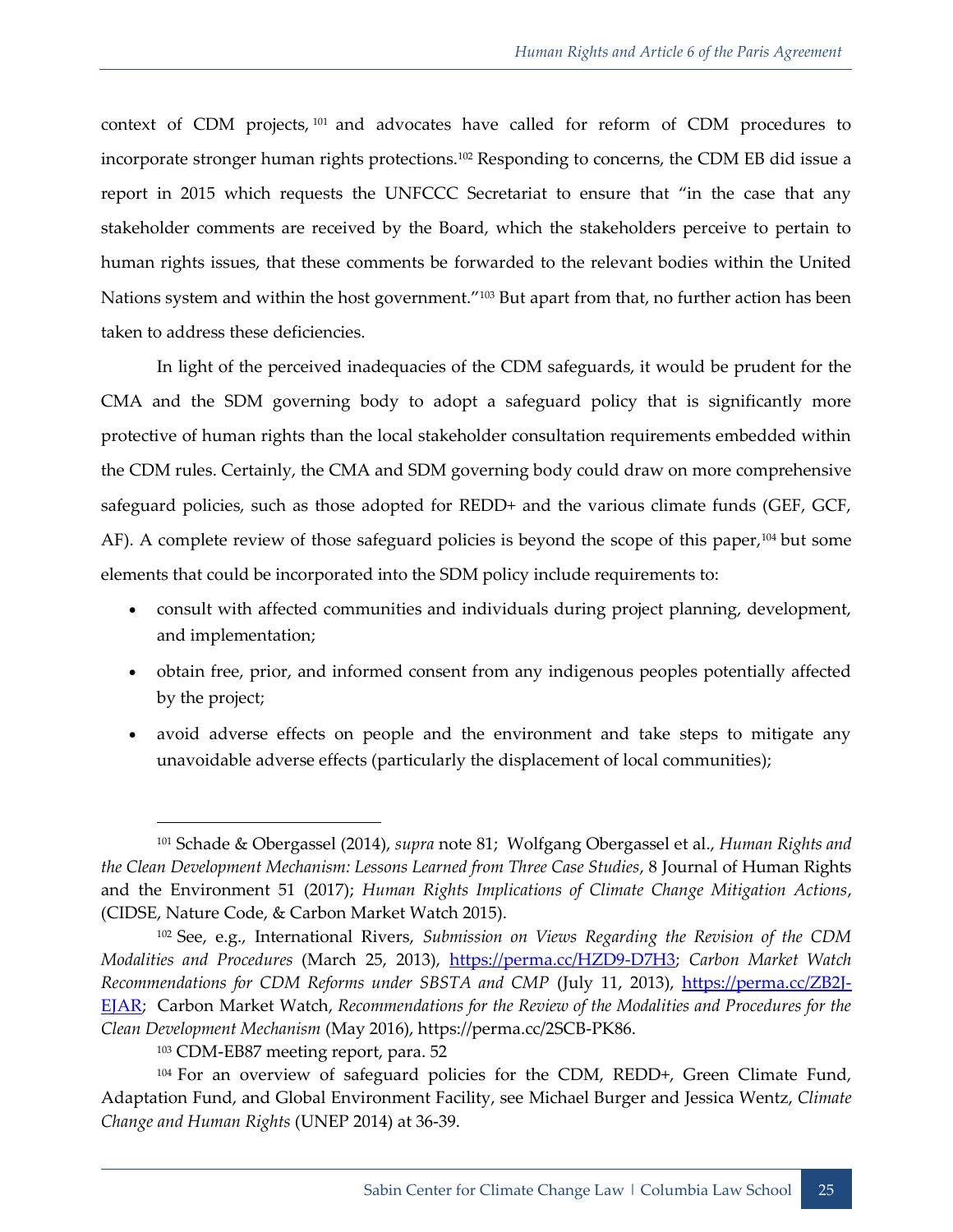- engage with the affected community when determining appropriate measures to mitigate adverse effects; and
- periodically monitor and report on compliance with environmental and social safeguards (preferably through a third-party).

In designing an ITMO safeguard policy, the CMA could also refer to the governing frameworks for other emission trading schemes that have incorporated requirements aimed at ensuring the equitable distribution of benefits and burdens associated with those trading schemes.<sup>105</sup> One such example is California's cap and trade program. The 2006 Global Warming Solutions Act (AB32), which set the groundwork for the state's cap and trade program, contained broadly worded requirements pertaining to public participation, environmental justice, and the equitable distribution of clean energy investments. Specifically, AB 32 provided that:

"The state board shall ensure that the greenhouse gas emission reduction rules, regulations, programs, mechanisms, and incentives under its jurisdiction, where applicable and to the extent feasible, direct public and private investment toward the most disadvantaged communities in California and provide an opportunity for small businesses, schools, affordable housing associations, and other community institutions to participate in and benefit from statewide efforts to reduce greenhouse gas emissions."<sup>106</sup>

AB 32 also directed the California Air Resources Board (CARB) to convene an Environmental Justice Advisory Committee to advise CARB on the development of a scoping plan for implementation of these requirements, and specified that the Committee "be comprised of representatives from communities in the state with the most significant exposure to air pollution,

<sup>105</sup> The "benefits" of trading schemes include, *inter alia*, the benefits of local air quality improvements that correspond with reductions in greenhouse gas emissions and other socioeconomic benefits associated with the transition to clean energy. History has shown that lowincome and minority communities do not always enjoy these benefits in an equitable fashion because polluting facilities in their neighborhoods may choose to purchase emission allowances rather than actually reducing emissions. Perhaps the most significant "burden" of such trading scheme is the potential increase in electricity prices and the corresponding impact on low-income households and businesses.

<sup>106</sup> AB32, codified at Cal. Health & Safety Code §38565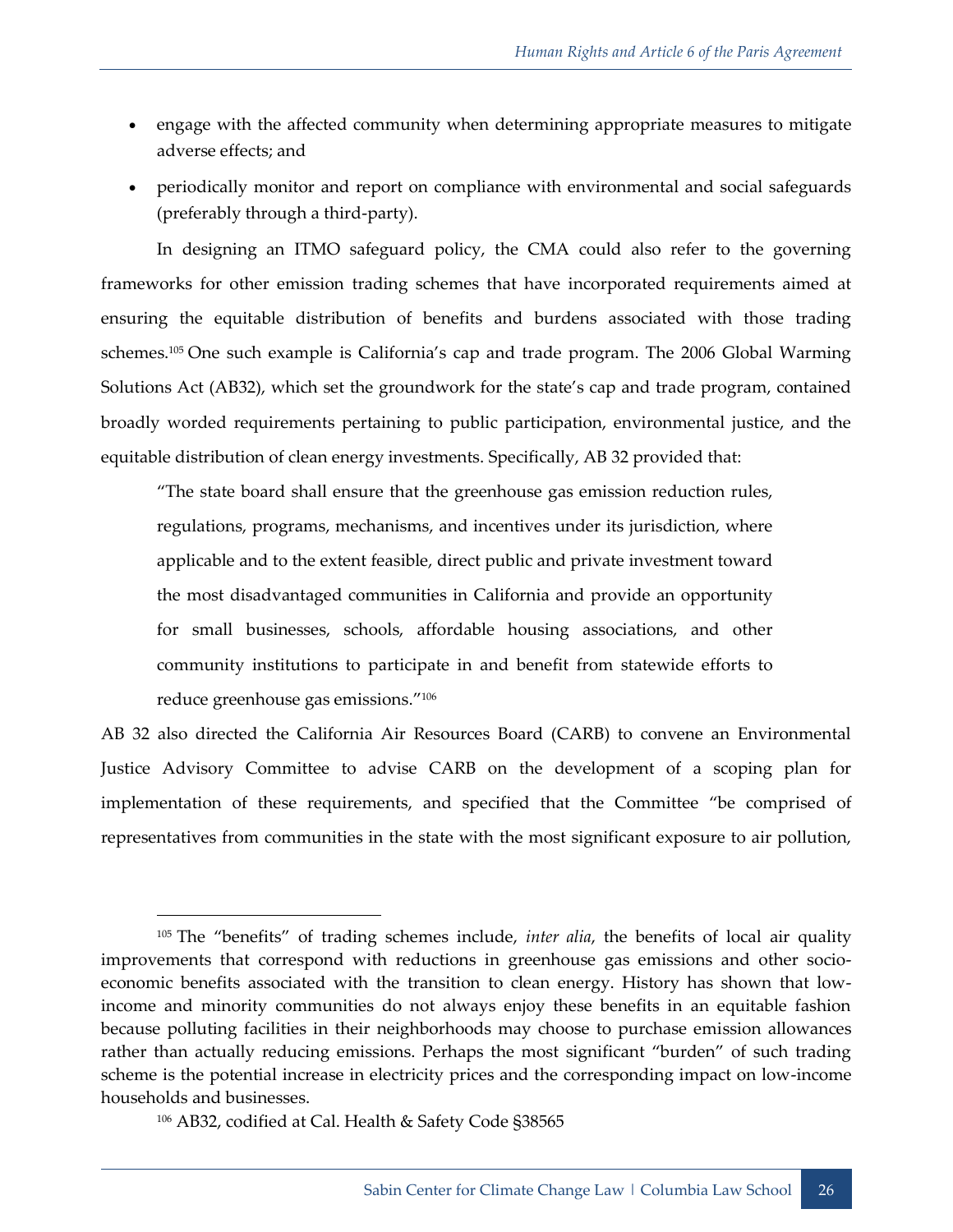including, but not limited to, communities with minority populations or low-income populations, or both."<sup>107</sup>

During the development and subsequent revision of the scoping plan, CARB and the Committee held numerous meetings with affected communities in an effort to address environmental justice concerns – particularly those pertaining to the distributive effects of cap and trade (and the inequitable distribution of both the costs and benefits of the system). <sup>108</sup> Some substantive measures that California has taken to address these impacts include: the California Alternate Rates for Energy (CARE) program and the Family Electric Rate Assistance (FERA) program, under which low-income customers are eligible to receive a rebate or credit on residential and small business electricity bills resulting from the sale of allowances under the Cap and Trade program.<sup>109</sup> California has also passed legislation that sets minimum thresholds for investing cap and trade revenue in vulnerable and disadvantaged communities.<sup>110</sup>

The CMA could adopt rules or guidance aimed at achieving similar goals. For example, the ITMO guidelines could instruct countries participating in ITMO transfers (both hosts and recipients) to undertake measures aimed at ensuring full participation of civil society in the development of policies pertaining to ITMOs, promoting the equitable distribution of benefits and burdens associated with ITMO-generating programs and projects, and mitigating the impacts of any additional costs on those who cannot afford them. The Parties to the UNFCCC could also potentially adopt rules aimed at channeling a portion of the revenue from ITMOs to vulnerable countries for adaptation, but as discussed in greater detail below, such rules would likely fall outside of what the Paris Agreement authorizes.<sup>111</sup>

<sup>107</sup> Cal. Health & Safety Code §38591.

<sup>108</sup> CARB, *California's 2017 Climate Change Scoping Plan* (2017).

<sup>109</sup> *Id.* at 15. Even with these measures in place, California has received criticism for failing to achieve environmental justice goals. See, e.g., Lara Cushing et al., *A Preliminary Environmental Equity Assessment of California's Cap and Trade Program* (USC Dornsife Program for Environmental and Regional Equity 2016).

<sup>110</sup> SB 535 (2012) and AB 1550 (2016).

<sup>111</sup> See *infra* section 5.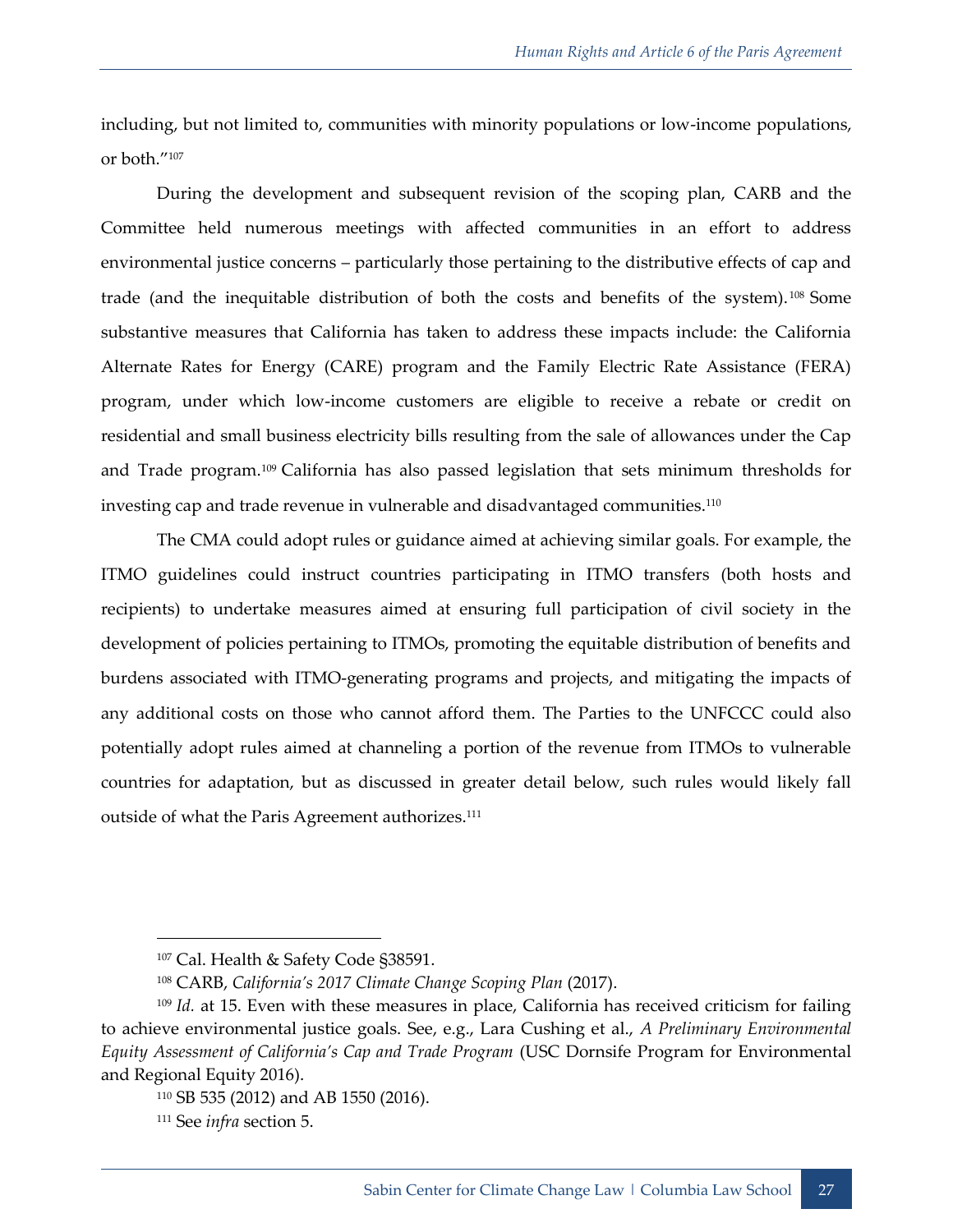#### <span id="page-35-0"></span>**3.7 Monitoring and Enforcing Human Rights Safeguards**

The body tasked with overseeing implementation of the SDM could also be charged with monitoring and enforcing human rights safeguards established for the SDM. However, given the sheer magnitude of potential SDM projects, it is unlikely that a single body could adequately monitor and respond to all human rights violations arising from these projects. It would likely be necessary to establish one or more subsidiary bodies to deal with compliance or to outsource this role to other accredited entities (similar to the DOEs that oversee compliance for CDM projects).<sup>112</sup>

Should the CMA also adopt safeguards for ITMOs, it is unclear what body (if any) would oversee the implementation of and verify compliance with those safeguards, as the Paris Agreement does not designate any governing body for the ITMO framework, and the Parties have yet to reach agreement as to whether a body should be established. As discussed above, some Parties have also advocated for the SDM supervising body to have oversight over the implementation of the ITMO mechanism as well. This would greatly expand the scope of projects subject to that body's supervision and would create an even more compelling need for creating one or more subsidiary enforcement bodies and/or outsourcing compliance monitoring and verification to accredited third Parties.

If a centralized body is not established to oversee the use of ITMOs, it will be more difficult to ensure that countries and project proponents adhere to any rules pertaining to human rights. In that situation, national governments would need to take the lead in ensuring that human rights are fully respected and promoted in the context of ITMO-generating programs and projects. Switzerland, Liechtenstein, Mexico, and Monaco have proposed one model for national certification, specifically that the host country should "provide a confirmation, to be publicly available, that the activity is in conformity with sustainable development and human rights when authorizing private and/or public entities to participate in cooperating approaches."<sup>113</sup> This would provide some measure of accountability, particularly if the host country is required to confirm compliance with specific requirements embedded within the safeguards. However, without

<sup>112</sup> UNFCCC, *Designated Operational Entities*, ABOUT CDM, https://perma.cc/2Y6Y-3QJ4.

<sup>&</sup>lt;sup>113</sup> Submission by Switzerland on behalf of the Environmental Integrity Group on Article 6 of the Paris Agreement (Oct. 31, 2017), https://perma.cc/EB52-4YFR.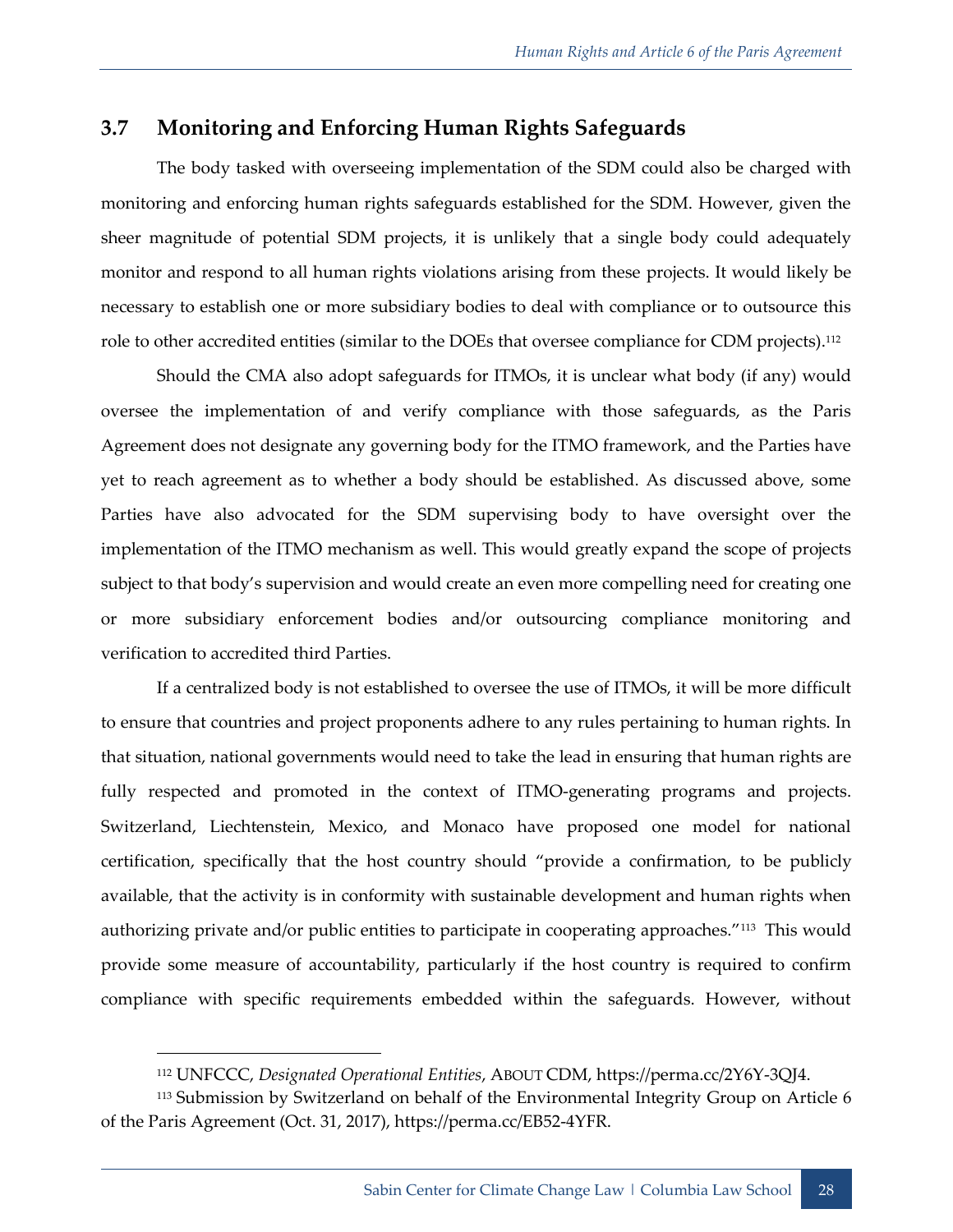centralized oversight, there would be no formal mechanism for evaluating the accuracy or adequacy of these national certifications.

The Parties could also adopt a "hybrid" approach to ITMO governance, whereby national governments are primarily responsible for certifying compliance with standards pertaining to human rights and other matters, but a centralized body is tasked with reviewing those certifications. The SDM supervising body could play this role. Another approach would be to rely on the committee established under Article 15 to evaluate national claims pertaining to ITMOs and human rights protections. As noted above, that committee will be generally responsible for facilitating implementation and promoting compliance with the agreement and will have the authority to monitor national activities and issue warnings to Parties not complying with the rules. However, that committee's mandate is extremely broad and it will most likely be tasked with monitoring broader compliance issues (for example, whether Parties are achieving their NDCs).<sup>114</sup> An oversight body charged with a more narrow mandate would probably be better positioned to monitor and verify national certifications on human rights matters.

## <span id="page-36-0"></span>**4. OTHER APPROACHES TO PROTECTING AND PROMOTING HUMAN RIGHTS IN THE ARTICLE 6 MECHANISMS**

#### <span id="page-36-1"></span>**4.1 Funding Adaptation under the New Article 6 Mechanisms**

-

Social and environmental safeguards help to prevent human rights violations associated with responses to climate change, but they do not necessarily address the effect of climate change itself on human rights. The potential for such effects has been recognized by numerous UN bodies, including the Human Rights Council (HRC) and the Office of the High Commissioner for Human Rights (OHCHR),<sup>115</sup> as well as the Parties to the UNFCCC. In the 2010 Cancun Agreements,

<sup>114</sup> Susan Biniaz, *Elaborating Article 15 of the Paris agreement: Facilitating Implementation and Promoting Compliance*, IDDRI Policy Brief (Oct. 2017).

<sup>115</sup> See, e.g., UN HRC Res. 7/23, Human Rights and Climate Change, A/HRC/Res/7/23 (Mar. 2008); UN HRC Res. 10/4, Human Rights and Climate Change, A/HRC/Res/10/4 (Mar. 25, 2009); OHCHR, *Report on the Relationship Between Climate Change and Human Rights* (2009), UN Doc A/HRC/10/61; UN HRC Res. 18/22, Human Rights and Climate Change, A/HRC/Res/18/22 (Oct. 17, 2011); UN HRC Res. 26/27, Human Rights and Climate Change, A/HRC/Res/26/27 (July 15, 2014);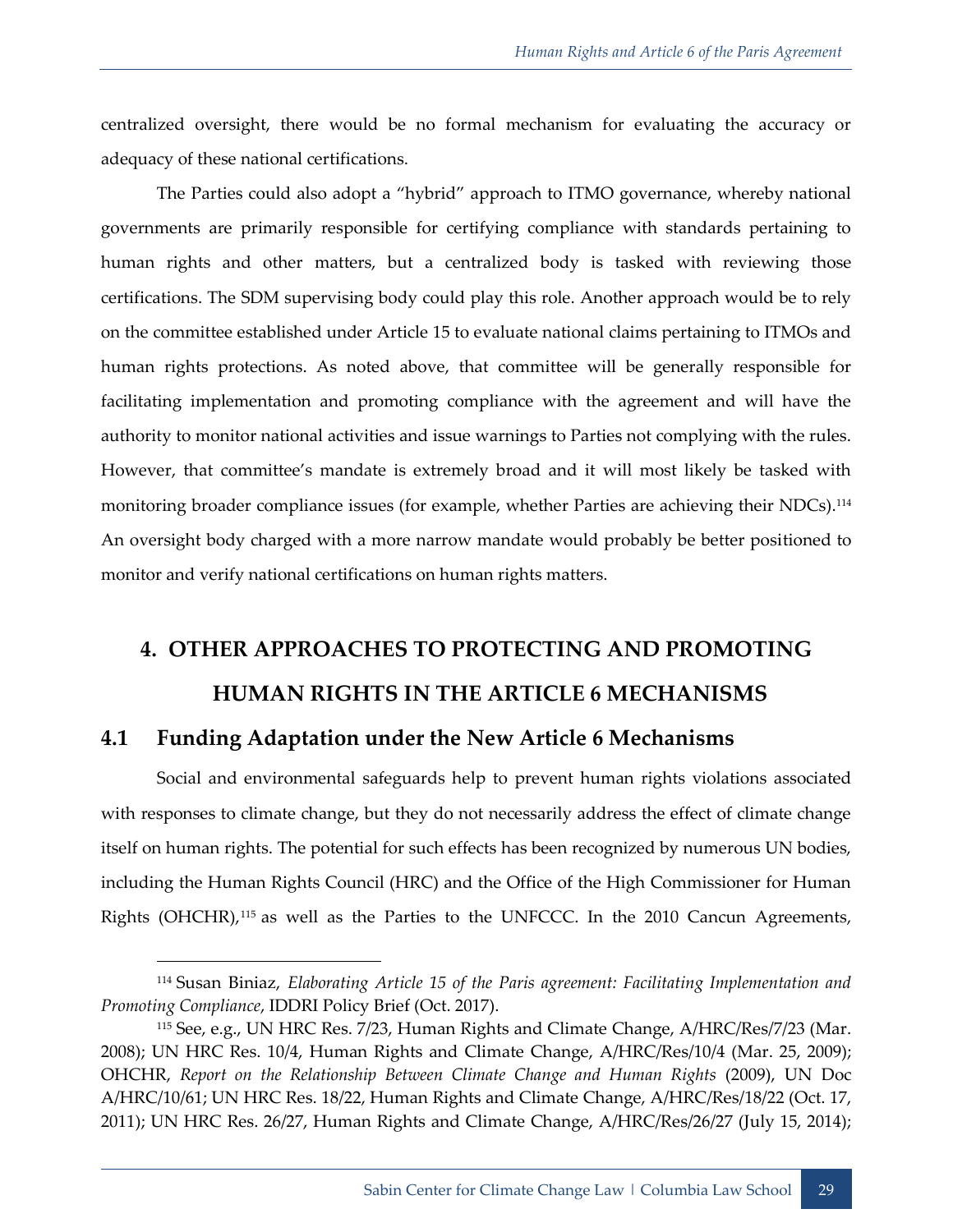UNFCCC Parties recognized that "climate change represents an urgent and potentially irreversible threat to human societies," and took notice of the HRC's findings on climate change and human rights.<sup>116</sup> The UN Special Procedures Mandates Holders and other UN Agencies have also issued numerous reports on this topic.<sup>117</sup> Those reports make clear that action will be needed to safeguard human rights from infringements associated with the harmful impacts of climate change.

Certainly, ambitious mitigation measures are needed to mitigate the harmful effects of climate change on human rights, and the Article 6 market mechanisms will help to support the implementation of such measures. But investments will also be needed to protect vulnerable communities and individuals from the adverse impacts of sea level rise, more intense storms, heat waves, droughts, and other climate change-related phenomena. Such investments are essential for the protection and promotion of human rights in communities that are disproportionately affected by climate change.

Article 6 establishes a mechanism to provide some funding for this purpose. Specifically, Article 6.6 specifies that the CMA "shall ensure that a share of the proceeds from activities under the [SDM] is used… to assist developing country Parties that are particularly vulnerable to the adverse effects of climate change to meet the costs of adaptation."<sup>118</sup> The SDM funding mechanism could benefit from a rights-based approach whereby adaptation funds are channeled to countries and communities where climate change poses the greatest risk to human rights. The magnitude of

<sup>118</sup> Paris Agreement Art. 6.6.

UN HRC Res. 29/15, Human Rights and Climate Change, A/HRC/Res/29/15 (July 2, 2015); OHCHR, *Key Messages on Human Rights and Climate Change* (2015); UN HRC Res. 32/33, Human Rights and Climate Change, A/HRC/RES/32/33 (July 18, 2016); UN OHCHR, Analytical Study on the Relationship Between Climate Change and the Human Right of Everyone to the Enjoyment of the Highest Attainable Standard of Physical and Mental Health, ¶ 45, UN Doc. A/HRC/32/23 (May 6, 2016); UN OHCHR, *The Rights of Those Disproportionately Impacted by Climate Change* (30 September 2016); UN HRC Res. 35/20, A/HRC/35/20 (July 7, 2017)

<sup>116</sup> Decision 1/CP.16 (15 March 2011), UN Doc FCCC/CP/2010/7/Add.1, 2.

<sup>117</sup> See, e.g., *A New Climate Change Agreement Must Include Human Rights Protections for All: An Open Letter from Special Procedures Mandates Holders to the State Parties to the UNFCCC* (Oct. 17, 2014); *Mapping Human Rights Obligations Relating to the Enjoyment of a Safe, Clean, Healthy and Sustainable Environment: Focus Report on Human Rights and Climate Change* (June 2014); Michael Burger and Jessica Wentz, *Climate Change and Human Rights (*UNEP 2014).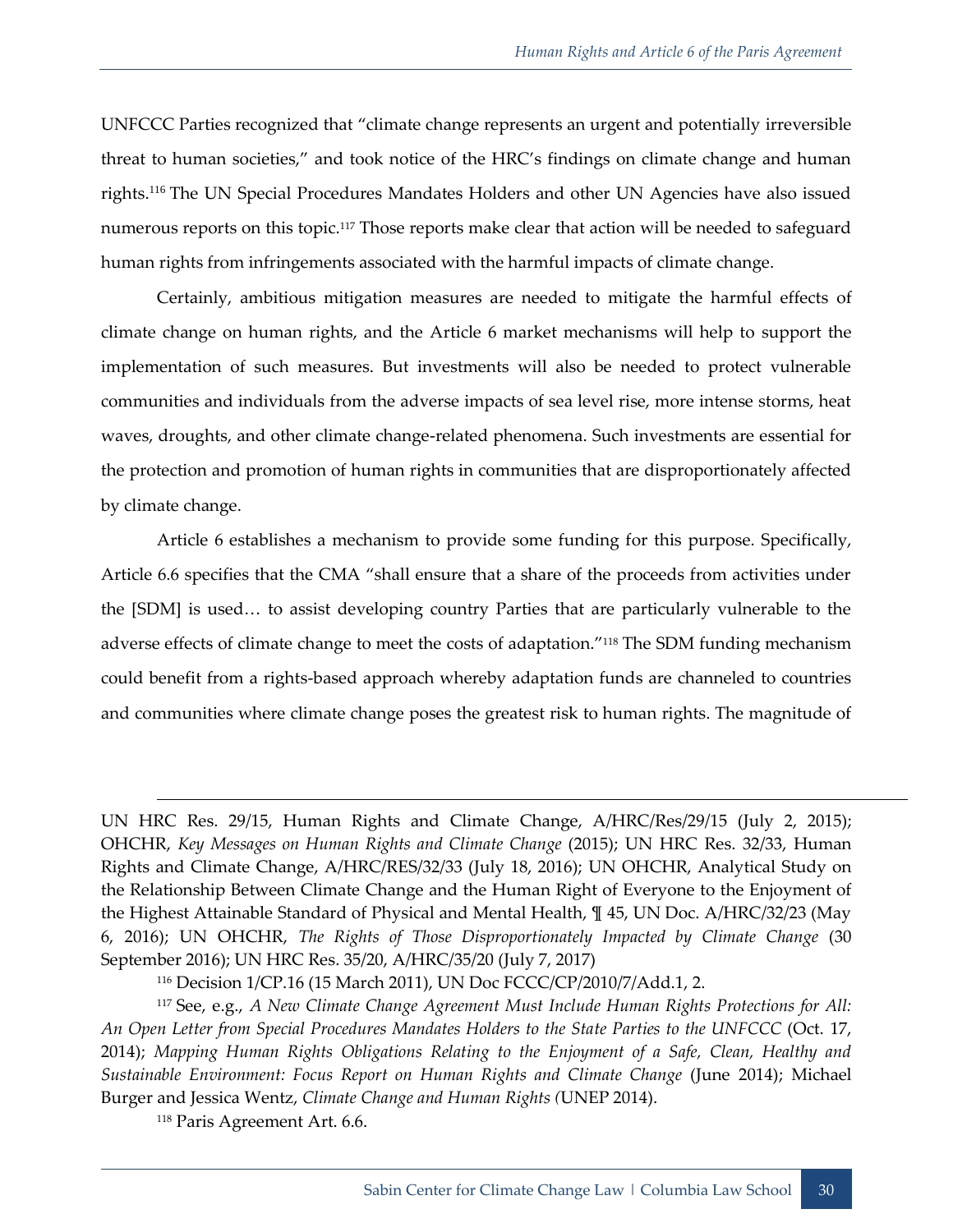the risk to human rights could be gauged based on the threat posed to human lives and health and access to fundamental necessities like clean water, food, and housing.

A number of countries, including the Least Developed Countries (LDCs) and the Association of Small Island States (AOSIS), have advocated for the inclusion of a similar adaptation funding provision for ITMO mechanism.<sup>119</sup> As noted in a submission by the Maldives (on behalf of AOSIS): "The application of these Article 6.4 elements under Article 6.2 would avoid disadvantaging the role of Article 6.4 and leverage the utility of these provisions."<sup>120</sup> Channeling funds from ITMO revenue to adaptation in vulnerable countries would also help support the goal of promoting sustainable development.

However, Article 6 does not contain any express provision for channeling funds from the ITMO mechanism to adaptation efforts in vulnerable countries, which raises the question of whether it is permissible. Arguably, the language requiring that ITMOs "promote sustainable development" could be interpreted as authorizing such action when read in the context of the preamble's reference to human rights and the U.N.'s many statements on the nexus between

<sup>119</sup> Submission by Ethiopia on behalf of the Least Developed Countries Group on Matters Relating to Art. 6.2 of the Paris Agreement (Nov. 2017), https://perma.cc/TK77-33G9, ("A share of proceeds from the sale of CAITMOs shall be used to support the Adaptation Fund. The share of proceeds shall be  $X$  % of issued units."); Submission of views on the content of Article 6.2 guidance and Article 6.4 rules, modalities, and procedures, presented by the Republic of the Maldives on behalf of the Alliance of Small Island States (Nov. 2017), https://perma.cc/V2YE-2NHY ("the achievement of an overall mitigation in global emissions and the delivery of a share of proceeds for adaptation are features of the 6.4 mechanism, but they could also be features of cooperative approaches under Article 6.2, so that Article 6 as a whole contributes to the mitigation and adaptation goals of the Paris Agreement. The application of these Article 6.4 elements under Article 6.2 would avoid disadvantaging the role of Article 6.4 and leverage the utility of these provisions."): Submission of Ecuador on behalf of the Like Minded Countries on Items Related to Article 6 of the UNFCCC's Paris Agreement (Oct. 19, 2017) at 3, https://perma.cc/KK9N-NQVV ("Share of proceeds should also be applied to the internationally transferred mitigation outcomes (ITMOs) in Article 6.2"); Submission by Saudi Arabia on behalf of the Arab Group on Articles 6.2 and 6.4 of the Paris Agreement (Oct. 18, 2017) at 2, https://perma.cc/2K3X-KY93 ("Share of proceeds: Shall apply to both Articles 6.2 and 6.4 and fund adaptation and sustainable development for developing country Parties of the Paris Agreement. These shares of proceeds shall be allocated to the Adaptation Fund.").

<sup>120</sup> Submission of views on the content of Article 6.2 guidance and Article 6.4 rules, modalities, and procedures, presented by the Republic of the Maldives on behalf of the Alliance of Small Island States (Nov. 2017), https://perma.cc/V2YE-2NHY.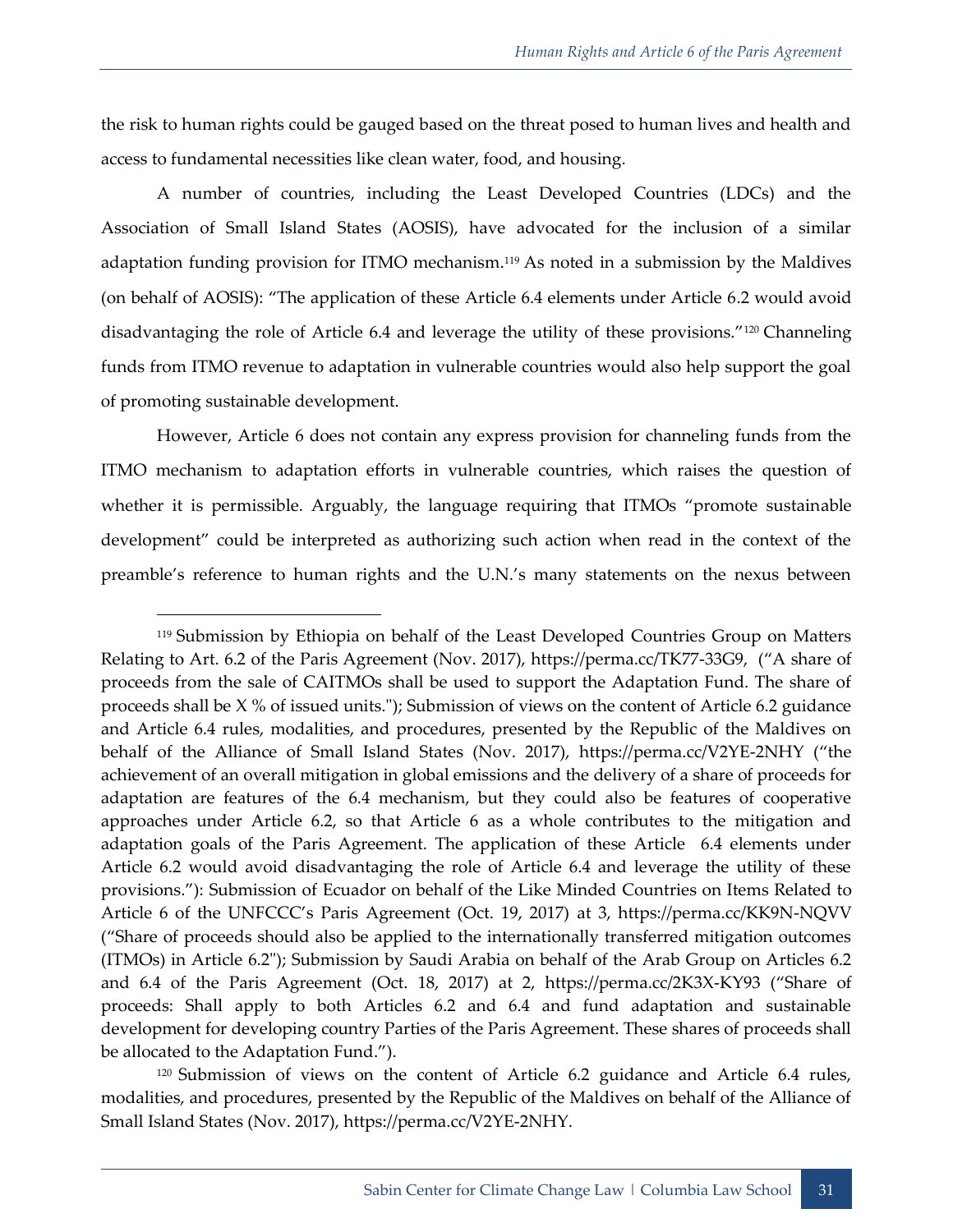human rights and sustainable development.<sup>121</sup> However, this interpretation may stretch the provisions of Article 6 beyond that which many members of the CMA would view as reasonable and politically acceptable. To protect against these risks the UNFCCC Parties might need to enter into a new agreement in order to adopt *requirements* that a portion of ITMO revenue be channeled to adaptation funds. That said, the Paris Agreement could easily be interpreted as authorizing soft guidelines, recommendations, or incentives aimed at encouraging Parties to channel ITMO revenue to adaptation projects in vulnerable countries (for example, as a means of meeting obligations or pledges pertaining to financial transfers). Such recommendations could be incorporated into the sort of "overarching guidance" on human rights discussed in the following section.

#### <span id="page-39-0"></span>**4.2 Overarching Guidelines on Human Rights and Paris Implementation**

Another approach would be to adopt broader guidance on how countries should respect, protect, and fulfill human rights as they implement and report on their NDCs. There has already been a fair amount of discussion about integrating human rights protections into the broader Paris Implementation Guidelines.<sup>122</sup> Thus far, the discussion has centered on integrating those protections into provisions pertaining to NDCs, adaptation communications, the transparency framework, and the Global Stocktake. For example, the Center for International Environmental Law (CIEL) has recommended that the guidelines for NDCs and Adaptation Communications should require that these communications: (i) be prepared in a manner that enables the full and effective participation by all members of civil society, and (ii) include information on how the country is respecting and promoting human rights in both mitigation and adaptation actions.<sup>123</sup> In addition, CIEL has recommended that the Transparency Framework established under Article 13 of the Paris agreement should focus not only on accounting for emissions and financial transfers but also how Parties fulfill their obligations with respect to human rights in climate-related actions.<sup>124</sup> Finally, during the Global Stocktake, countries should be evaluated not only on the basis

<sup>123</sup> *Id.* at 13-15.

<sup>121</sup> *See, e.g.,* UN OHCHR, *supra* note [7.](#page-9-0)

<sup>122</sup> *See, e.g.,* Sébastien Duyck et al., *Delivering on the Paris Promises: Combating Climate Change While Protecting Rights – Recommendations for the Negotiations of the Paris Rule Book* (2017).

<sup>124</sup> Id. at 16.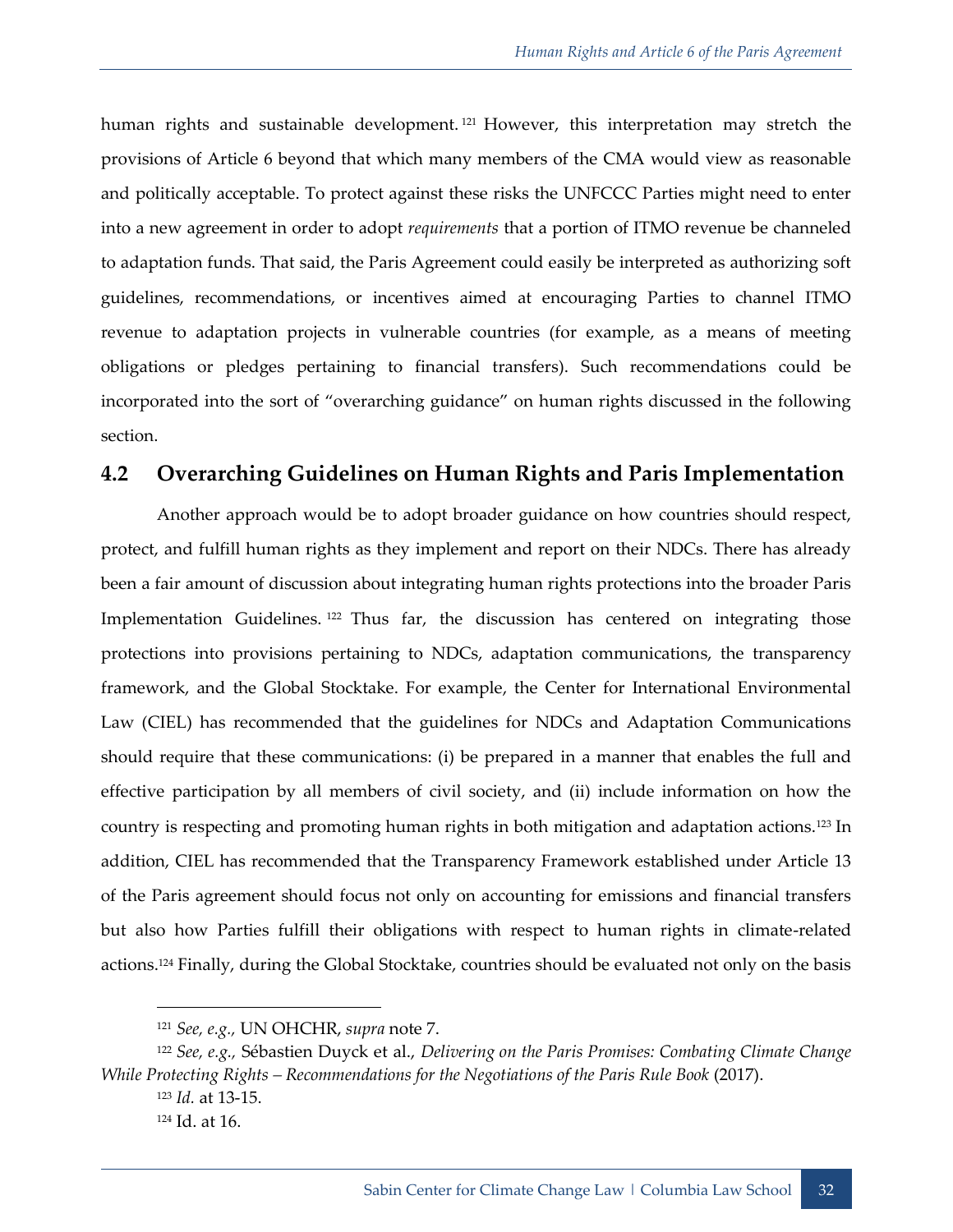of their quantitative achievements (e.g., emission reductions) but also the extent to which they have respected human rights and promoted sustainable development through climate action.<sup>125</sup>

Overarching guidelines of this sort could be used to facilitate reporting on and assessment of how countries respect human rights in the context of the Article 6 market mechanisms. However, they may not provide the same level of protection as more targeted rules. The most protective approach would be to combine these overarching guidelines with specific safeguards for the SDM and possibly ITMOs.

#### **5. CONCLUSION**

<span id="page-40-0"></span>The Parties to the Paris Agreement have acknowledged that they should "respect, promote, and consider their respective obligations on human rights" when taking action to address climate change.<sup>126</sup> However, the Paris Agreement does not impose any specific requirements pertaining to the protection of human rights in the context of mitigation and adaptation actions. This paper explores the critical question of whether and to what extent the Parties can adopt rules aimed at safeguarding human rights in the context of the Article 6 ITMO and SDM frameworks. We find that there are several possible approaches:

- (i) The adoption of social and environmental safeguards for the SDM and ITMO frameworks that resemble (but ideally improve upon) the types of safeguards adopted for the CDM and other project finance mechanisms.
- (ii) The establishment of guidelines aimed at ensuring that a portion of the revenue from the SDM, and perhaps the ITMO framework, is channeled to countries and communities where climate change poses the greatest risk to human rights.
- (iii) The incorporation of human rights considerations into the overarching implementation guidelines for the Paris Agreement.

None of these measures is explicitly required by the Paris Agreement. <sup>127</sup> However, as detailed above, implicit authorization for such measures can be found in the language in the

<sup>125</sup> Id. at 17.

<sup>126</sup> *Id*. at Preamble.

<sup>127</sup> As discussed above, Article 6 does expressly require that a portion of SDM revenue be used to fund adaptation projects in vulnerable countries. But there is no express requirement that the Parties undertake a human rights-based approach when deciding how to allocate adaptation funds from the SDM.